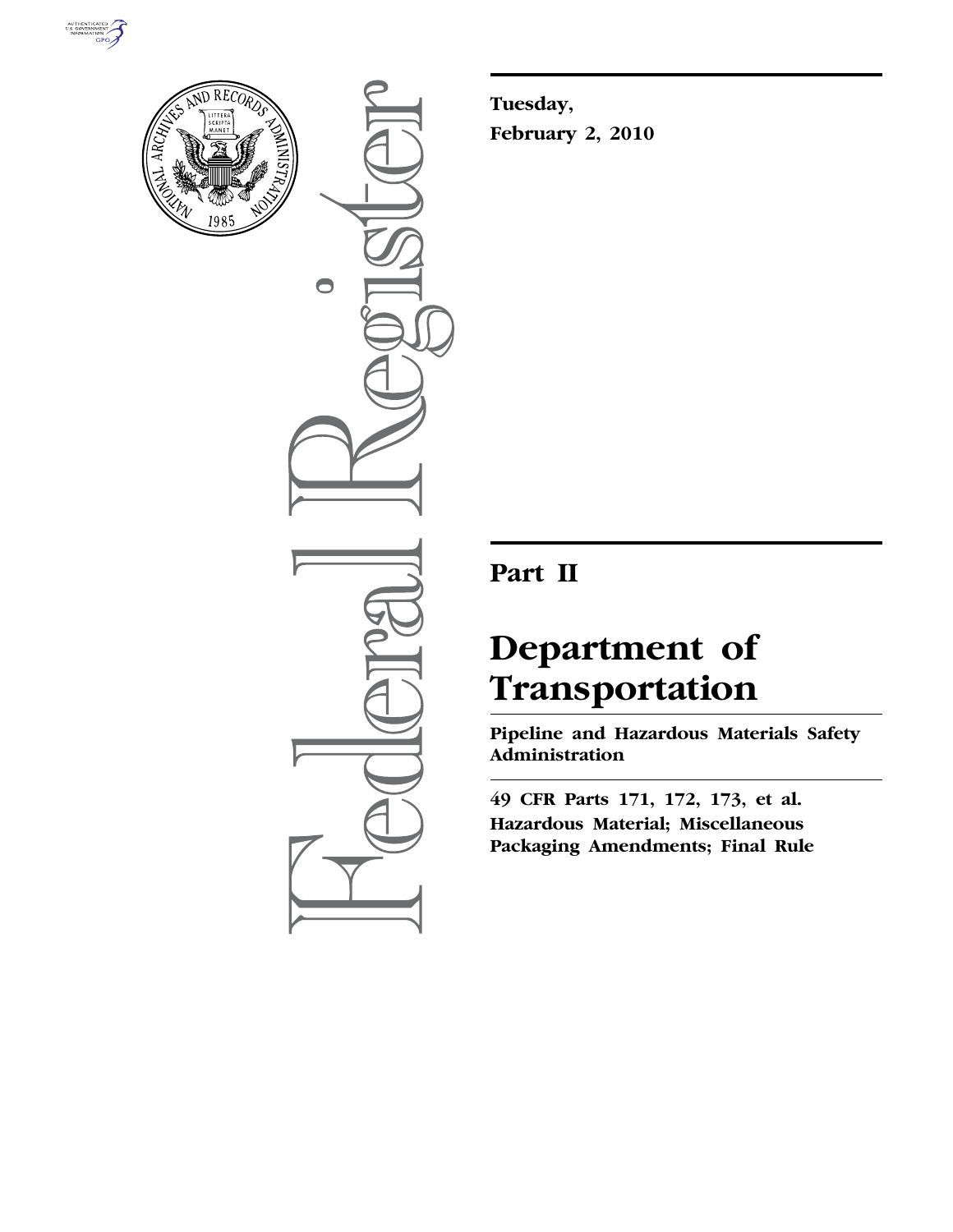#### **DEPARTMENT OF TRANSPORTATION**

**Pipeline and Hazardous Materials Safety Administration** 

**49 CFR Parts 171, 172, 173, 174, and 178** 

**[Docket No. PHMSA–06–25736 (HM–231)]** 

#### **RIN 2137–AD89**

#### **Hazardous Material; Miscellaneous Packaging Amendments**

**AGENCY:** Pipeline and Hazardous Materials Safety Administration (PHMSA), DOT.

#### **ACTION:** Final rule.

**SUMMARY:** In this final rule, PHMSA is amending packaging requirements in the Hazardous Materials Regulations to enhance compliance flexibility, improve clarity, and reduce regulatory burdens. Specifically, we are revising several packaging related definitions; adding provisions to allow more flexibility when preparing and transmitting closure instructions, including conditions under which closure instructions may be transmitted electronically; adding a requirement for shippers to retain packaging closure instructions; incorporating new language that will allow for a practicable means of stenciling the ''UN'' symbol on packagings; and clarifying a requirement to document the methodology used when determining whether a change in packaging configuration requires retesting as a new design or may be considered a variation of a previously tested design. This final rule also incorporates requirements for construction, maintenance, and use of Large Packagings.

**DATES:** *Effective Date:* October 1, 2010.

*Voluntary Compliance Date:*  Compliance with the requirements adopted herein is authorized as of March 4, 2010. However, persons voluntarily complying with these regulations should be aware that

appeals may be received and as a result of PHMSA's evaluation of these appeals, the amendments adopted in this final rule may be revised accordingly.

**FOR FURTHER INFORMATION CONTACT:**  Eileen Edmonson, Office of Hazardous Materials Standards, (202) 366–8553, or Ben Moore, Office of Hazardous Materials Technology, (202) 366–4545; Pipeline and Hazardous Materials Safety Administration, U.S. Department of Transportation, 1200 New Jersey Avenue, SE., Washington, DC 20590– 0001.

#### **SUPPLEMENTARY INFORMATION:**

I. Background

- II. Provisions Adopted in This Final Rule A. Definitions
- B. Plastic Packagings Used To Transport Poison Materials
- C. Revisions to the Hazardous Materials Table
- D. Exceptions for Shipments of Waste Materials
- E. Package Closure Instructions
- F. General Requirements for Bulk Packagings
- G. Reuse, Reconditioning, and Remanufacture of Packagings
- H. Package Marking Requirements for Drums
- I. UN Symbol Marking
- J. Design-Type Variations
- K. Selective Testing of Steel Drums
- L. Revisions to Requirements for IBCs
- M. Large Packagings
- N. Additional Revisions in This Final Rule
- III. Regulatory Analyses and Notices
	- A. Statutory/Legal Authority for the Rulemaking
	- B. Executive Order 12866 and DOT Regulatory Policies and Procedures
	- C. Executive Order 13132
- D. Executive Order 13175
- E. Regulatory Flexibility Act, Executive Order 13272, and DOT Policies and Procedures
- F. Unfunded Mandates Reform Act of 1995
- G. Paperwork Reduction Act
- H. Regulation Identification Number (RIN)
- I. Environmental Assessment
- J. Privacy Act

#### **I. Background**

On September 1, 2006, we published a notice of proposed rulemaking

(NPRM) under Docket HM–231 (71 FR 52017) that proposed to: (1) Revise, remove, and add definitions specific to packaging requirements; (2) amend import and export provisions to require plastic single and composite non-bulk packagings containing Division 6.1 material to be marked ''POISON'' in conformance with § 172.313(b); (3) revise certain § 172.101 Table entries for packaging requirements; (4) add and revise certain special provisions to authorize the transportation of certain hazardous materials in Large Packagings; (5) clarify shippers' responsibilities for complying with packaging standards; (6) clarify requirements for stacking of bulk packages; (7) correct an error in provisions applicable to intermediate bulk container (IBC) requirements related to gauge pressure; (8) authorize the transportation of bromine residue in cargo tanks; (9) clarify requirements applicable to closure instructions for specification packagings; (10) add exceptions for marking of steel drums; (11) add an exception to permit marking of the UN symbol on specification packagings with a stencil; (12) amend general requirements for the use of certain packaging variations; and (13) add standards and provisions for the manufacture and use of Large

Packagings.

Twenty-four persons submitted comments on the NPRM. Most supported adoption of the proposals in the NPRM. Negative comments were generally focused on issues related to record retention of closure instructions, documenting methodologies utilized to determine whether packaging variations achieve an equivalent level of performance to already tested packaging configurations, and the definitions proposed for bulk and non-bulk packaging.

The comments may be reviewed at *http://www.regulations.gov.* For convenience, a list of the commenters is provided below.

| Name/company | Date of letter or<br>when received | Document No.        |
|--------------|------------------------------------|---------------------|
|              | 09/05/2006                         | PHMSA-2006-25736-2  |
|              | 09/25/2006                         | PHMSA-2006-25736-3  |
|              | 10/06/2006                         | PHMSA-2006-25736-4  |
|              | 10/09/2006                         | PHMSA-2006-25736-5  |
|              | 10/24/2006                         | PHMSA-2006-25736-6  |
|              | 10/26/2006                         | PHMSA-2006-25736-7  |
|              | 11/16/2006                         | PHMSA-2006-25736-8  |
|              | 11/22/2006                         | PHMSA-2006-25736-9  |
|              | 11/22/2006                         | PHMSA-2006-25736-10 |
|              | 11/22/2006                         | PHMSA-2006-25736-11 |
|              | 11/21/2006                         | PHMSA-2006-25736-12 |
|              | 11/29/2006                         | PHMSA-2006-25736-13 |
|              | 11/30/2006                         | PHMSA-2006-25736-14 |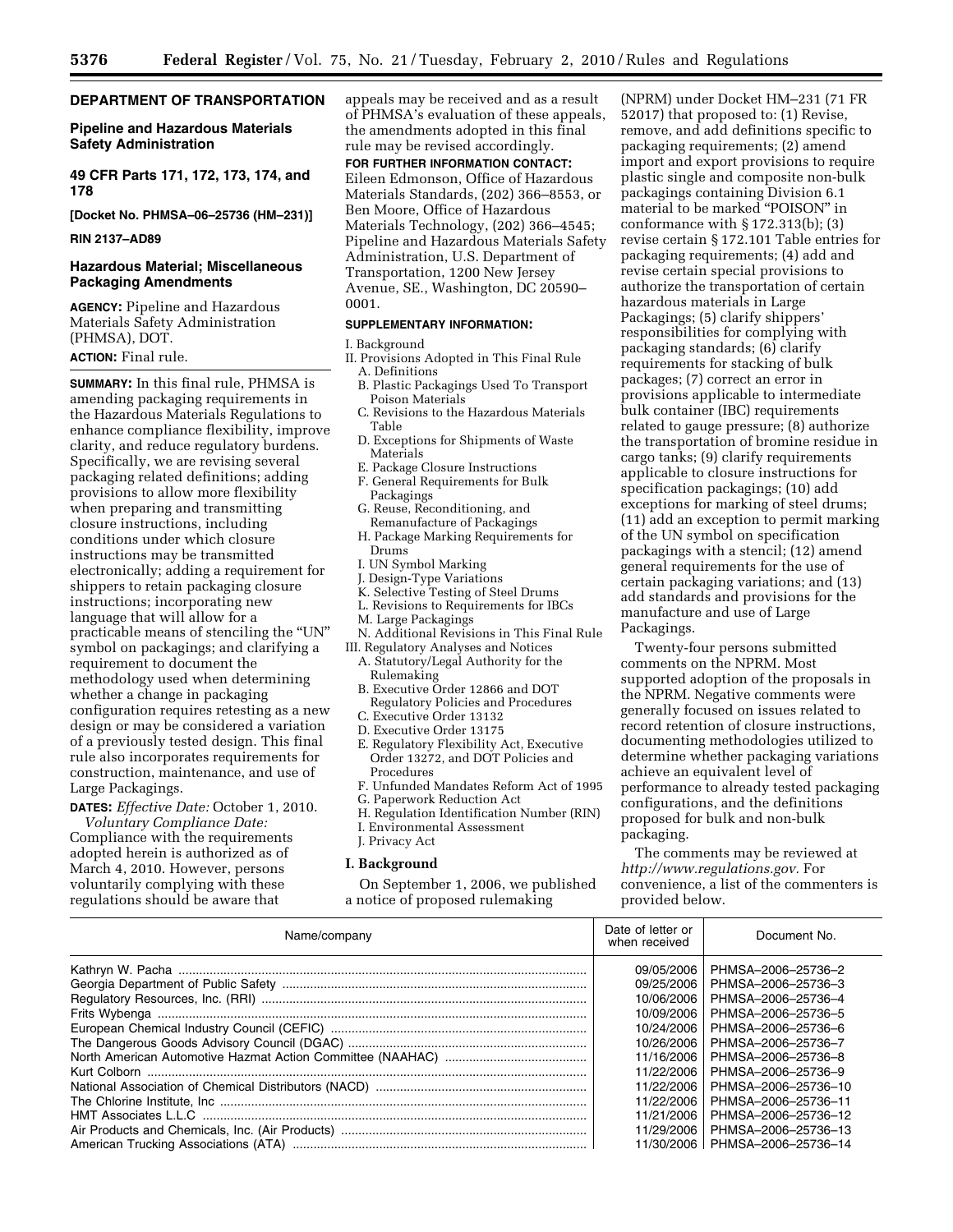| Name/company | Date of letter or<br>when received | Document No.          |
|--------------|------------------------------------|-----------------------|
|              | 11/30/2006                         | PHMSA-2006-25736-15   |
|              | 11/27/2006                         | PHMSA-2006-25736-16   |
|              | 11/30/2006                         | PHMSA-2006-25736-17   |
|              | 11/30/2006                         | PHMSA-2006-25736-18   |
|              | 11/27/2006                         | PHMSA-2006-25736-19   |
|              | 11/28/2006                         | PHMSA-2006-25736-20   |
|              | 11/29/2006                         | PHMSA-2006-25736-0022 |
|              | 11/30/2006                         | PHMSA-2006-25736-23   |
|              | 10/12/2007                         | PHMSA-2006-25736-24   |

On December 1, 2006, we published a correction to the NPRM to correct mathematical calculations under the Paperwork Reduction Act section of the rulemaking. The revision changed the total number of annual respondents from 5,000 to 5,010, and the total number of annual responses from 15,000 to 15,500 for OMB Control No. 2137–0572.

This final rule is designed primarily to enhance safety, clarify specific packaging regulations and to ease and enhance compliance by incorporating changes into the HMR based on PHMSA's own initiative and petitions for rulemaking submitted in accordance with 49 CFR 106.95. We are also adding two new subparts to Part 178—Subpart P–Large Packaging Standards, and Subpart Q–Testing of Large Packagings—to facilitate the use of these packagings.

*In this final rule, we are amending the HMR to:* 

1. Revise the definitions for ''Bulk packaging'' and ''Large packaging'' to allow intermediate forms of containment and add a definition for ''Strong outer packaging'' for consistency and clarity when shipping in nonspecification packaging.

2. Revise § 172.101 Table entries to authorize the use of Large Packagings for certain explosives, and revise packaging requirements for ''Azodicarbonamide'' and ''Isosorbide-5 mononitrate.''

3. Add and revise special provisions to facilitate the use of Large Packagings.

4. Clarify shippers' responsibilities regarding package closure instructions and electronic transmission, and add new requirements regarding retention and other exceptions.

5. Clarify shippers' responsibilities to comply with the HMR's packaging

standards, and to document the method used when determining whether a change in packaging configuration requires retesting as a new design or may be considered a variation of a previously tested design.

6. Correct an error in general IBC requirements related to pressure limits.

7. Authorize the transportation of bromine residue in cargo tanks.

8. Revise requirements applicable to closure instructions to permit manufacturers additional flexibility when preparing and transmitting them.

9. Permit stenciling of the UN symbol on specification packagings.

10. Add new Subparts P and Q to Part 178 to authorize the manufacture, testing, and use of Large Packagings.

This final rule also implements several revisions proposed in the NPRM based on six petitions for rulemaking:

| Name/company | Date of letter or<br>when received | Document No.                            | Petition<br>No. |
|--------------|------------------------------------|-----------------------------------------|-----------------|
|              |                                    | 04/16/1993   PHMSA-RSPA-1993-12657-0001 | P-1173          |
|              |                                    | 05/20/1997 PHMSA-RSPA-2002-13401-0001   | P-1337          |
|              |                                    | 05/20/1998 PHMSA-RSPA-1998-12610-0001   | P-1359          |
|              |                                    | 01/26/1999 PHMSA-RSPA-2002-13401-0001   | P-1371          |
|              |                                    | 10/01/2002 PHMSA-RSPA-2002-14130-0002   | P-1431          |
|              |                                    | 04/19/2005   PHMSA-2005-21091-0001      | P-1455          |

The petitions are discussed in more detail in the appropriate sections of this preamble. Each of these petitions may be viewed at *http://www.regulations.gov*  in the docket for this rulemaking.

#### **II. Provisions Adopted in This Final Rule**

Following is a discussion of the comments we received in response to the 2006 NPRM and a detailed explanation of the provisions we are adopting in this final rule.

#### *A. Definitions*

Section 171.8 contains the general definitions and section references that apply to the HMR. In the NPRM, we proposed to revise the definitions in this section for bulk, non-bulk, and large

packaging; remove the definition for strong outside container; and add definitions for reconditioned, remanufactured, and strong outer packagings.

*Bulk and Non-bulk Packaging.* In the NPRM, we proposed to revise the definitions for ''Bulk packaging'' and ''Non-bulk packaging'' based on the particular packaging specification at issue and volumetric capacity. The proposed changes were prompted by a petition from Monsanto Company (P– 1173) and designed to make the definitions easier to understand. In the NPRM, we proposed to remove the maximum net mass and water capacity limits from these definitions and replace them with requirements that emphasize packaging type and the performanceoriented packaging standards of Subparts C, L, and M of 49 CFR Part 178, as applicable. We proposed these changes to clarify the current definitions, eliminate confusion, and enhance voluntary compliance. We did not intend to change the quantity thresholds in the HMR for bulk or nonbulk packagings.

The majority of commenters object to the proposed changes. The commenters have the following concerns:

1. *Applicability of the proposed definitions to cylinders.* Three commenters (the NACD, The Chlorine Institute, Inc., and Air Products) suggest that the proposed definition for ''bulk packaging'' could be interpreted to cover the DOT 3AX, 3AAX, and 3T bulk cylinders. In its comments, NACD states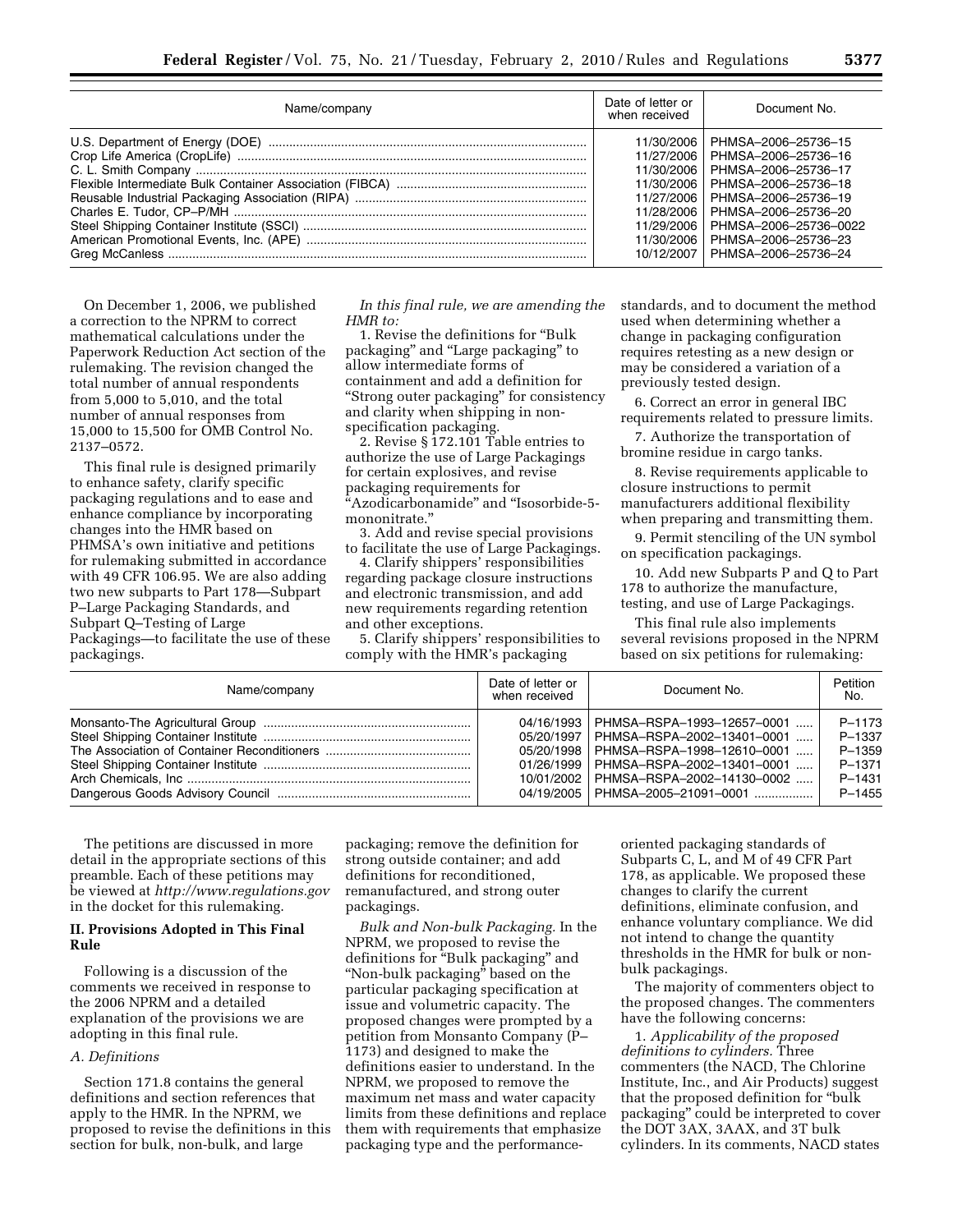that these containers have traditionally been considered non-bulk packagings and have been handled as such without safety problems. All three commenters are concerned that this ''re-definition'' will adversely affect the transportation of many compressed gases and could result in the application of regulatory requirements specific to the transportation of bulk packages to transporters of larger chlorine cylinders, essentially eliminating a common transportation method for transporting DOT 3AAX cylinders by highway. The commenters also contend that this change would place a substantial burden on shippers and users of chlorine with no safety justification because historically these packagings have had few problems in transportation.

2. *Applicability of the proposed definitions to RAM.* The U.S. Department of Energy (DOE) is strongly opposed to a bulk/non-bulk distinction with regard to radioactive materials (RAM) packaging. DOE states that packaging requirements for RAM have historically been based on risk and containment only, without consideration for volume. DOE also cites a previously issued interpretation that stated that RAM packagings are generally considered non-bulk (Reference Number: 01–0153). DOE is specifically concerned with the implications of bulk venting requirements and the removal of the restriction on intermediate forms of containment in bulk packagings. DOE is further concerned that current requirements restricting the venting of bulk packagings would prevent necessary venting of certain RAM packagings if they are classed as ''bulk.''

3. *Volumetric capacity limits and Harmonization with United Nations (UN) Model Regulations.* Nine commenters state that the non-bulk packaging definition should be based on UN Model Regulations (*i.e.,* no volumetric limit for solids). These commenters assert that use of the UN Model Regulations allows non-bulk packagings with volumetric capacities greater than 450 liters (119 gallons) provided the weight does not exceed 400 kg (882 pounds). Generally, the commenters assert that the lack of harmonized definitions places U.S. companies at a competitive disadvantage and appears to provide no safety benefits, while a harmonized standard would promote flexibility and cost-effectiveness. The RIPA agrees it

may be beneficial to harmonize with the international requirements, but believes all the consequences of such a change should be considered more fully in a separate rulemaking.

4. *Necessity of definitions.* Two commenters (DGAC and APE) state the definitions for bulk and non-bulk packaging should be removed from the HMR. In its comments, DGAC states that the delineation is arbitrary and that the terms no longer serve a useful purpose in regulation. APE states these terms are not used in international regulations, and in its experience using these terms is detrimental to U.S. industry and offers no safety benefits.

On the other hand, Kathryn W. Pacha states ''Removal of the volumetric requirement from the definition could make the application of markings, labels, and placards more confusing and not less.'' Ms. Pacha supports the volumetric limit in the current version of the HMR and stated in her comments: ''From the perspective of emergency responders, if a package looks big, it should be communicated as ''big'' since communication requirements are for emergency responders.'' RIPA also opposes removing the volumetric limits in the HMR for bulk and non-bulk packagings because it finds the proposed definitions more confusing than the originals, and believes without these volumetric definitions the distinction between IBCs and drums could disappear.

Based on the overwhelming opposition to the proposed definitions for ''bulk packaging'' and ''non-bulk packaging,'' we are not adopting the proposed definitions in this final rule. Packaging manufacturers and shippers should be aware that packagings with a volumetric capacity greater than 450 liters (119 gallons) as a receptacle for a liquid, both a maximum net capacity greater than 450 L (119 gallons) and a maximum net mass greater than 400 kg (882 pounds) as a receptacle for a solid, and a water capacity greater than 454 kg (1,000 pounds) as a receptacle for a gas are bulk packagings under the HMR regardless of the weight or volume of the hazardous material contained therein. *See* § 171.8. We want to emphasize for packaging manufacturers and shippers that the bulk packaging definition is based on the capacity of a packaging, not on the actual amount contained in the packaging at shipment. Thus, packagings with the bulk volumetric capacity mentioned earlier in this paragraph are bulk packagings

for purposes of the HMR regardless of the weight or volume of the hazardous material contained therein.

In this final rule, we are removing the phrase ''with no intermediate form of containment'' from the definition of a ''bulk packaging.'' Modifying the definition in this way clarifies that Large Packagings, which contain inner packagings, are considered bulk packagings for purposes of the HMR. Commenters did not oppose this change.

In conjunction with our proposal to revise the definitions for ''bulk packaging'' and ''non-bulk packaging,'' we proposed to define standards for each specific non-bulk specification packaging type. We proposed to amend §§ 178.512 through 178.521 to specify volumetric capacity may not exceed 450 L (119 gallons) for the following packaging design types: aluminum boxes, natural wood boxes, plywood boxes, reconstituted wood boxes, fiberboard boxes, plastic boxes, woven plastic bags, plastic film bags, textile bags, and paper bags. The purpose was to eliminate uncertainty in determining if a package is a bulk package or a nonbulk package.

Commenters strongly oppose the revised definitions and the revisions to §§ 178.512 through 178.521. As discussed above, we are not adopting the proposed definitions for non-bulk and bulk packagings in this final rule. Similarly, we are not adopting the revisions proposed for §§ 178.512 through 178.521. However, packaging manufacturers and shippers should be aware that packagings with a volumetric capacity greater than 450 liters (119 gallons) are bulk packagings regardless of the weight of the hazardous material contained in the packaging.

*Strong outside container and strong outer packaging.* In the NPRM, we proposed to remove the definition for ''strong outside container'' and add a new definition for ''strong outer packaging.'' Currently, the HMR use the terms "strong outside container," "strong outside packaging,'' and ''strong outer packaging'' interchangeably; however, there is no definition for ''strong outer packaging'' or ''strong outside packaging'' in § 171.8. Therefore, we proposed to remove the wording ''strong outside container'' and ''strong outside packaging,'' add the language from the ''strong outside container'' definition to a new definition for ''strong outer packaging,'' and add additional language to the new definition as follows: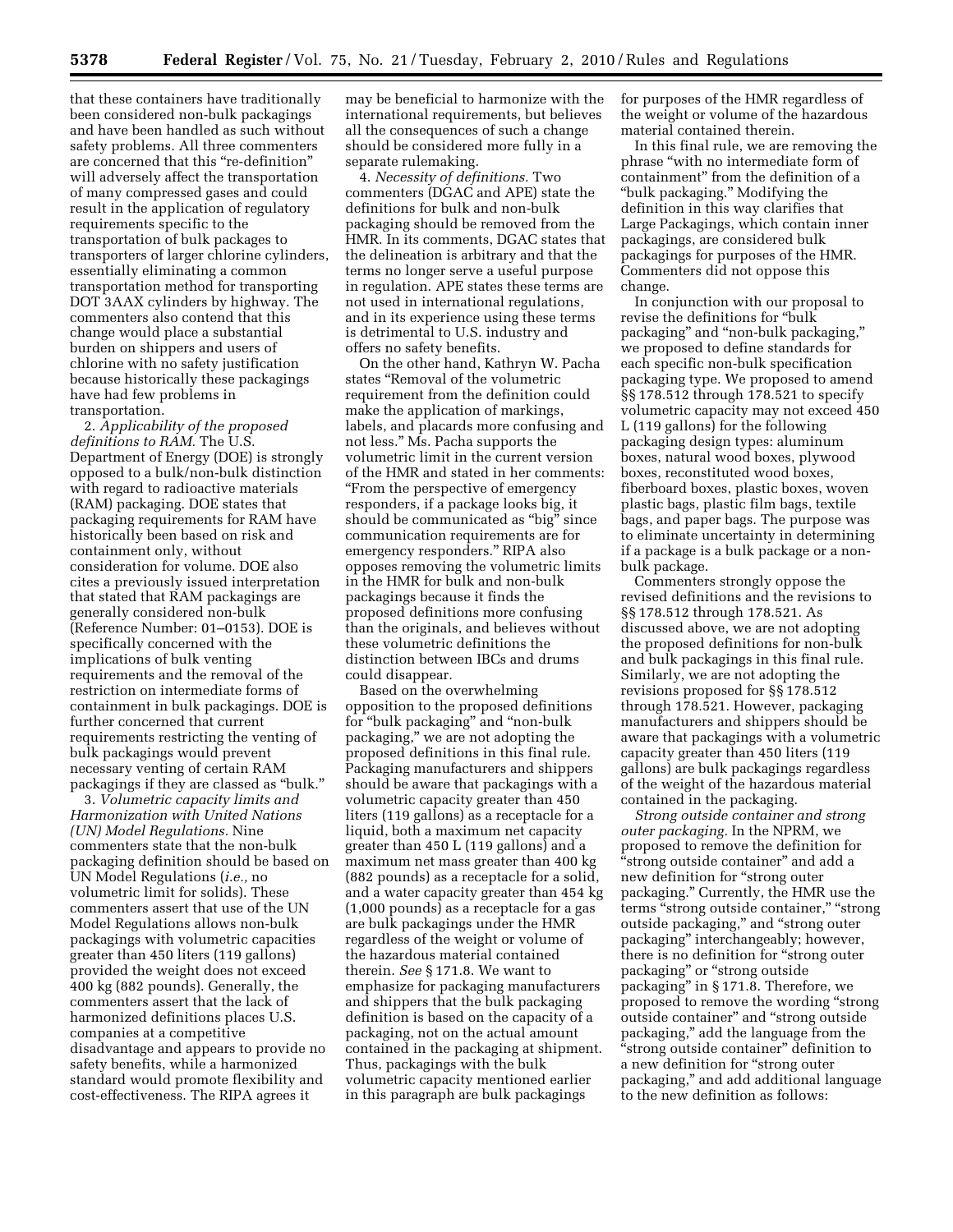| Strong outside container vs.<br>strong outer packaging | Current                                                                                                                                                                                                 | Proposed                                                                                                                                                                                                                                                                                                                                                                                                                                                                                                                                                                                                                                                                       |
|--------------------------------------------------------|---------------------------------------------------------------------------------------------------------------------------------------------------------------------------------------------------------|--------------------------------------------------------------------------------------------------------------------------------------------------------------------------------------------------------------------------------------------------------------------------------------------------------------------------------------------------------------------------------------------------------------------------------------------------------------------------------------------------------------------------------------------------------------------------------------------------------------------------------------------------------------------------------|
|                                                        | Strong outside container means the outermost enclo-<br>sure which provides protection against the uninten-<br>tional release of its contents under conditions nor-<br>mally incident to transportation. | Strong outer packaging means the outermost enclosure<br>which provides protection against the unintentional<br>release of its contents. It is a packaging, which is<br>sturdy, durable, and constructed so that it will retain<br>its contents under normal conditions of transpor-<br>tation, including rough handling. In addition, a strong<br>outer packaging must meet the general packaging re-<br>quirements of subpart B of part 173 of this sub-<br>chapter but need not comply with the specification<br>packaging reguirements in Part 178 of the sub-<br>chapter. For transport by aircraft, a strong outer<br>packaging is subject to §173.27 of this subchapter. |

Three commenters, RRI, the DGAC, and the NAAHAC, submitted comments in support of the proposed new definition. RRI and NAAHAC strongly support the new definition; however, they disagree with the use of the phrase ''including rough handling'' following the long-used phrase ''normal conditions of transport'' because it implies that rough handling is "normal." In the course of transportation, packages are handled in a manner that can be characterized as ''rough.'' Rough handling is common and may occur any time a package is loaded or unloaded in a hurried manner, shifts while in a transport vehicle, or is dropped from a height of more than a few inches (*e.g.,*  three inches). After further consideration, we have concluded that adding the phrase "including rough handling'' is redundant and inconsistent with other HMR provisions that include the phrase ''normal conditions of transportation.'' Therefore, in this final rule we are removing the phrase ''including rough handling'' from the definition proposed in the NPRM.

DGAC supports the new definition for ''strong outer packaging'' but questions the need to reference Subpart B of Part 173 and § 173.27. DGAC contends that most strong outer packagings are used to transport limited quantities, the regulatory requirements for which already reference Subpart B. The commenter is correct that the regulatory requirements applicable to limited quantity shipments already reference Subpart B. However, there are a number of instances in the HMR authorizing the transportation of certain classes and quantities of hazardous materials, other than limited quantities, in strong outer packagings. Including the references to Subpart B of Part 173 and § 173.27 in the definition for ''strong outer packaging'' will contribute to an increased level of regulatory compliance by cross-referencing the requirements that apply.

PHMSA notes none of the commenters objected to the interchangeable manner in which ''strong outside container,'' ''strong outside packaging,'' and ''strong outer packaging'' are currently used in the HMR. Although ''strong outer packaging'' is used the most in the HMR, to PHMSA's knowledge, the interchangeable use of this wording with strong outside container and strong outside packaging has resulted in little or no confusion to the shipper. Further, we believe that removing "strong outside container'' and ''strong outside packaging'' from the HMR may cause confusion for the regulated community that may compromise safety, whereas adding the definition for ''strong outer packaging'' and a sentence at its end that states the three terms are interchangeable may clarify their meaning. Therefore, in this final rule we are adding a sentence to the end of the new definition for ''strong outer packaging'' in § 171.8 to clarify that ''strong outside container'' and ''strong outside packaging'' are synonymous in meaning with ''strong outer packaging.''

*Remanufactured packaging, Reused packaging, and Reconditioned Packaging.* Currently, the HMR define ''remanufactured packaging,'' ''reused packaging,'' and ''reconditioned packaging'' in § 173.28. In the NPRM, we proposed to add a reader's aid to § 171.8 to refer to the definitions for ''remanufactured packaging'' and ''reconditioned packaging'' in § 173.28. We did not propose a reference to "reused packaging" in the NPRM. RIPA supports the addition of the reader's aids for ''remanufactured packaging'' and ''reconditioned packaging'' in § 171.8, and suggests that PHMSA should also add a reference for ''reused packaging'' in § 171.8. We agree. In this final rule, we are adding a reference for ''reused packaging'' in § 171.8.

#### *B. Plastic Packagings Used To Transport Poison Materials*

Section 171.23 establishes conditions under which shippers may use the international standards as authorized by the HMR for shipments transported to, from, or within the United States. Arch Chemicals, Inc. (''Arch'') petitioned PHMSA (P–1431) to amend this section to reference the marking requirement in § 172.313(b). Paragraph (b) of § 172.313 requires plastic single and composite non-bulk packagings containing Division 6.1 material to be marked ''POISON.'' The purpose of this marking is to inform persons who may wish to re-use a packaging that previously contained a poisonous material that the packaging should not be used for foodstuffs because the poison may have permeated the packaging material. In its petition, Arch states that, because § 171.23 does not require compliance with § 172.313, import shipments need not have this marking, creating an inconsistency in the HMR. Thus, in the NPRM we proposed to require import and export shipments to be marked in accordance with § 172.313(b).

Several commenters, including Arch, oppose this proposal. Instead, they suggest that we eliminate the domestic marking requirement. Two commenters, Air Products and CropLife, state the term "poison" is not used in international regulations. CropLife further states it believes the United States should not require that ''poison'' be marked on foreign plastics that contain these types of materials without evidence the requirement will achieve measureable safety improvements. Commenters also state that the current requirements are outdated because newer plastics have been developed since § 172.313(b) was originally incorporated into the HMR. The newer plastics are designed so that they could be filled with a poison material, cleaned, and filled with a foodstuff safely.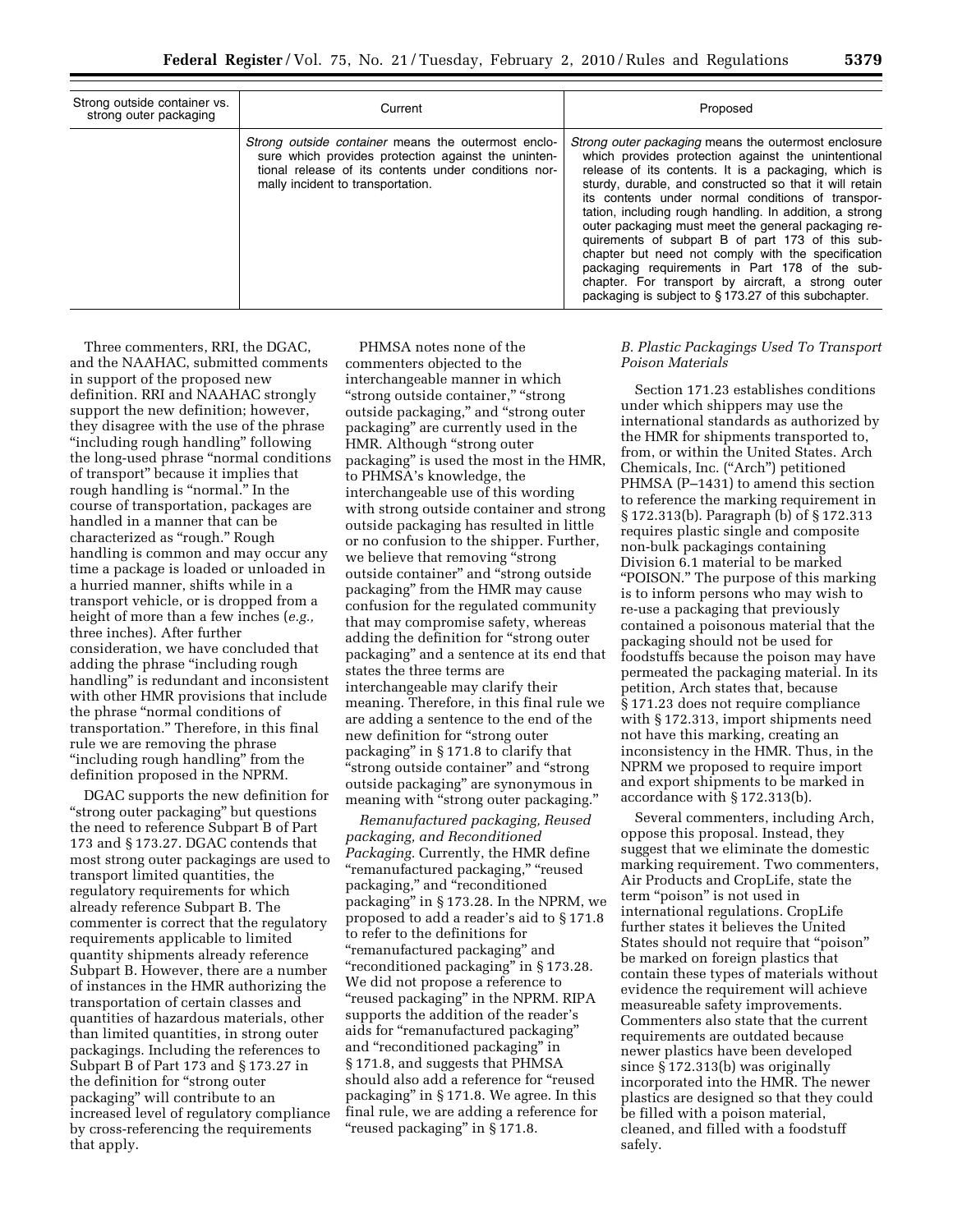In this final rule we are not adopting the proposed change due to overwhelming opposition to the proposal, including opposition from the original petitioner. Comments concerning elimination of the domestic marking requirement are beyond the scope of this rulemaking. PHMSA may consider revisions to the import-export requirements or a proposal to the UN as a future initiative.

The Dangerous Goods Advisory Council (DGAC) notes that PHMSA permits the use of the word ''TOXIC'' in the place of "POISON." We agree that TOXIC can be used in place of POISON throughout the HMR. Therefore, we are not revising § 172.313 in this final rule to clarify further that the HMR permit the word "TOXIC" to be used as an alternative to the word ''POISON.''

#### *C. Revisions to the Hazardous Materials Table*

The Hazardous Materials Table (HMT) in § 172.101 lists the proper shipping name, hazard class, and identification number that must be used to describe a hazardous material in transportation. In the NPRM, we proposed several minor amendments to the HMT related to packaging provisions. We received no comments on these proposals; therefore, we are adopting them as proposed in this final rule.

We are amending the entries for ''Azodicarbonamide'' and ''Isosorbide-5 mononitrate.'' Because these materials pose similar hazards, they are best packaged in the same manner as Musk xylene (5-tert-Butyl-2,4,6-trinitro-mxylene). We are changing their references for non-bulk packaging to § 173.223. To authorize the transportation of certain explosives in Large Packagings consistent with the UN Recommendations, several entries for explosives are revised to read "62" rather than "none" in Column (8c). We are also making editorial changes to the special provisions and vessel stowage requirements for these entries in the HMT.

As proposed in the NPRM, we are revising § 173.223 for consistency with the revised HMT entries for ''Azodicarbonamide'' and ''Isosorbide-5 mononitrate.'' PHMSA received no comments on the language change proposed in the NPRM, and will adopt these provisions as proposed.

#### *D. Exceptions for Shipments of Waste Materials*

Section 173.12 establishes conditions for reuse of previously used packagings for the transportation of hazardous waste. The Association of Container Reconditioners (ACR) (P–1328)

petitioned PHMSA to amend § 173.12(c). ACR states the minimum thickness criteria specified in § 173.28(b)(4) for the reuse of metal and plastic drums and jerricans should be applied to packagings reused for waste materials under the exception in § 173.12(c). ACR contends that hazardous waste packagings currently excepted under § 173.12(c) should be subject to minimum thickness criteria, and that the inclusion of § 173.12(c) is an oversight and was inadvertently incorporated into the HMR as part of Docket HM–181 (December 21, 1990; 55 FR 52401).

The exception in § 173.12(c) is not authorized for a packaging intended to be used more than two times (initial use and the return shipment of the waste product). A package may only be shipped under this exception once and must meet the following conditions: (1) It may only be transported by highway; (2) it must be loaded by the shipper and unloaded by the consignee or shipped by a private motor carrier; (3) the packaging may not be offered for transportation less than twenty-four hours after it is finally closed for transportation and; (4) each package must be inspected for leakage and found to be free from leaks immediately prior to being offered for transportation. If the packaging is subsequently reused, it will be subject to the minimum thickness requirements in § 173.28(b)(4). The significant restrictions of § 173.12(c) and the fact that the exception may only be used once per packaging make it unnecessary to require a shipper to comply with the minimum thickness criteria in § 173.28(b)(4). Therefore, we do not believe that the packages that comply with the restrictions in § 173.12(c) need to comply with the minimum thickness criteria in § 173.28(b)(4). We also do not believe that the costs associated with the impacts of both petitioners' requests are commensurate with the benefits and, therefore, in this final rule we are denying their petitions.

Citing safety as their concern, RIPA supports maintaining minimum thickness criteria for steel and plastic drums reused for one-time shipments of hazardous wastes under the waste exceptions in § 173.12. RIPA suggests that the uncertainty in characterizing these wastes warrants more stringent requirements for their packaging. We disagree. As we previously stated, based on the additional provisions that must be met in § 173.12(c), we concluded that there will be minimal, if any, additional safety benefit as a result of an additional minimum thickness requirement for this exception and there would be

significant additional cost associated with the addition of such a requirement.

#### *E. Packaging Closure Instructions*

In accordance with § 178.2(c), a packaging manufacturer and subsequent distributors of the packaging must provide written instructions for assembling and closing the packaging so that it will maintain its integrity during transportation. However, this section does not specify how detailed the closure instructions must be or what they must include. Generally, we expect that the closure instructions will provide for a consistent and repeatable means of closure. For example, the manufacturer's closure instructions could specify a range of torque values applicable to the closure or a detailed closure method (*e.g.,* tighten the cap until the bottle contacts the cap gasket and then tighten an additional  $\frac{3}{4}$  turn). Alternatively, the packaging and closure could be designed with a stop feature of other indexing to indicate how the cap should be tightened. The closure instructions should be consistent with the language in the packaging test report and written so the user is able to duplicate the closure method. In the NPRM, we proposed to add language to § 178.2(c) to clarify closure instruction requirements. The new language clarifies that any closure method is authorized provided that it is measurable and repeatable.

Several commenters express concern with this new language, suggesting that it is a significant, unnecessary, and potentially costly new requirement (RIPA); that it will be ineffective because closure failures, when they occur, are more likely the result of human error and not closing the package in accordance with the closure instructions (DGAC); and that it may not always be possible to employ a closure method that is "measurable" (FIBCA) or "repeatable" (RIPA).

Comments are not correct that the proposed language requiring packagings to be closed ''in the same manner'' as when the package design type was tested is a new requirement; this is a longstanding regulatory requirement. The proposed revision to this section was intended to clarify that packaging closure methods must be consistent and repeatable, but need not necessarily require instruments such as a torque wrench.

We are confident that manufacturers will be able to develop closure methods for all packagings that are both repeatable and measurable. The meaning of the term "measurable" will differ depending on the type of packaging. For example, on a bottle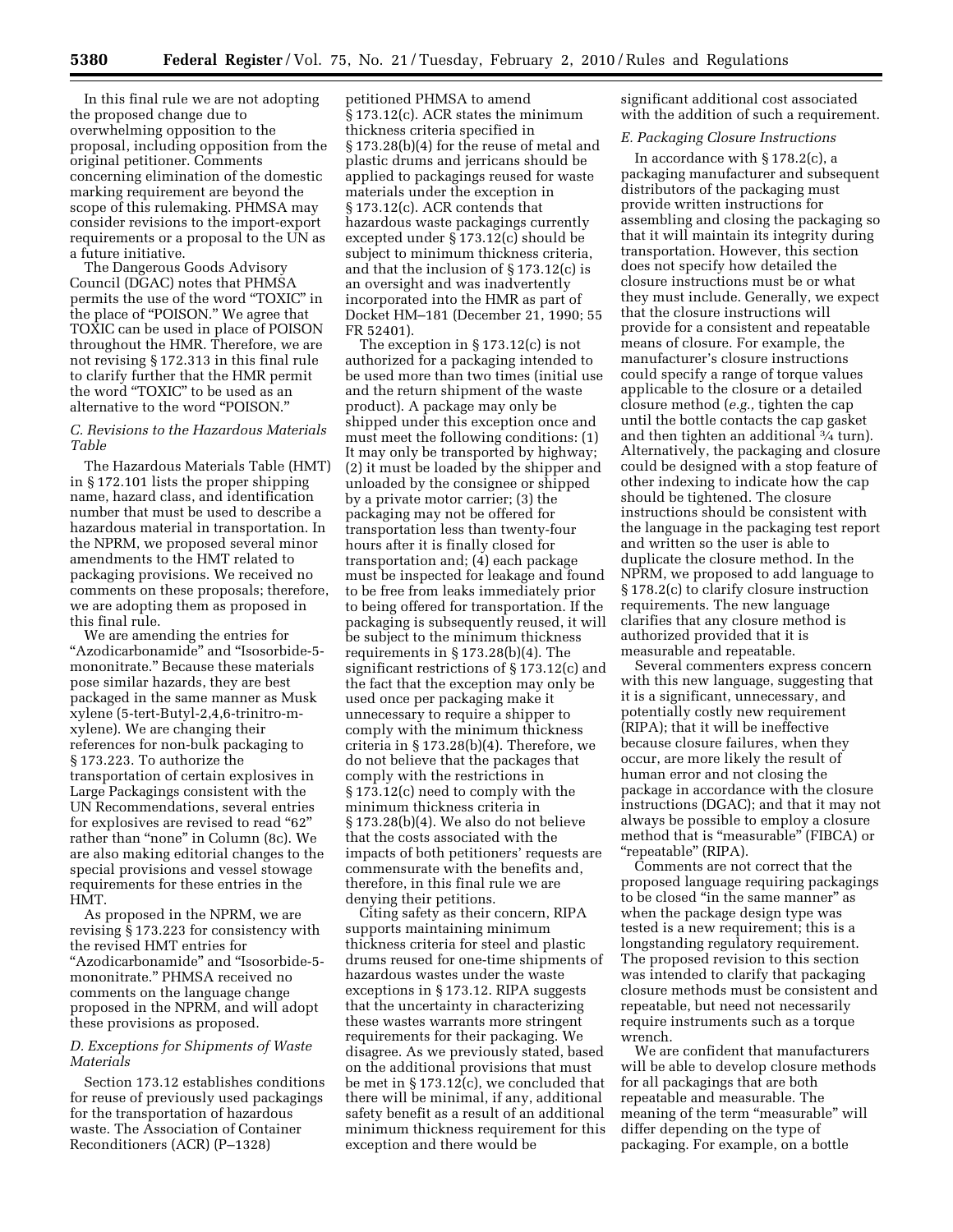"measurable" could be the torque setting on a torque wrench or the number of turns (or fraction thereof) past contact with a gasket. In the case of a flexible packaging, it could be the setting on a sewing device, type and grade of thread, the type of glue, the location where the tie-off is to be placed, or pressure settings on a sealing device. We agree that certain closure methods are not measurable in the sense that they cannot be quantified with a number and a unit of measure (*e.g.,* 25 inch-pounds).

In this final rule, we are revising § 178.2(c)(1)(ii) to clarify that closure instructions must provide for a repeatable means of closure consistent with the means of closure used for performance testing. This change is intended to provide additional flexibility to packaging manufacturers and allow for packagings with a simpler means of closure.

In addition, in this final rule we are amending § 178.2(c) to clarify that a packaging manufacturer may transmit the information required in this section, including closure instructions, using electronic means instead of or in addition to making a written notification. Such electronic means of notification may include emailed transmissions or transmission on a CD or other similar device. Permitting the use of electronic means to meet the notification requirements in this section provides manufacturers with additional flexibility and will reduce compliance costs. Note that if a manufacturer elects to utilize electronic measures to make the required notifications, he must make a positive notification—that is, he must email or transmit the information specific to the packaging in question and the transmission must be in a form that can be printed in hard copy by the person receiving the notification. Referring the person receiving the notification to a website for the required information is not acceptable.

In the NPRM, we proposed to revise the shipper's responsibilities in § 173.22(a)(4) to include a requirement to retain a copy of the packaging closure instructions provided by the packaging manufacturer. As proposed, a shipper would be required to retain closure instructions for at least 375 days. Current requirements specify that the person transferring the packaging to the shipper or distributor must furnish a copy of the closure instructions; however, there is no requirement for the shipper to retain the documentation.

A number of commenters (RIPA, DGAC, Mr. Frits Wybenga, Air Products, FIBCA, CropLife, and SSCI) oppose a requirement for shippers to retain packaging closure instructions. These

commenters state the proposed requirement imposes a significant new record retention requirement without adequate justification or underlying data. RIPA states it ''is unaware of any data or other evidence developed by DOT to support its proposal. In fact, it is quite probable that leaks from closures are more often the result of human error rather than the unavailability of adequate closure instructions.'' RIPA suggests that if the proposal is adopted, the record retention period should be limited to 365 days and shippers should be required to retain only one current copy of a manufacturer's closure notification. Several commenters questioned the safety benefit of retaining packaging closure instructions for 375 days.

Two commenters (DOE and NAAHAC) support the proposal to ensure that the necessary closure instructions and supporting test documents are available and used, but DOE's request that PHMSA clarify how this proposed requirement would apply to gas cylinders, cargo tanks, and portable tanks. DOE also requests that PHMSA simplify the retention requirement for variation packagings to keep document retention costs at a minimum. Air Products states precautionary labels exist on compressed gas cylinders that include closure instructions, and questions what benefit additional closure instructions would provide. NAAHAC requests that only the initial shipper be required to provide closure instructions and supportive documentation, if applicable, to the second user of the package. NAAHAC states ''to require that all of this information be provided to and maintained by [each] subsequent shipper who has opened the package and is reusing it would place a significant burden on the industry.'' The NACD suggested, if a sufficient need can be demonstrated for retaining the closure instructions, that PHMSA require each shipper to retain an on-site master list of closure instructions and variations instead of those for each individual packaging to reduce the amount of paperwork.

Underlying our NPRM proposal to require shippers to retain packaging closure instructions was our belief that, in the absence of a regulatory requirement, most shippers retain closure instructions as a responsible business practice to ensure that employees know how to properly close a package. We, therefore, assumed that imposition of a regulatory requirement would result in only a minimally increased paperwork burden. However, the commenters indicate that retention

of closure instructions is not a common practice.

We continue to believe that shippers should retain and utilize the closure instructions provided by packaging manufacturers to ensure these packagings, including those with variations, are properly prepared and closed for transportation. As we stated in the NPRM, a packaging may be filled and closed by a hazmat employee other than the individual who receives the manufacturer's packaging closure instructions. Moreover, a packaging may not be filled and closed for weeks or months after it has been sold or otherwise transferred to the shipper. In the absence of closure instructions, the shipper and its employees may not know how to properly close the package. Indeed, in its comments on proposed revisions to § 178.2(c) (discussed elsewhere in this preamble), DGAC states that closure failures, when they occur, are likely the result of not closing the package in an accordance with the closure instructions. Our incident data shows that the primary cause of incidents involving leakage from packages in transportation is improperly closed packages.

We agree that human error often results in leaks from closures, and we believe that use of accurate closure instructions will result in fewer instances of human error. A hazmat employee's ability to properly close a hazardous materials packaging is significantly compromised without the manufacturer's closure instructions. Retention of and adherence to the closure instructions will help to ensure hazardous materials packages are closed as the manufacturer intended, thereby reducing the possibility that these packages will leak or be breached during transportation. This will also provide consistency for training. There are many employees that do not perform hazardous material related functions daily, so on the occasion when they are requested to do so, having instructions to use as a guide will assist them with performing these tasks in conformance with the regulations. Therefore, we are retaining this requirement and, in response to the comments, are slightly reducing the number of days of retention to 365 and adjusting our estimates of the compliance burden, including the paperwork burden, to account for the fact that most shippers do not currently retain closure instructions.

We note that a shipper may retain closure instructions in a variety of ways that may prove cost effective. For example, a shipper may maintain closure instructions in an electronic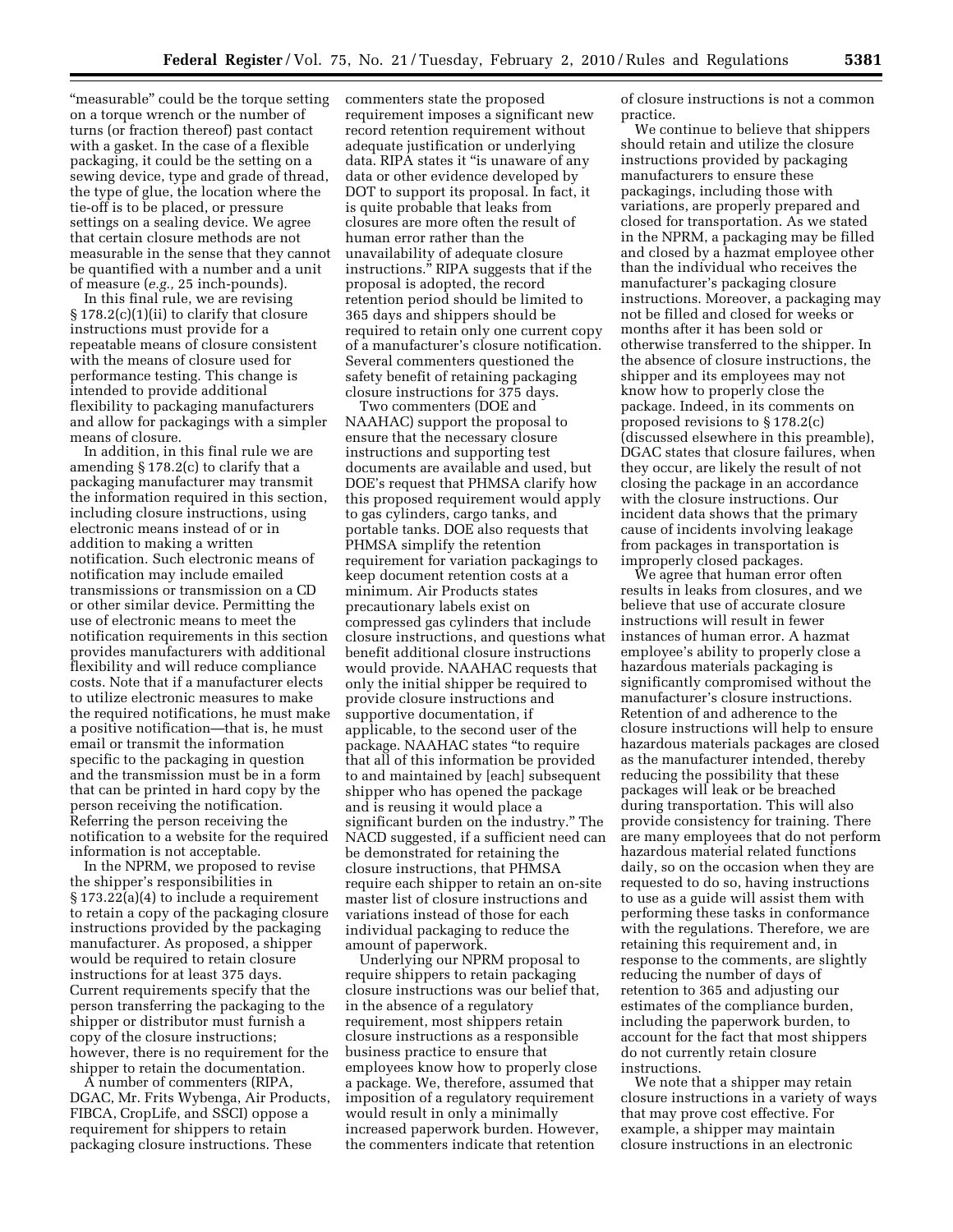**5382 Federal Register** / Vol. 75, No. 21 / Tuesday, February 2, 2010 / Rules and Regulations

format or as part of a package of guidance material for hazmat employees who are responsible for filling and closing packagings. Further, the closure instructions need not be maintained in the precise format or wording provided by the manufacturer. If a shipper identifies a more effective way to communicate closure instructions to its hazmat employees—such as through graphical or pictorial depictions, stepby-step instructions, simplified wording, or similar methods—a shipper may do so provided the substance of the closure instructions is retained. The closure instructions should be retained in a format that will ensure that each hazmat employee responsible for closing the packaging to which the instructions apply understands the instructions and can apply them consistently. Therefore, in this final rule, we are adopting a requirement for shippers to retain packaging closure instructions provided by the packaging manufacturer for at least 365 days after offering the package for transportation. We are also adopting an exception from this requirement for closure instructions that are permanently embossed or printed on the packaging.

#### *F. General Requirements for Bulk Packagings*

In the NPRM, we proposed a new paragraph § 173.24b(e) to clarify that bulk packagings not designated and tested for stacking may not be stacked during transportation. In addition, we proposed adding language to clarify that bulk packagings intended for stacking may not have more weight superimposed upon them than what is marked on the packaging. Currently, the requirements in § 173.24b(e) apply to IBCs and Large Packagings only. *See*  existing  $\S 178.703(a)(1)(vii)$  and new § 178.903(a)(1)(vii) in this rule. The HMR require bulk packagings designed or intended to be stacked to meet stacking test requirements, either through performance testing specifically prescribed in the HMR or industry standards incorporated-by-reference into the HMR (see § 171.7). However, the HMR do not always require the maximum load that can be stacked on the packaging to be marked or indicated on the packaging in the same manner as it requires this information on IBC and Large Packagings. Adopting the language proposed in the NPRM for § 173.24b(e) may add additional testing, marking, and paperwork activities for some bulk packagings that were not previously considered under this rulemaking action or that may already be addressed under some other type of informational marking. Therefore, we

are not revising existing § 173.24b(e) in this final rule. We will continue to examine this issue to determine if additional rulemaking action is necessary. The comments we received on this subject in response to this rulemaking will be taken under consideration if we develop a future rulemaking.

Air Products, ATA, CropLife, RIPA, and DGAC supported aligning the stacking requirements for IBC and Large Packagings with those the UN Subcommittee on the Transport of Dangerous Goods was considering at the time this NPRM was published, which included incorporating specific symbols to indicate if these packages could or could not be stacked during transportation. In December 2006, the UN Subcommittee adopted these symbols in the 15th edition of the UN Recommendations as a stacking mark for IBCs packagings only that are manufactured, repaired, or remanufactured on or after 1/1/2011. We've repeated the symbols here for your convenience. They are also located in the ATA's comments (PHMSA–2006– 25736–0014).

*IBCs not capable of being stacked* 



*IBCs capable of being stacked* (must include the maximum stacking weight):

... ke max



In a final rule PHMSA issued on January 14, 2009, PHMSA incorporated these symbols for IBCs into § 178.703 of the HMR (see Docket Nos. PHMSA– 2007–0065 (HM–224D) and PHMSA– 2008–0005 (HM–215J); 74 FR 2200). This section requires manufacturers of IBC packagings that are manufactured, repaired, or remanufactured after 1/1/ 2011 to mark IBCs with the appropriate symbol, and for those that successfully pass the stacking test prescribed in § 178.815 to include the weight of material that may be safely stacked on the packaging as part of the stacking symbol and specification marking. A packaging not subjected to a stacking

test must be marked to indicate that it may not be stacked. For example, the "0" in the second from last position of the following UN standard marking ''UN51H/Z/06 04/USA/+ZT1235/*0*/500'' indicates that the packaging must not be stacked. If a number greater than zero is in this same position in the marking, such as the number "250" in the following example ''UN51H/Z/06 04/ USA/+ZT1235/*250*/500,'' the package may be stacked provided the gross weight stacked upon it does not exceed this number in kilograms. Commenters on this provision in the Docket No. HM– 215J rules stated the new stacking symbol is easier for carriers to recognize and understand.

The ATA strongly encourages PHMSA to communicate this stacking requirement to carriers, who often are responsible for loading hazardous materials packages. We have already begun incorporating information about these IBC stacking requirements in our training programs and materials. However, we have not determined at this time whether to require the IBC stacking capability symbols for Large Packagings. PHMSA may consider such action in a future rulemaking.

#### *G. Reuse, Reconditioning, and Remanufacture of Packagings*

In the NPRM, we proposed to clarify that packagings not meeting minimum thickness criteria may not be reconditioned or remanufactured. DGAC and RIPA strongly oppose this proposal. Both commenters state remanufactured packagings, such as drums and jerricans, should be treated as ''new'' packagings under the HMR. Since newly manufactured packagings are not subject to minimum thickness criteria, these commenters assert that remanufactured packagings also should not be subject to such criteria.

The commenters are correct that remanufactured packagings are filled and transported in the same manner as new packagings. For this reason, however, we believe it is critical for transportation safety that the packaging remanufacturer confirm that they are suitable for transportation. The minimum thickness criteria currently prescribed in § 173.28 are designed to prevent packagings with wall thicknesses that are too thin to safely perform their containment function from being reused, reconditioned, or remanufactured. The proposed revisions were intended to clarify that when a packaging no longer meets the minimum thickness criteria, it is no longer suitable for reconditioning or remanufacturing. However, we note that this provision applies to packagings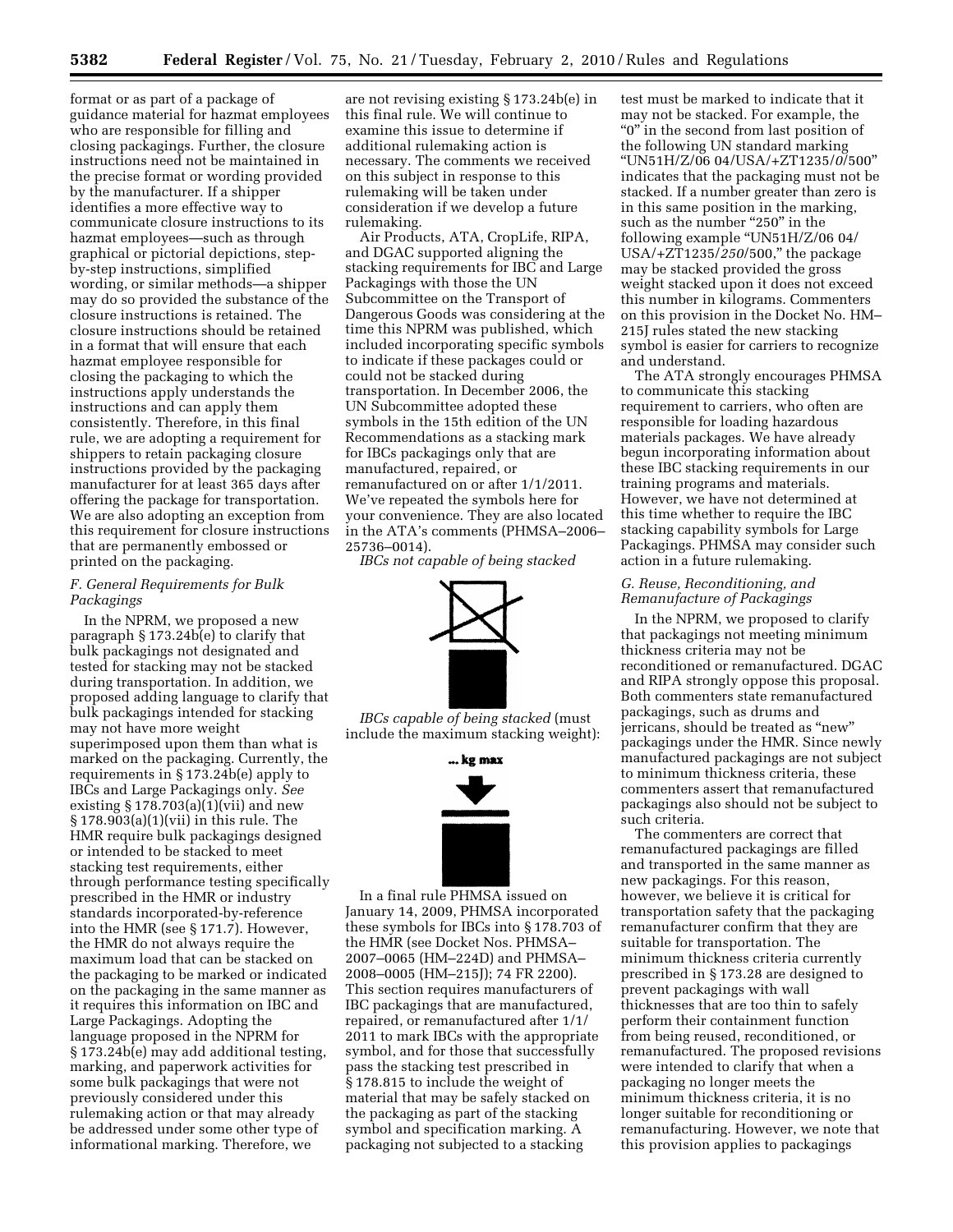intended for reuse as well. Therefore, we are adopting the revisions as proposed and adding reused packagings to clarify that the minimum thickness provision applies to reused, reconditioned, and remanufactured packagings.

In  $\S 173.35(h)(2)$ , we are correcting an error in the pressure limitation for metal IBCs. Currently, paragraph (h)(2) prohibits the gauge pressure in a metal IBC from exceeding 110 kPa (16 psig) at 50 °C (122 °F), or 130 kPa (18.9 psig) at 55 °C (131 °F). Use of the term "gauge pressure'' is an error. We are correcting this by changing the phrase ''gauge pressure'' to read ''vapor pressure.'' We received no comments on this issue.

#### *H. Packaging Marking Requirements for Drums*

Under the HMR, DOT specification and UN standard packagings must be marked with their package specification markings as specified in §§ 178.3 and 178.503. Section 178.3(a) requires that the marking must appear on a nonremovable component of the packaging. Section 178.3(a)(5) requires that packagings with a gross mass of 30 kg (66 pounds) or more must have their original or duplicate specification markings appear on the top or side of the packaging. Section 178.3(c) states a packaging that conforms to more than one DOT specification or UN standard may display each specification marking in its entirety at each location the markings appear provided the packaging meets the requirements for each standard or specification. Further, under § 178.503(a)(1), UN standard markings described in paragraphs (a)(1) through (a)(6) (*i.e.,* UN symbol, identification code, performance standard, specific gravity or mass, hydrostatic pressure, and year of manufacture) and (a)(9)(i) (*i.e.,* nominal thickness of packagings intended for reuse or reconditioning) must appear in a permanent form on the bottom of each new metal drum with a capacity greater than 100 L (26 gallons); however, the markings on the top, head or side of these drums need not be permanent.

SSCI petitioned PHMSA (P–1371) to modify the marking requirements under §§ 178.3(a)(5) and 178.503(a)(10) for packagings with a gross mass of more than 30 kg (66 pounds). In its petition, SSCI requests PHMSA change the HMR to allow the duplicate marking to be a lesser design standard than that marked on the bottom of the packaging. For example, a packaging would be tested and marked on the bottom as meeting the Packing Group I performance standard and the duplicate marking on the side would indicate that the

packaging is certified to the Packing Group II performance standard. SSCI states some shippers will not accept a drum marked for PG I materials if they are shipping PG II or III materials. SSCI says the requested change would reduce the need to test drums differently for different customers, thereby reducing potential inventory problems and increasing flexibility for both manufacturers and shippers. PHMSA proposed the change in the NPRM to this rulemaking.

Several commenters, including RRI, DOE, and RIPA, opposed the proposal. These commenters state potential confusion could result from the presence of different performance standard markings that do not appear together in the same location on the same drum. RIPA notes that dual marking of drums in this manner would be confusing, particularly because RIPA states the "official" certification mark for drums is the top or side mark, not the bottom mark. Once a drum is filled and in transportation, RIPA states the only mark that need be accessed to determine compliance would be the side marking. Thus, the test data for the drum marked to the PG I standard on the bottom and the PG II or PG III standard on the side would be required to show that the drum passed the PG II or PG III performance tests, not the PG I test. Also, if the top and/or side marking is removed during reconditioning, RIPA suggests there is no way to accurately trace the standard to which the drum was originally manufactured.

A DOT specification or UN standard packaging must be marked as specified in §§ 178.3 and 178.503. Section 178.3(a) specifies that the marking of DOT specification or UN standard packagings shall be placed on a nonremovable component of the packaging in an unobstructed area, and shall provide adequate accessibility. The HMR do not require markings to be placed in a specific location for nonbulk packages with a gross weight less than 30 kg (66 pounds). For packages with a gross mass of more than 30 kg (66 pounds), as prescribed in § 178.3(a)(5), the markings or a duplicate marking must appear on the top or side of the packaging. In accordance with § 178.503(a)(1), every new metal drum having a capacity of 100 L must bear the marks described in paragraphs (a)(1) through (a)(6) and (a)(9)(i) in a permanent form on the bottom. The markings on the top, head or side of these packagings need not be permanent. In addition, as specified in § 173.28(b)(4), metal and plastic drums and jerricans used as single packagings or the outer packagings of composite

packaging more than once must be marked in a permanent manner (able to withstand the reconditioning process) with the minimum thickness of the packaging material.

In this final rule, we are not revising §§ 178.3(a)(5) and 178.503(a)(10) to allow a lesser design standard to be marked on the side or top than that required on the bottom. We agree with the objecting commenters that this change may result in confusion and this resulting confusion could impact safety, especially if the correct marking becomes separated from the container (*e.g.,* if a lid with the correct marking becomes separated from the container, the container is filled with a hazardous material that has a higher packing group rating than that marked on the side or top, or if a filled container is too heavy to read its highest performance rating marking on its bottom surface). Further, as stated earlier in this preamble, the HMR already permits DOT specification and UN standard packagings to bear more than one specification marking if the packaging meets the requirements of each design standard or specification, and these markings appear together and in their entirety at each location they are placed on the packaging. Section  $178.503(c)(2)$  of the HMR permits a packaging that has been reconditioned to bear markings that identify a different performance capability than the original tested design type of the packaging, and these markings may even be different from those permanently marked on the bottom of a drum, but these markings may not identify a greater performance capability than the original tested design type. This provision permits the reconditioner to permanently downgrade a packaging (*e.g.,* an ''X'' rated PG I packaging to a " $\bar{Y}$ " PG II packaging) provided the new marking includes the reconditioner's mark. This practice does not apply to new packagings because dual marking for these packagings is already authorized under the HMR.

#### *I. UN Symbol Marking*

The Dangerous Goods Advisory Council (DGAC) petitioned PHMSA (P– 1455; Docket PHMSA–2005–22474–2) to allow stenciling of the United Nations symbol (UN Symbol). The HMR do not currently prohibit stenciling of the UN symbol; however, the current marking requirements in § 178.503 discourage stenciling because they do not tolerate even small gaps in the circle surrounding the letters "u" and "n." The only way to stencil the UN symbol without leaving gaps in the circle is to use a two-step stenciling system. DGAC states that a two-step process introduces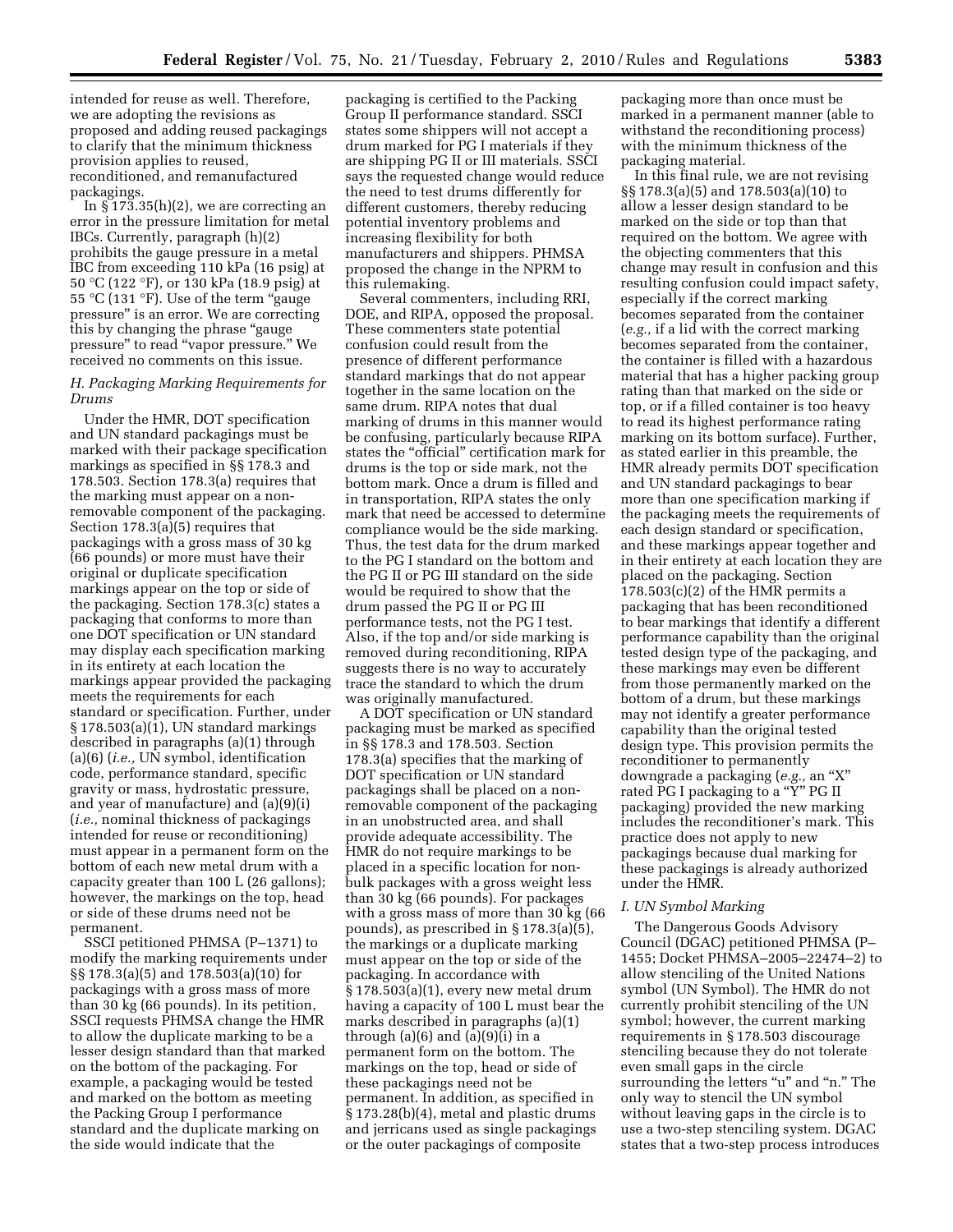variability, which often results in a smeared image. In the NPRM, we proposed revising § 178.503 paragraphs (a)(1) and (e)(1) to include an objective standard under which small gaps in the UN symbol are permitted. We proposed restricting the gaps to a size no greater than ten percent of the circumference of the circle and the number of gaps to no more than three to ensure that the symbol will remain readily identifiable.

Three commenters (RIPA, Charles E. Tudor, and SSCI) support the proposal. However, the commenters suggest that PHMSA adopt a more performancebased approach and permit a stenciled mark so long as it is legible and readily identifiable. Specifying the permissible number, size, and placement of gaps in the symbol allows any person to determine whether his or her stencil meets the standard without a case-bycase regulatory determination by PHMSA. Another commenter, the DGAC, recommends PHMSA adopt a similar approach to that of the UN Subcommittee, which considered stenciling the UN symbol mark acceptable without establishing any specific provisions on stenciling. The DGAC also supports adding language to permit a stenciled UN mark if it is identifiable from a normal reading distance, which it states can be implied from a letter of clarification PHMSA issued on another type of marking process when it was the Research and Special Programs Administration. If PHMSA does retain the regulatory language to permit stenciling, the DGAC recommends that the proposed requirements in paragraphs § 178.503(e)(1)(ii)(A) through  $(e)(1)(ii)(D)$  be removed.

In this final rule, we are adopting the proposal to permit the UN symbol to be stenciled on a packaging. In response to Charles E. Tudor's comments, we are modifying the proposed standard to allow four gaps in the circle, and we are adopting a total gap size no greater than 15 percent of the circumference of the circle to accommodate the fourth break in the circle. Consistent with this revision, in this final rule we are revising  $\S 178.703$  (a)(1)(i) to authorize stenciling of the UN symbol for IBCs.

#### *J. Design-Type Variations*

Current  $\S 178.601(g)(1)$  provides exception ''Variation 1'' that allows a person to substitute an inner receptacle without additional testing to demonstrate compliance with the applicable performance standard if it can be determined that the substitute inner packaging, including its closure, maintains an equivalent level of performance as the originally tested

package. The current requirements do not specifically require documentation of the methodology used to determine that a packaging maintains an equivalent level of performance. In the NPRM, we proposed to revise  $§ 178.601(g)(1)$  to require the person making a change to a packaging design under the provisions of Variation 1 to document the methodology used to demonstrate equivalent performance.

Air Products and DGAC do not support the proposed amendment to document an equivalent level of performance. They both state the proposed text suggests that a detailed analysis would be required and that such a detailed analysis would negate the benefits currently derived from using the variation. DGAC states that it is not aware of any incidents stemming from substituted inner packaging under Variation 1. Air Products also states the proposed amendment will create disharmony with international standards and constitutes a significant increase in paperwork requirements. RIPA does not oppose the new requirement, but asks that PHMSA take steps to make sure the paperwork burden isn't substantial, and that existing combination packagings that are already authorized be grandfathered for compliance purposes.

NAAHAC strongly supports the proposed changes stating ''This clarifies the process that the package designer/ tester must use in certifying the packaging.'' The C. L. Smith Company supports PHMSA's proposed changes but suggests we provide more detailed guidance on how to determine whether or not a packaging meets the ''equivalent level of performance'' standard, especially for plastic inner packagings which vary widely in performance based on variations in the type and amount of ingredients used to make these packagings (*e.g.,* colorants, additives, and regrind materials), as well as manufacturing processes and cooling rates. The C. L. Smith Company also asks what kind of data would be sufficient to show an equivalent level of safety without having to retest the packaging.

It is not our intention to impose analysis and documentation requirements that would negate the benefits currently realized from utilizing the packaging variations, nor do we believe that a requirement to document the methodology used to determine equivalent performance of the variation to the originally tested packaging will result in a significantly increased regulatory burden. We agree that, in general, the supporting documentation may be minimal depending on the

degree to which the packaging varies from the original tested design. In many cases, preparation of the documentation should take as little as 60 seconds. The type and level of documentation necessary for demonstration of equivalent level of performance will be based on the change made to the packaging. In addition, we are not specifying a format or detailed examples to provide flexibility to the person making the certification. Documentation may be copies of specification sheets from the original packaging component and the substituted component along with a brief explanation of why they are similar and the name of the individual who made that determination. If the person certifying compliance with § 178.601(g)(1) has a copy of the original test report, he or she may hand-write a few sentences on the report itself in association with the substituted component explaining what was changed and why the packagings are significantly similar. For example, if a person is substituting a plastic bottle used as an inner receptacle with one from a different manufacturer, he or she would describe why the packages are of similar design; similar thread types, same or smaller closure, same type and grade of plastic, and who made these determinations. If the person certifying compliance with the variation chooses to perform tests on the components as a means of comparison, he or she could choose to describe the tests and the results. Because testing is not a requirement for determining an equivalent level of performance, the test description could be as detailed as needed by the person certifying compliance for their complete understanding of the test results.

Based on comments to the NPRM, in this final rule we are revising the proposed language. The language in the NPRM was ambiguous regarding a shipper's responsibilities versus the responsibilities of the manufacturer. PHMSA did not intend to imply that a manufacturer need only document changes made in accordance with Variation 1 and shippers must document changes made to a packaging design in accordance with any variation. For consistency with § 178.601, PHMSA is clarifying that the supporting documentation for equivalent level of performance is only applicable to Variation 1.

#### *K. Selective Testing of Steel Drums*

SSCI petitioned PHMSA (P–1337) to make several changes to the provisions in § 178.601(g)(8), which apply to the approval of selective testing of steel drums that differ in minor respects from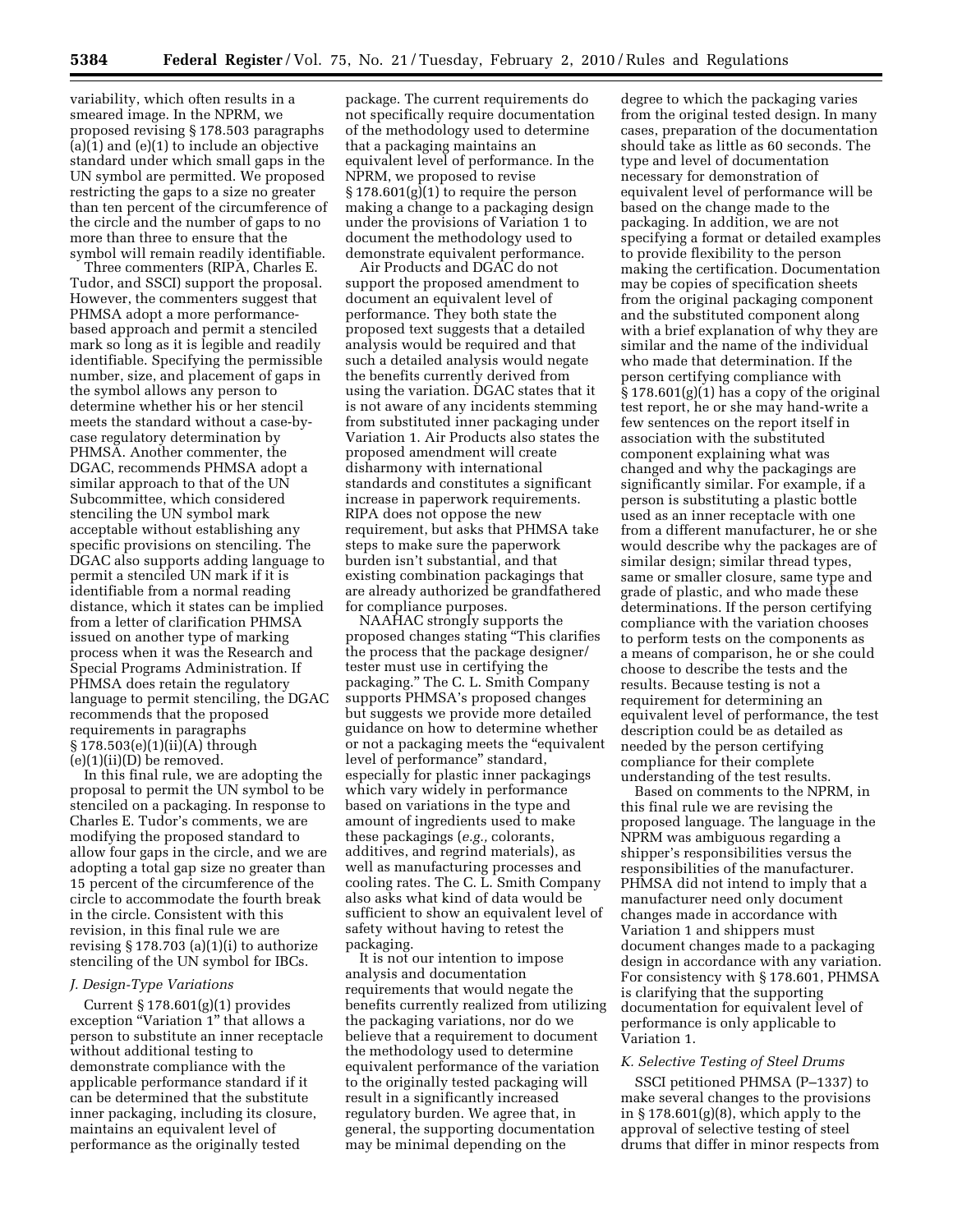a tested type of drum. The changes proposed by SSCI would allow drums with capacities between 12 and 50 liters (3 and 13 gallons, respectively) to be excepted from re-testing design types found under § 178.601(g)(8).

We are revising § 178.601(g)(8) to allow drums with a capacity of 12 liters or more to take advantage of the exception from further design testing under certain conditions. Commenters generally support this proposal as reducing costs without compromising safety.

The NPRM proposed a list of changes for which design testing would be required, such as a change from straightsided to tapered, a change to the rated capacity and outside dimensions, a change to the type of side seam welding or type of steel used, and changes in the locations in the type, size, and locations of closures. As proposed in the NPRM, for UN 1A2 drums, a change in the width of lugs or extensions in the crimp/lug cover would necessitate design testing of the drum. SSCI suggests that minor modifications dealing with the width of lugs or extensions in a crimp/lug cover relate to making a package more user-friendly and should not be considered a different design type so long as the package performance is repeatable as tested. We disagree. Historically, modest changes in the size and style of the materials and closures for a hazardous materials package have produced changes in that packaging's test results. Therefore, PHMSA is incorporating the language as proposed.

PHMSA has issued numerous approvals to manufacturers authorizing the use of fewer than eighteen test samples. As proposed in the NPRM, we are revising § 178.601(k) to authorize a lesser quantity of test samples used in testing of stainless steel drums. We are adding the provisions found in these approvals to § 178.601(k). PHMSA received no comments on the proposed language change to this section as proposed in the NPRM.

#### *L. Revisions to Requirements for IBCs*

In the NPRM, we proposed to revise the lower volumetric limit for flexible IBCs (FIBCs). In Docket HM–181E (59 FR 38068), published July 26, 1994, we defined ''Body'' as having a lower limit of 450 liters, thus precluding the manufacture of IBCs with a volume of less than 450 L. In reviewing the HMR, we have identified a gap in the allowable packaging specifications for flexible packagings with a capacity between 50 kg and 400 kg (*i.e.,*  specification non-bulk bags may not exceed 50 kg). To remedy this gap, we

proposed to allow bags between 50 kg and 400 kg to be manufactured and tested under IBC standards in Subparts N and O of Part 178. FIBCA, in support of the proposed change, stated that it is important to address flexible packagings between 50 kg and 400 kg. At this time we are incorporating the change to flexible IBC allowing smaller IBCs. We received numerous comments in support of eliminating the limit for all or certain IBCs and Large Packagings. We are continuing to research to determine if we should eliminate the lower limit for all IBCs. The comments received in response to this rulemaking will be taken under consideration if we develop a future rulemaking.

We proposed moving the lower limit for IBCs currently in the definition of ''Body'' in § 178.700 to the individual standards in §§ 178.705 through 178.710. These are more appropriate sections for the lower limit and will result in better understanding of the individual IBC specifications. In addition, we proposed to authorize smaller flexible IBCs in § 178.710 by decreasing the limit to 50 kg. Several commenters supported lowering the quantity limit for flexible IBCs. Commenters did not remark on moving these provisions to individual standards. Therefore, we are decreasing the lower limit for flexible IBCs to 50 kg and retaining the 400 kg lower limit for rigid IBCs.

Two commenters (DGAC and FIBCA) oppose a lower volumetric limit for IBCs; they suggest there should be no lower limit on any IBC design type. DGAC contends this would provide consistency with the UN Model Regulations allowing manufacturers to construct IBCs to non-bulk sizes. For example, a shipper would have the choice between a 4G or an 11G packaging when choosing a non-bulk box. In the NPRM, we did not propose to remove the existing lower volumetric limit for IBCs other than flexible IBCs, but we did invite comment on this issue for discussion for a future rulemaking. We are not implementing a change in this final rule to the lower limit of all IBCs. However, we are lowering the limit on FIBCs as proposed in the NPRM. The change to the language in these sections does not constitute a change in the HMR. IBCs have always had a lower volumetric limit under the HMR.

In the NPRM, we proposed requiring in § 178.810 a second drop test for IBCs with a capacity of 0.45 cubic meters (15.9 cubic feet) or less in combination with the proposal to remove the lower limit of 450 liters (119 gallons) and 0.45 cubic meters (15.9 cubic feet) from the

specifications for flexible IBCs. Two commenters (Kurt Colborn and FIBCA) support the addition of a second drop test requirement for IBCs. FIBCA states that the second drop test proposed is consistent with approvals that have been issued by the DOT. One commenter (RIPA) is opposed to a second drop test because it applies only to flexible IBCs and, in RIPA's view, is arbitrary and is inadequate from a safety perspective.

The additional drop test is not an arbitrary requirement. Non-bulk packagings are handled in transportation in a different manner than IBCs. Often loading and unloading of a transport vehicle is performed without the use of a mechanical handling device such as a fork lift or hoist. Non-bulk packages are more likely to be dropped while in transportation. Over the past ten years, when issuing an approval in accordance with § 178.801(i), we have imposed an additional drop test for non-bulk capacity IBCs. Therefore, we are incorporating this additional drop test in § 178.810. The net effect of this revision is to eliminate the need to obtain an approval.

We proposed revising the stacking test for IBCs prescribed in § 178.815 by adding a new paragraph (e)(4) to specify the passing criteria for the dynamic compression test after application of the required load include (1) no permanent deformation that would render the IBC or its base pallet unsafe, and (2) maximum deflection may not exceed one inch. We received no comments on this proposal. We are adopting this revision in the final rule as a clarification of existing requirements.

In the NPRM, we proposed that § 178.819 be revised to clarify IBCs intended to contain liquids be permitted to use water as the filling material for a vibration test, and that an IBC sample be placed on a vibrating platform with a vertical or rotary double-amplitude of one inch. One commenter (RIPA) addressed this issue. The commenter supports both proposals. Therefore, we are revising subparagraph (b)(1) to clarify that water is a suitable test filler material for the vibration test, and subparagraph (b)(2) to clarify that these testing provisions are permitted and to provide additional options when performing the vibration test. In paragraph (b)(2), we clarify that a vibrating platform may be used that will produce vertical or rotary doubleamplitude.

#### *M. Large Packagings*

Large Packagings are currently authorized for the transportation of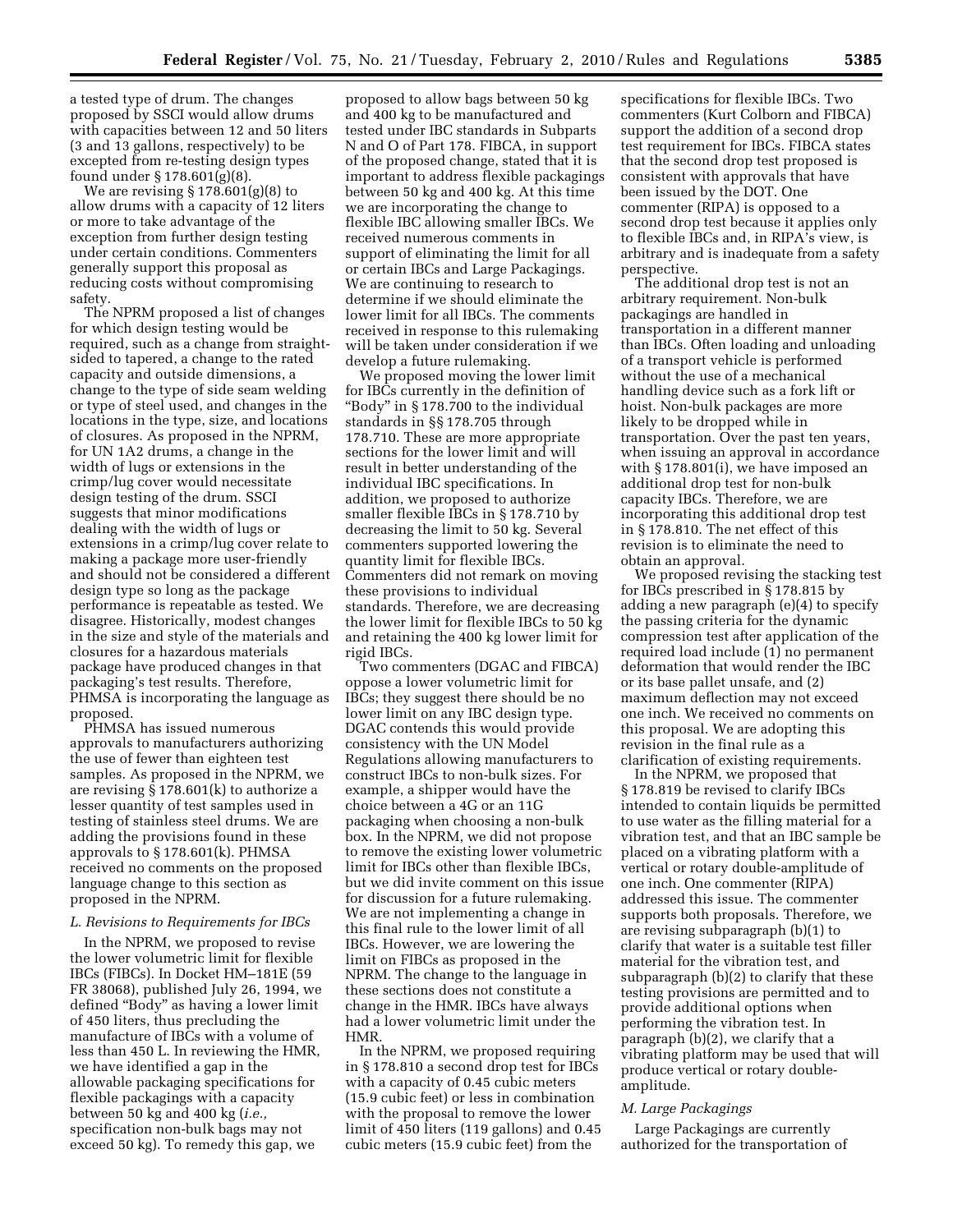hazardous materials if approved by the Associate Administrator for Hazardous Materials Safety. In the NPRM, we proposed to remove the approval requirement and add two new subparts (P and Q) to Part 178 for the design, construction, and testing of Large Packagings. Adding the manufacture, testing and use requirements into the HMR provides additional flexibility and effectively removes the need to apply for an approval to manufacture and use these packagings in the United States. The design, construction and testing requirements are based on the UN Recommendations on the Transport of Dangerous Goods, Thirteenth Revised Edition (2003); Chapter 6.6 Requirements for the Construction and Testing of Large Packagings. The regulatory layout and language is modeled on the current requirements for IBCs. We also proposed a number of other changes to the HMR to authorize the use of Large Packagings for the transportation of specific hazardous materials and to specify operational requirements.

*Special provisions.* Section 172.102 defines special provisions for entries in the Hazardous Materials Table (HMT). In paragraph (c)(4) introductory text and in Table 1, the HMR authorize the use of IBCs for entries that reference certain IB Special Provisions (*e.g.,* IB3). To authorize the use of Large Packagings we proposed to revise paragraph (c)(4) to include provisions for Large Packagings. In this section, we also proposed to restrict the use of Large Packagings to Packing Group III materials, with the exception of the following PG II entries, which are authorized via a new Special Provision 41: ''UN 2531, Methacrylic acid, stabilized'' and ''UN 3291, Regulated medical waste, n.o.s.'' These two Packing Group II entries are authorized consistent with the UN Recommendations. We did not receive any comments on the proposal to authorize these two Packing Group II materials for transportation in Large Packagings.

Consistent with the decision to authorize the use of Large Packagings we are adopting the revisions to Special Provisions IB3 and IB8. The revised language specifies that Large Packagings are authorized when a table entry specifies Special Provision IB3 or IB8. We are inserting a new Table 3 authorizing Large Packagings and revising Table 1 so that IB3 and IB8 reference the new Table 3.

One commenter, (Charles E. Tudor) states that we should authorize Large Packagings through a separate Special Provision table to allow for future

flexibility. We do not agree that a separate table is necessary at this time. We may reassess the need depending on future rulemaking actions in this area.

*Placarding.* General provisions for placarding of bulk packagings require bulk packagings, including IBCs, to be placarded on each side and each end for a total of four placards. In accordance with an exception in § 172.514, a shipper may choose to placard an IBC and certain other bulk packagings on two opposite sides or label the IBC in accordance with Part 172, Subpart E. In this final rule, we are adding, as proposed in the NPRM, Large Packagings to the types of packagings that may be placarded on only two opposite sides or labeled instead of placarded. We received no comments regarding the proposed revisions to this section.

*Operational requirements.* In the NPRM, we proposed a new § 173.36 to specify operational requirements for the use of Large Packagings. This section addresses the Large Packaging filling limits and procedures. Specifically, we proposed to require Large Packagings to be stowed with closures upright for liquid cargoes, and inner packagings in Large Packagings to be packed, secured, and cushioned to prevent breakage or leakage during transportation. In addition, we proposed conditions under which Large Packagings may be reused. We also proposed to require that no hazardous material be on the outside of Large Packagings during transportation, and that Large Packagings be securely fastened to or contained within a transport unit. Further, we proposed to prohibit the use of inner packagings made of paper or fiber in Large Packagings used to transport solids that could become liquid during transportation, and we proposed to require inner packagings in Large Packagings used to transport liquids to be resistant to internal pressure releases likely to be encountered during transportation. Finally, we proposed to limit the capacity of Large Packagings used to transport hazardous materials to a maximum of 3 cubic meters, and we proposed conditions under which Large Packagings could be used to transport more than one hazardous material.

DGAC and CropLife oppose the new § 173.36 for Large Packagings on the grounds that they would prefer Large Packagings be treated as they are in the UN Model Regulations.

All the provisions for Large Packagings in this rulemaking that differ from international requirements are consistent with the current HMR provisions for non-bulk combination packagings and IBCs. We do not believe

that Large Packagings should be addressed differently than IBCs in the HMR. In the HMR we spell out specific standards that must be met. These standards include requirements that a package must be inspected prior to offering for transportation to ensure that there are no leaks, that no hazardous material is on the external surface of the packaging, and that the package does not have sharp or protruding objects that may puncture it or other packagings in transport. The intention of this rulemaking in regard to Large Packagings was not to make a major change in packaging requirements, but rather to incorporate Large Packagings into the HMR. IBC and non-bulk packaging standards are based on the UN Model regulations with minor alterations for safety and consistency with domestic practices. In this final rule, we are adopting the operational requirements proposed in the NPRM.

Two commenters (DGAC and APE) state that the vibration testing requirement for all Large Packagings should be a "capability" rather than an actual test because the inner packagings perform a cushioning function. APE also objects to requiring a vibration test for Large Packagings, stating this represents an additional cost burden for the U.S. industry as compared to their international competitors because the UN Recommendations do not require that these packagings be subject to this test, especially those containing inner packagings and articles. A Large Packaging, other than a flexible Large Packaging, is similar in design to an IBC, and subject to similar packaging design stresses and opportunities for failure. We believe the vibration test is an essential component for assessing the integrity of an IBC packaging and a Large Packaging, therefore, in this final rule are requiring a Large Packaging to pass a vibration test as well. We agree with the commenters that, like an IBC, a Large Packaging may be used as a single or combination packaging, and that inner packagings, when used, may provide some cushioning. However, the degree to which these packagings can provide cushioning depends greatly on their structure and content, which can vary greatly. Because the use of inner packagings is not mandatory in Large Packagings, and because inner packagings cannot be relied upon to provide a consistent level of cushioning, we believe the vibration test is necessary to assist us with determining the performance capability of a Large Packaging in transportation. Therefore, in this final rule we are requiring the vibration test to be performed and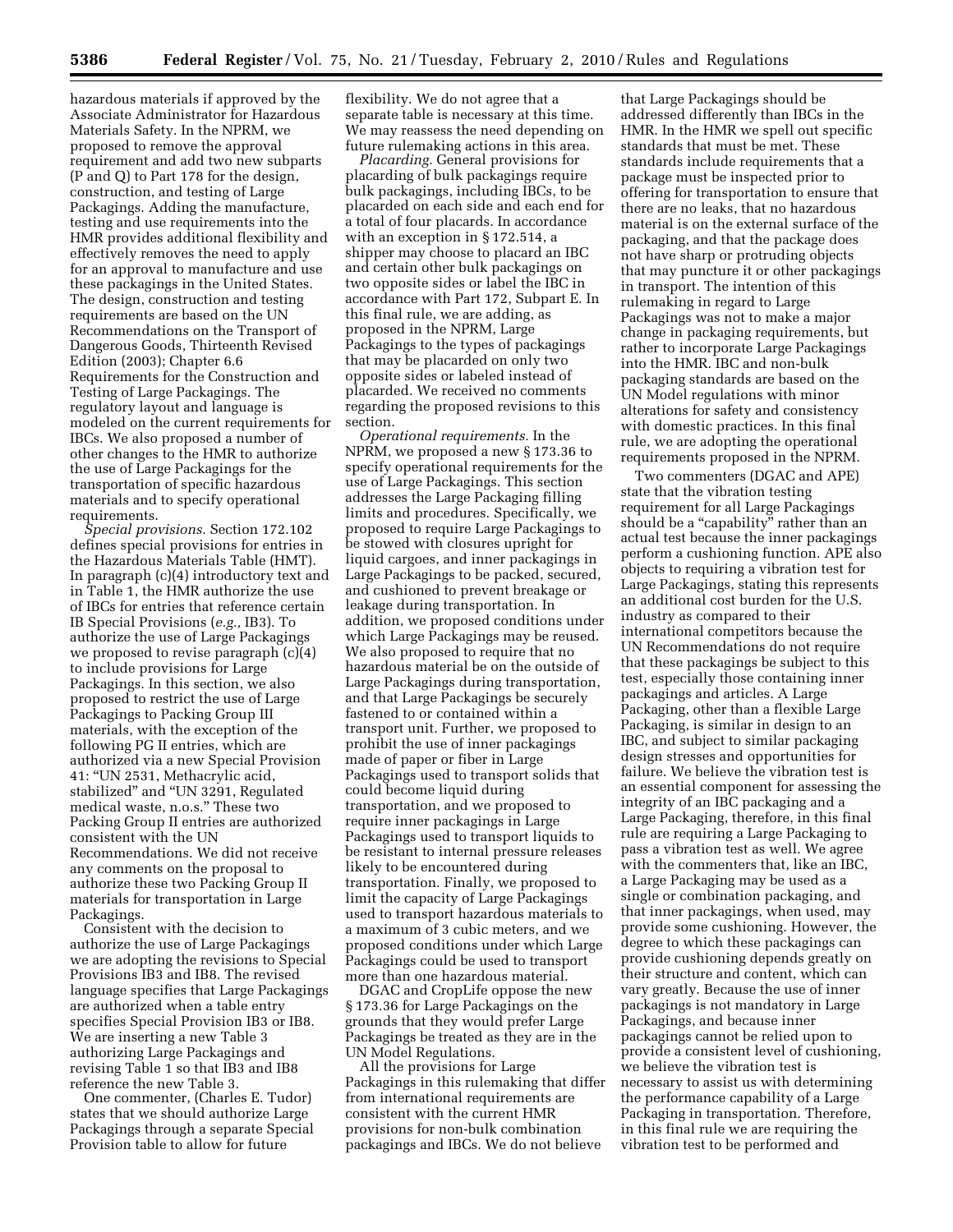documented for Large Packagings, other than flexible Large Packagings.

In the NPRM, we proposed to revise § 173.62 to authorize Large Packagings for the transportation of certain explosives. One commenter (Charles E. Tudor) suggests that the HMR should authorize the use of Large Packagings to transport additional explosives that have a very low mass. APE urges PHMSA to permit consumer fireworks be transported in UN 50G Large Packagings. The commenters did not submit safety data or information to demonstrate that consumer fireworks or other low-mass explosives may be transported safely in Large Packagings. Absent such data, we cannot support a broad authorization for the use of Large Packagings to transport explosive materials. Therefore, in this final rule, we are adopting the provisions for the use of Large Packagings for the transportation of certain explosives without change.

In the NPRM, we proposed to amend §§ 173.240 through 173.242 to authorize Large Packagings for the transportation of certain hazardous materials and to clarify that Large Packagings are not authorized for Packing Group I or II materials. We received no comments on the proposed changes. Therefore, we are adopting them without change in this final rule.

As indicated above, we proposed to add Subparts P and Q to Part 178 to specify design, construction, and testing requirements for Large Packagings. Most commenters support the addition of these subparts. Therefore, we are adopting them as proposed in the NPRM.

#### *N. Additional Revisions in This Final Rule*

Under Docket HM–215G (69 FR 76043), published on December 20, 2004, we revised § 173.249(c) to authorize the return of portable tanks containing a residue of bromine. In this final rule, we are revising paragraph (b) to authorize the transportation of bromine residue in cargo tanks to facilitate the return of empty cargo tanks with a bromine residue. PHMSA received no comments on the proposed language change to this section; in this final rule, it is adopted as proposed in the NPRM.

We are changing the section heading and paragraph (a) of § 174.63, which describes rail specific operational requirements for Portable tanks, IM portable tanks, IBCs, cargo tanks, and multi-unit tank car tanks, to indicate that the requirements in this section also apply to Large Packagings. PHMSA received no comments on the proposed

language change to this section. Therefore, in this final rule, it is adopted as proposed in the NPRM.

#### **V. Rulemaking Analysis and Notices**

*A. Statutory/Legal Authority for This Rulemaking* 

This final rule is published under authority of 49 U.S.C. 5103(b), which authorizes the Secretary of Transportation to prescribe regulations for the safe transportation, including security, of hazardous materials in intrastate, interstate, and foreign commerce. This final rule adopts regulations to enhance the safe and secure transportation of hazardous materials by aircraft in intrastate, interstate, and foreign commerce. This notice revises miscellaneous HMR requirements applicable to hazardous materials packaging.

#### *B. Executive Order 12866 and DOT Regulatory Policies and Procedures*

This final rule is a non-significant regulatory action under section 3(f) of Executive Order 12866 and, therefore, is not subject to formal review by the Office of Management and Budget. This final rule is considered non-significant under the Regulatory Policies and Procedures of the Department of Transportation (44 FR 11034).

The cost impacts of the changes in this rulemaking are expected to be minimal. Many of the amendments in this rulemaking are intended to clarify current regulatory requirements specific to the construction and use of packagings and do not impose any additional costs on the regulated community. The most significant changes in the final rule relate to: (1) The manufacture, testing and use of a new packaging category called ''Large Packagings''; (2) the information required to be contained in a packaging test report prepared by the person certifying compliance with the HMR; (3) requiring shippers to maintain a copy of the manufacture notification already provided to them by the packaging manufacture in accordance with current regulations; and (4) providing guidance to packaging manufacturers on how to instruct shippers to effectively assemble and close packagings.

A ''Large Packaging'' is a type of packaging design authorized by the UN Recommendations but currently only authorized in the HMR through an approval. Adding the manufacture, testing and use requirements for this packaging into the HMR provides additional flexibility and effectively removes the need to apply for an approval to manufacture and use these

packagings in the United States, resulting in a reduction in cost to the regulated community. This final rule also includes amendments to require Large Packaging manufacturers to keep records for the qualification of each design type and for each design requalification. We expect this recordkeeping requirement will apply to fewer than 10 regulated entities. Thus, the overall impact of this requirement will be minimal and will be more than offset by the additional flexibility and administrative cost savings provided by the elimination of current approval provisions.

Currently under the HMR, a person certifying that a packaging meets the construction and testing requirements for UN standard packaging must retain documentation relative to the: (1) Name and address of the packaging manufacture and testing facility; (2) material of construction; (3) capacity, dimensions, closures, and method of closures; and (4) test results. However, all of the record retention requirements associated with UN standard packaging certification are currently spread out throughout the HMR. Therefore, this amendment should not result in any substantial cost impacts on the regulated community.

We are also revising the HMR to require shippers to maintain a copy of the manufacture notification provided to them by the packaging manufacture, and to provide guidance to packaging manufacturers on how to instruct shippers to effectively assemble and close packagings. As a result of comments to the notice of proposed rulemaking, these amendments have been modified to allow more flexibility to packaging manufacturers and to allow for packagings with a simpler means of closure for the end user. Therefore, these amendments should not result in significant cost impacts to the regulated community.

This final rule is designed to increase the clarity of the HMR, thereby enhancing voluntary compliance with existing regulatory requirements while reducing compliance costs. Enhanced voluntary compliance by the regulated community improves overall safety. In addition, we anticipate many changes contained in this rule will have economic benefits. For example, the final rule broadens the scope of several packaging exceptions, which manufacturers and shippers may use to reduce transportation costs. Moreover, the incorporation of Large Packaging specifications into the HMR will eliminate the need for shippers to obtain an approval from PHMSA to use Large Packagings, thus increasing flexibility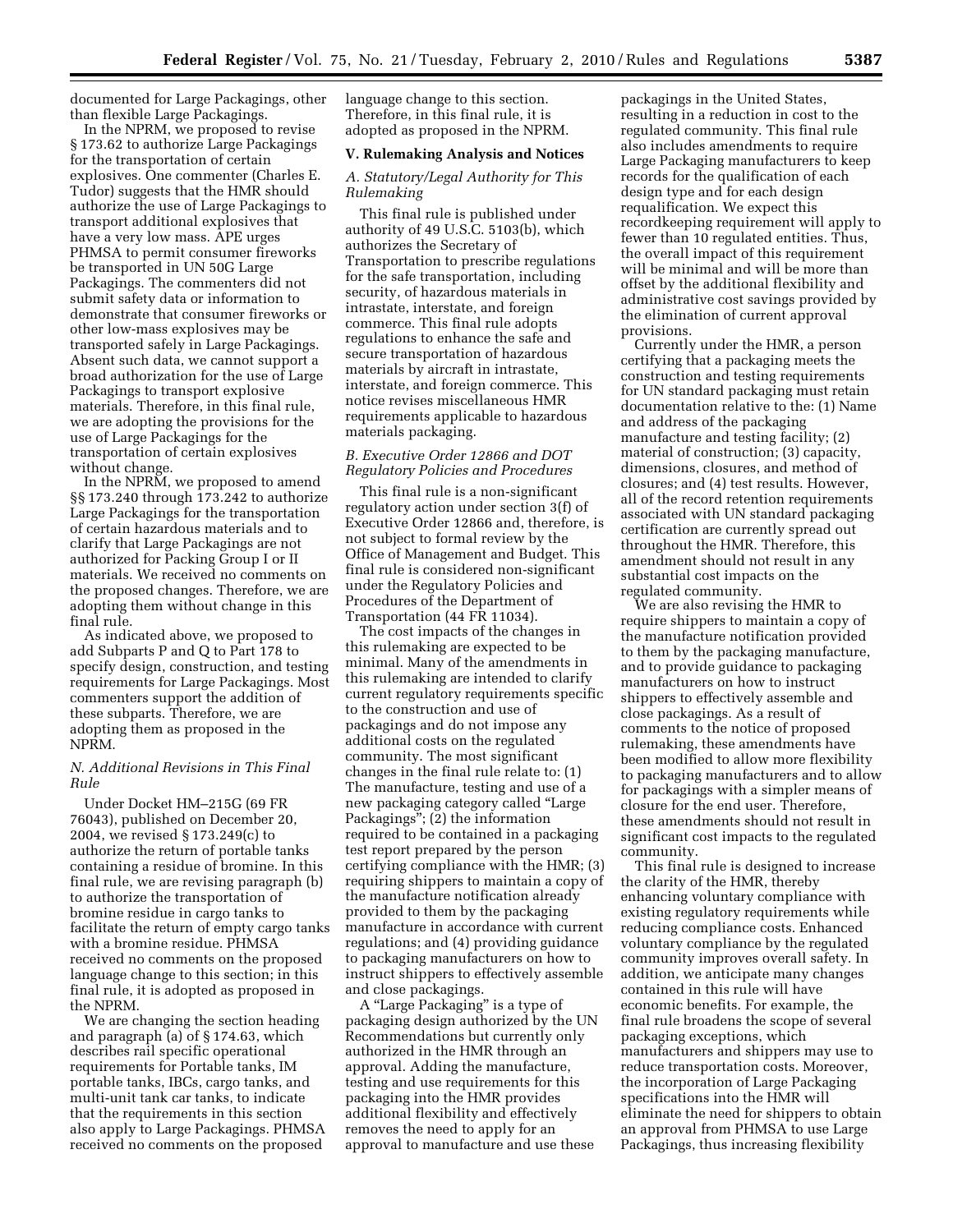and reducing transportation costs. Finally, incorporation of the Large Packaging specifications into the HMR and adoption of other provisions intended to align the HMR with international standards will promote better understanding of the regulations, increased industry compliance, and the smooth flow of hazardous materials in transportation.

#### *C. Executive Order 13132*

This final rule has been analyzed in accordance with the principles and criteria contained in Executive Order 13132 (''Federalism''). This final rule preempts State, local, and Indian tribe requirements, but does not impose any regulation with substantial direct effects on the States, the relationship between the national government and the States, or the distribution of power and responsibilities among the various levels of government. Therefore, the consultation and funding requirements of Executive Order 13132 do not apply.

The Federal Hazardous Materials Transportation Law, 49 U.S.C. 5101– 5127, contains an express preemption provision (49 U.S.C. 5125(b)) preempting State, local, and Indian tribe requirements on the following subjects:

(1) The designation, description, and classification of hazardous materials;

(2) The packing, repacking, handling, labeling, marking, and placarding of hazardous materials;

(3) The preparation, execution, and use of shipping documents related to hazardous materials and requirements related to the number, contents, and placement of those documents;

(4) The written notification, recording, and reporting of the unintentional release in transportation of hazardous material; or

(5) The design, manufacture, fabrication, marking, maintenance, recondition, repair, or testing of a packaging or container represented, marked, certified, or sold as qualified for use in transporting hazardous material.

This final rule addresses covered subject items 1, 2, 3, and 5 above. This rule preempts any State, local, or Indian tribe requirements concerning these subjects unless the non-Federal requirements are ''substantively the same'' as the Federal requirements.

Federal hazardous materials transportation law provides at § 5125(b)(2) that, if DOT issues a regulation concerning any of the covered subjects, DOT must determine and publish in the **Federal Register** the effective date of Federal preemption. The effective date may not be earlier than the 90th day following the date of

issuance of the final rule and not later than two years after the date of issuance. This effective date of preemption is 90 days after the publication of this final rule in the **Federal Register**.

#### *D. Executive Order 13175*

This final rule has been analyzed in accordance with the principles and criteria contained in Executive Order 13175 (''Consultation and Coordination with Indian Tribal Governments''). Because this final rule does not have tribal implications and does not impose direct compliance costs, the funding and consultation requirements of Executive Order 13175 do not apply.

#### *E. Regulatory Flexibility Act, Executive Order 13272, and DOT Procedures and Policies*

The Regulatory Flexibility Act (5 U.S.C. 601 *et seq.*) requires an agency to review regulations to assess their impact on small entities. An agency must conduct a regulatory flexibility analysis unless it determines and certifies that a rule is not expected to have a significant impact on a substantial number of small entities. This final rule amends miscellaneous packaging provisions in the HMR to clarify provisions based on our own initiatives and also on petitions for rulemaking. While maintaining safety, it relaxes certain requirements. Many of the amendments in this rulemaking are intended to clarify current regulatory requirements specific to the construction and use of non-bulk and bulk packagings and do not impose any additional costs on small entities.

This final rule has been developed in accordance with Executive Order 13272 (''Proper Consideration of Small Entities in Agency Rulemaking'') and DOT's procedures and policies to promote compliance with the Regulatory Flexibility Act to ensure that potential impacts of draft rules on small entities are properly considered. The changes in this final rule will enhance safety, and I certify that this proposal, if promulgated, would not have a significant economic impact on a substantial number of small entities.

#### *F. Unfunded Mandates Reform Act of 1995*

This final rule does not impose unfunded mandates under the Unfunded Mandates Reform Act of 1995. It will not result in costs of \$120.7 million or more, in the aggregate, to any of the following: State, local, or Native American tribal governments, or the private sector.

#### *G. Paperwork Reduction Act*

Under the Paperwork Reduction Act of 1995, no person is required to respond to an information collection unless it has been approved by OMB and displays a valid OMB control number. PHMSA currently has approved information collections under OMB Control No. 2137–0018, ''Inspection and Testing of Portable Tanks and Intermediate Bulk Containers,'' expiring on October 31, 2010; OMB Control No. 2137–0034, ''Hazardous Materials Shipping Papers and Emergency Response Information,'' expiring on May 31, 2011; OMB Control No. 2137–0557, ''Approvals for Hazardous Materials,'' expiring on June 30, 2011; and OMB Control No. 2137– 0572, ''Testing Requirements for Non-Bulk Packaging,'' expiring on March 31, 2010. This final rule will result in an increase in annual burden and costs under OMB Control No. 2137–0034 and OMB Control No. 2137–0572.

PHMSA will submit revised information collections to the Office of Management and Budget (OMB) for approval based on the amendments adopted in this final rule. Specifically, this final rule identifies an increase in annual burden and costs under OMB Control No. 2137–0018 which is being offset by a reduction in burden under OMB Control No. 2137–0557 because of the conversion of several approval provisions for packagings into the HMR. These amendments will necessitate a revision to the title of OMB Control No. 2137–0018 to ''Inspection and Testing of Portable Tanks, Intermediate Bulk Containers, and Large Packagings.'' In addition, due to comments received in response to the notice of proposed rulemaking, we have revised the total information collection burden for OMB Control No. 2137–0034 and OMB Control No. 2137–0572 as follows:

OMB Control No. 2137–0034, ''Hazardous Materials Shipping Papers and Emergency Response Information''

*Total Annual Number of Respondents:* 250,000.

*Total Annual Responses:* 260,000,000. *Total Annual Burden Hours:* 

6,500,000.

*Total Annual Burden Cost:*  \$6,510,000.

OMB Control No. 2137–0572, ''Testing Requirements for Non-Bulk Packaging''

*Total Annual Number of Respondents:* 5,010.

- *Total Annual Responses:* 15,500.
- *Total Annual Burden Hours:* 32,500.
- *Total Annual Burden Cost:* \$812,500.
- Please direct your requests for a copy
- of this information collection to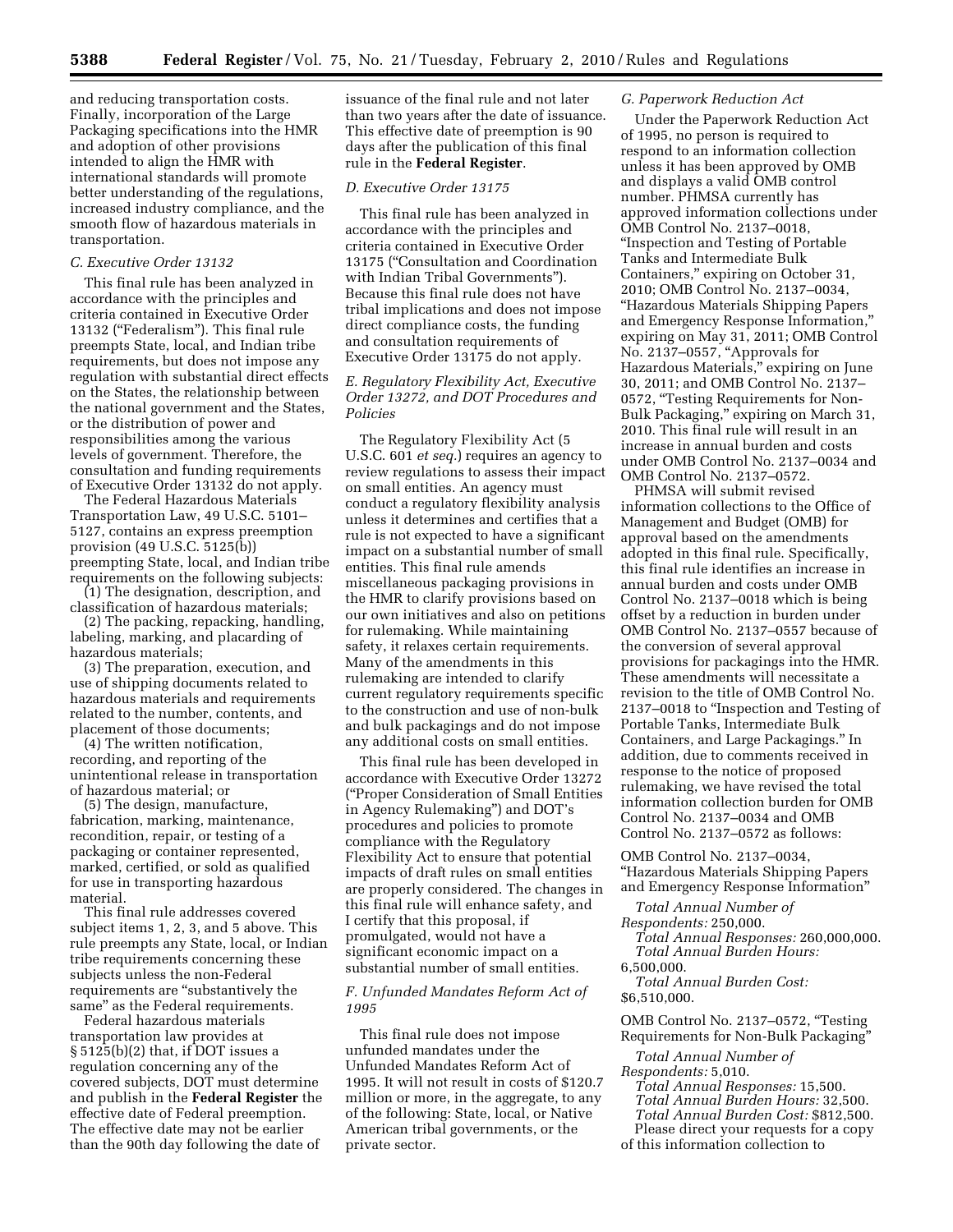Deborah Boothe (PHH–11) or T. Glenn Foster (PHH–12), Office of Hazardous Materials Standards, Pipeline and Hazardous Materials Safety Administration (PHMSA), U.S. Department of Transportation, 1200 New Jersey Avenue, SE., Washington, DC 20590–0001.

#### *H. Regulation Identifier Number (RIN)*

A regulation identifier number (RIN) is assigned to each regulatory action listed in the Unified Agenda of Federal Regulations. The Regulatory Information Service Center publishes the Unified Agenda in April and October of each year. The RIN number contained in the heading of this document may be used to cross-reference this action with the Unified Agenda.

#### *I. Environmental Assessment*

The National Environmental Policy Act (NEPA), 42 U.S.C. 4321–4375, requires federal agencies to analyze regulatory actions to determine whether the action will have a significant impact on the human environment. The Council on Environmental Quality (CEQ) regulations order federal agencies to conduct an environmental review considering (1) The need for the action, (2) alternatives to the action, (3) environmental impacts of the action and alternatives, and (4) the agencies and persons consulted during the consideration process. 40 CFR 1508.9(b).

*Purpose and Need.* As discussed elsewhere in this preamble, this final rule is intended to clarify existing requirements, enhance flexibility, and reduce compliance burdens. The revisions will reduce confusion and promote safety.

*Alternatives.* PHMSA considered the following alternatives:

*No action*—Under this alternative, we would not attempt to revise HMR packaging requirements. This alternative does not address the problems we have identified related to unclear or confusing regulations nor does it reduce regulatory burdens and promote flexibility. Thus, it was not selected.

*Adopt revisions to the HMR packaging regulations to clarify requirements and reduce regulatory burdens*—This is the selected alternative. It accomplishes our regulatory reform goals while enhancing understanding of and compliance with the HMR.

*Analysis of Environmental Impacts.*  Hazardous materials are substances that may pose a threat to public safety or the environment during transportation because of their physical, chemical, or

nuclear properties. The hazardous material regulatory system is a risk management system that is preventionoriented and focused on identifying a safety hazard and reducing the probability and quantity of a hazardous material release. Hazardous materials are categorized by hazard analysis and experience into hazard classes and packing groups. The regulations require each shipper to classify a material in accordance with these hazard classes and packing groups; the process of classifying a hazardous material is itself a form of hazard analysis. Further, the regulations require the shipper to communicate the material's hazards through use of the hazard class, packing group, and proper shipping name on the shipping paper and the use of labels on packages and placards on transport vehicles. Thus, the shipping paper, labels, and placards communicate the most significant findings of the shipper's hazard analysis. A hazardous material is assigned to one of three packing groups based upon its degree of hazard—from a high hazard Packing Group I to a low hazard Packing Group III material. The quality, damage resistance, and performance standards of the packaging in each packing group are appropriate for the hazards of the material transported.

Releases of hazardous materials, whether caused by accident or deliberate sabotage, can result in explosions or fires. Radioactive, toxic, infectious, or corrosive hazardous materials can have short- or long-term exposure effects on humans or the environment. Generally, however, the hazard class definitions are focused on the potential safety hazards associated with a given material or type of material rather than the environmental hazards of such materials.

Under the HMR, hazardous materials may be transported by aircraft, vessel, rail, and highway. The potential for environmental damage or contamination exists when packages of hazardous materials are involved in accidents or en route incidents resulting from cargo shifts, valve failures, package failures, loading, unloading, collisions, handling problems, or deliberate sabotage. The release of hazardous materials can cause the loss of ecological resources and the contamination of air, aquatic environments, and soil. Contamination of soil can lead to the contamination of ground water. For the most part, the adverse environmental impacts associated with releases of most hazardous materials are short-term impacts that can be reduced or eliminated through prompt clean-up/ decontamination of the accident scene.

We have reviewed the risks associated with adopting the miscellaneous amendments in this rule. The amendments in this rulemaking are intended to clarify existing requirements concerning the construction and use of non-bulk and bulk packagings, such as requiring the shipper to maintain a copy of a hazmat packaging's closure instructions for 365 days (unless the instructions are permanently embossed or printed on the packaging) and adopting requirements for UN standard Large Packagings (removing the need for an approval). The amendments also involve minor changes to existing regulations that will permit additional flexibility, such as permitting the UN symbol to be stenciled on packagings, clarifying definitions, and not requiring international plastic packagings to bear a domestic mark currently required under § 172.313(b). The requirements in this rulemaking will reduce confusion and enhance voluntary compliance, thereby reducing the likelihood of deaths, injuries, property damage, hazardous materials release, and other adverse consequences of incidents involving the transportation of hazardous materials. We have determined there will be no significant environmental impacts associated with this final rule.

*Consultation and Public Comment.* As discussed above, PHMSA published an NPRM to solicit public comments on our proposal. A total of 24 persons submitted comments, including industry associations, shippers, carriers, federal and State agencies, and private citizens.

#### *J. Privacy Act*

Anyone is able to search the electronic form for all comments received into any of our dockets by the name of the individual submitting the comments (or signing the comment, if submitted on behalf of an association, business, labor union, etc.). You may review DOT's complete Privacy Act Statement in the **Federal Register**  published on April 11, 2000 (Volume 65, Number 70; Pages 19477–78).

#### **List of Subjects**

#### *49 CFR Part 171*

Exports, Hazardous materials transportation, Hazardous waste, Imports, Incorporation by reference, Reporting and recordkeeping requirements.

#### *49 CFR Part 172*

Education, Hazardous materials transportation, Hazardous waste,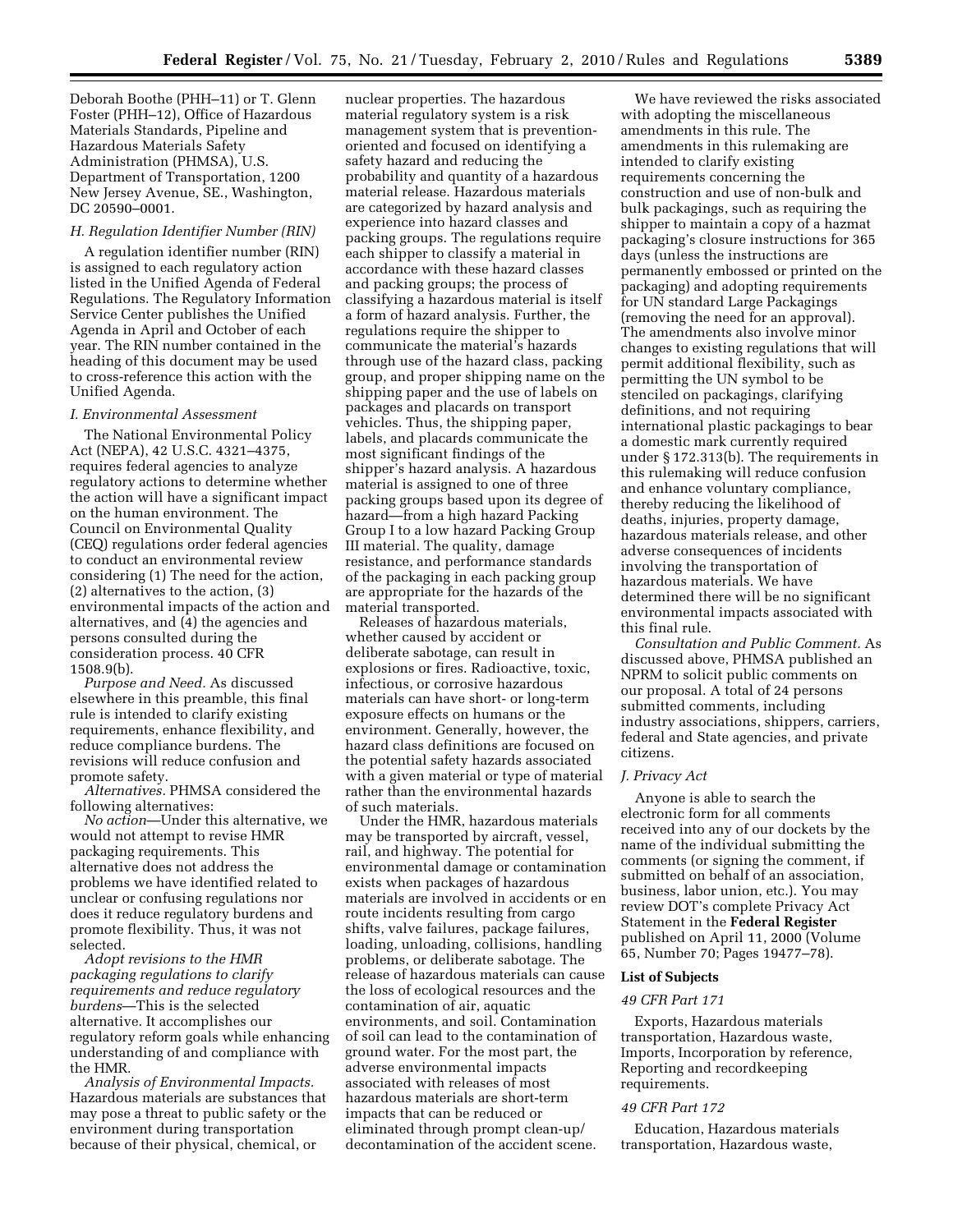Labeling, Markings, Packaging and containers, Reporting and recordkeeping requirements.

#### *49 CFR Part 173*

Hazardous materials transportation, Packaging and containers, Radioactive materials, Reporting and recordkeeping requirements, Uranium.

#### *49 CFR Part 174*

Hazardous materials transportation, Radioactive materials, Railroad safety.

#### *49 CFR Part 178*

Hazardous materials transportation, Motor vehicle safety, Packaging and containers, Reporting and recordkeeping requirements.

■ In consideration of the foregoing, we are amending 49 CFR Chapter I, Subchapter C as follows:

#### **PART 171—GENERAL INFORMATION, REGULATIONS, AND DEFINITIONS**

■ 1. The authority citation for part 171 continues to read as follows:

**Authority:** 49 U.S.C. 5101–5128, 44701; 49 CFR 1.45 and 1.53; Pub. L. 101–410 section 4 (28 U.S.C. 2461 note); Pub L. 104–134 section 31001.

■ 1. In § 171.8:

■ a. The definitions for "Reconditioned packaging,'' ''Remanufactured packaging,'' ''Reused packaging,'' and ''Strong outer packaging'' are added in appropriate alphabetical order.

■ b. The definition for "Strong outside" container'' is removed.

■ c. The introductory text of the definition for "Bulk packaging" is revised.

■ d. The definition for "Large packaging'' is revised.

The additions and revisions read as follows:

#### **§ 171.8 Definitions and abbreviations.**

\* \* \* \* \* *Bulk packaging* means a packaging, other than a vessel or a barge, including a transport vehicle or freight container, in which hazardous materials are loaded, and which has:

\* \* \* \* \* *Large packaging* means a packaging that—

(1) Consists of an outer packaging that contains articles or inner packagings;

(2) Is designated for mechanical handling;

(3) Exceeds 400 kg net mass or 450 liters (118.9 gallons) capacity;

(4) Has a volume of not more than 3 cubic meters  $(m^3)$  (see § 178.801(i) of this subchapter); and

(5) Conforms to the requirements as specified in § 173.36, and subparts P and Q of part 178 of this subchapter, as applicable.

\* \* \* \* \* *Reconditioned packaging.* See

§ 173.28 of this subchapter. \* \* \* \* \*

*Remanufactured packagings.* See § 173.28 of this subchapter.

\* \* \* \* \* *Reused packaging.* See § 173.28 of this subchapter.

\* \* \* \* \* *Strong outer packaging* means the outermost enclosure that provides protection against the unintentional release of its contents. It is a packaging that is sturdy, durable, and constructed so that it will retain its contents under normal conditions of transportation. In addition, a strong outer packaging must meet the general packaging requirements of subpart B of part 173 of this subchapter but need not comply with the specification packaging requirements in part 178 of the subchapter. For transport by aircraft, a

strong outer packaging is subject to § 173.27 of this subchapter. The terms ''strong outside container'' and ''strong outside packaging'' are synonymous with "strong outer packaging." \* \* \* \* \*

**PART 172—HAZARDOUS MATERIALS TABLE, SPECIAL PROVISIONS, HAZARDOUS MATERIALS COMMUNICATIONS, EMERGENCY RESPONSE INFORMATION, TRAINING REQUIREMENTS, AND SECURITY PLANS** 

■ 3. The authority citation for part 172 continues to read as follows:

**Authority:** 49 U.S.C. 5101–5128, 44701; 49 CFR 1.53.

■ 4. Section 172.101, the Hazardous Materials Table is amended to read as follows:

■ a. The entry "Azodicarbonamide," in Column (8B) the reference "212" is removed and ''223'' is added in its place, and in Column (10B) the reference "12" is removed and "2" is added in its place.

■ b. The entry "Isosorbide-5mononitrate," in Column (7) the reference Special Provision "159" is added in the correct numeric order, and in Column (8B) the reference "213" is removed and "223" is added in its place.

■ c. The entry "Regulated medical waste, n.o.s. *or* Clinical waste, unspecified, n.o.s. *or* (BIO)Medical waste, n.o.s., *or* Biomedical waste, n.o.s. *or* Medical waste, n.o.s.,'' in Column (7) the reference for Special Provision "41" is added before "A13".

■ d. The entry "Methacrylic acid, stabilized,'' in Column (7) the reference for Special Provision "41" is added before "IB2".

■ e. In Column (8c), for the following entries, the word "None" is removed and "62" is added in its place:

| Column (2) entry | Column (4) entry |
|------------------|------------------|
|                  | UN0245           |
|                  | UN0246           |
|                  | <b>UN0171</b>    |
|                  | <b>UN0254</b>    |
|                  | <b>UN0297</b>    |
|                  | <b>UN0300</b>    |
|                  | <b>UN0009</b>    |
|                  | <b>UN0010</b>    |
|                  | UN0243           |
|                  | <b>UN0244</b>    |
|                  | UN0362           |
|                  | <b>UN0488</b>    |
|                  | <b>UN0363</b>    |
|                  | <b>UN0015</b>    |
|                  | <b>UN0016</b>    |
|                  | UN0303           |
|                  | <b>UN0018</b>    |
|                  | <b>UN0019</b>    |
|                  | <b>UN0301</b>    |
|                  | <b>UN0038</b>    |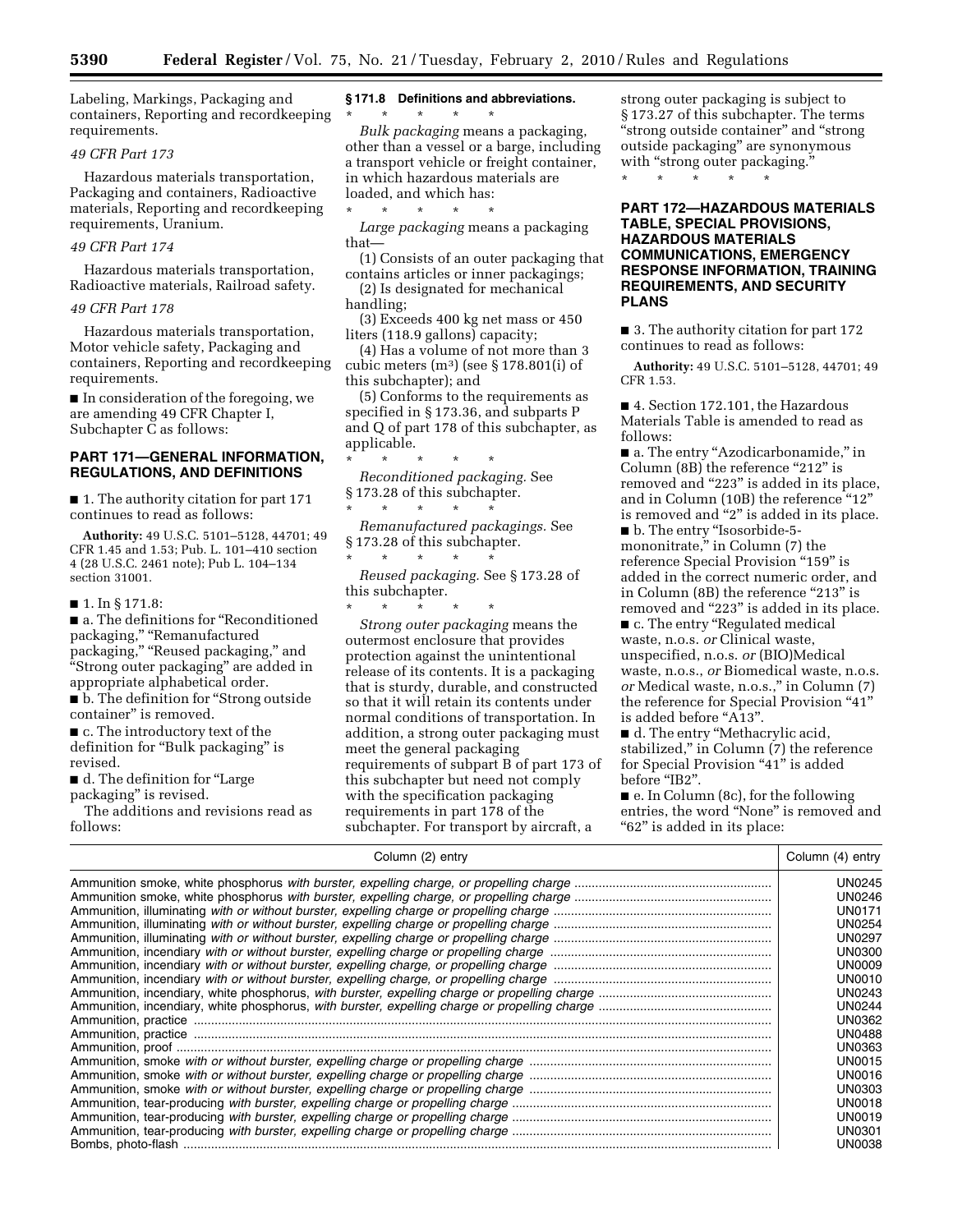| Column (2) entry | Column (4) entry |
|------------------|------------------|
|                  | <b>UN0039</b>    |
|                  | UN0299           |
|                  | <b>UN0034</b>    |
|                  | <b>UN0035</b>    |
|                  | <b>UN0328</b>    |
|                  | <b>UN0006</b>    |
|                  | UN0321           |
|                  | UN0412           |
|                  | <b>UN0277</b>    |
|                  | <b>UN0278</b>    |
|                  | <b>UN0275</b>    |
|                  | <b>UN0276</b>    |
|                  | UN0323           |
|                  | <b>UN0381</b>    |
|                  | <b>UN0048</b>    |
|                  | <b>UN0056</b>    |
|                  | <b>UN0070</b>    |
|                  | <b>UN0099</b>    |
|                  | <b>UN0137</b>    |
|                  | <b>UN0138</b>    |
|                  | <b>UN0345</b>    |
|                  |                  |
|                  | <b>UN0424</b>    |
|                  | UN0425           |
|                  | UN0346           |
|                  | <b>UN0347</b>    |
|                  | <b>UN0434</b>    |
|                  | UN0435           |
|                  | <b>UN0168</b>    |
|                  | <b>UN0169</b>    |
|                  | <b>UN0344</b>    |
|                  | <b>UN0173</b>    |
|                  | <b>UN0174</b>    |
|                  | <b>UN0186</b>    |
|                  | <b>UN0280</b>    |
|                  | <b>UN0281</b>    |
|                  | <b>UN0181</b>    |
|                  | <b>UN0182</b>    |
|                  | <b>UN0436</b>    |
|                  | <b>UN0437</b>    |
|                  | <b>UN0438</b>    |
|                  | <b>UN0183</b>    |
|                  | <b>UN0502</b>    |
|                  | <b>UN0204</b>    |
|                  | <b>UN0296</b>    |
|                  | <b>UN0374</b>    |
|                  | <b>UN0375</b>    |
|                  | UN0329           |
|                  | <b>UN0451</b>    |
|                  | <b>UN0370</b>    |
|                  | <b>UN0286</b>    |
|                  | <b>UN0287</b>    |
|                  | UN0221           |
|                  |                  |

 $\star$  $\star$  $\star$  $\blacksquare$  1. In § 172.102:

 $\blacksquare$  a. In paragraph (c)(1), a new Special provision 41 is added in appropriate numerical order.

 $\blacksquare$  b. In paragraph (c)(4), the introductory paragraph is revised.

 $\blacksquare$  c. In paragraph (c)(4), Table 1, the entries IB3 and IB8 are revised, and the headings for the table and first and

second columns of the table are revised.  $\blacksquare$  d. In paragraph (c)(4), Table 2, the first column heading is revised to read "IP Code," and the second column heading is removed.

 $\blacksquare$  e. In paragraph (c)(4), a new Table 3 is added.

The additions and revisions read as follows:

#### §172.102 Special provisions.

 $\star$  $\pmb{\star}$  $\star$  $\qquad \, \star$  $\pmb{\ast}$ (c) \* \* \*  $(1) * * * *$ 

Code/Special Provisions  $\star$   $\star$  $\star$  $\star$  $\star$ 

41 This material at the Packing Group II hazard criteria level may be transported in Large Packagings.  $\star$   $\qquad$   $\star$  $\quad$   $\quad$   $\star$  $\star$  $\star$ 

(4) IB Codes and IP Codes. These provisions apply only to transportation in IBCs and Large Packagings. Table 1

authorizes IBCs for specific proper shipping names through the use of IB Codes assigned in the  $\S 172.101$  table of this subchapter. Table 2 defines IP Codes on the use of IBCs that are assigned to specific commodities in the §172.101 Table of this subchapter. Table 3 authorizes Large Packagings for specific proper shipping names through the use of IB Codes assigned in the § 172.101 table of this subchapter. Large Packagings are authorized for the Packing Group III entries of specific proper shipping names when either Special Provision IB3 or IB8 is assigned to that entry in the §172.101 Table. When no IB code is assigned in the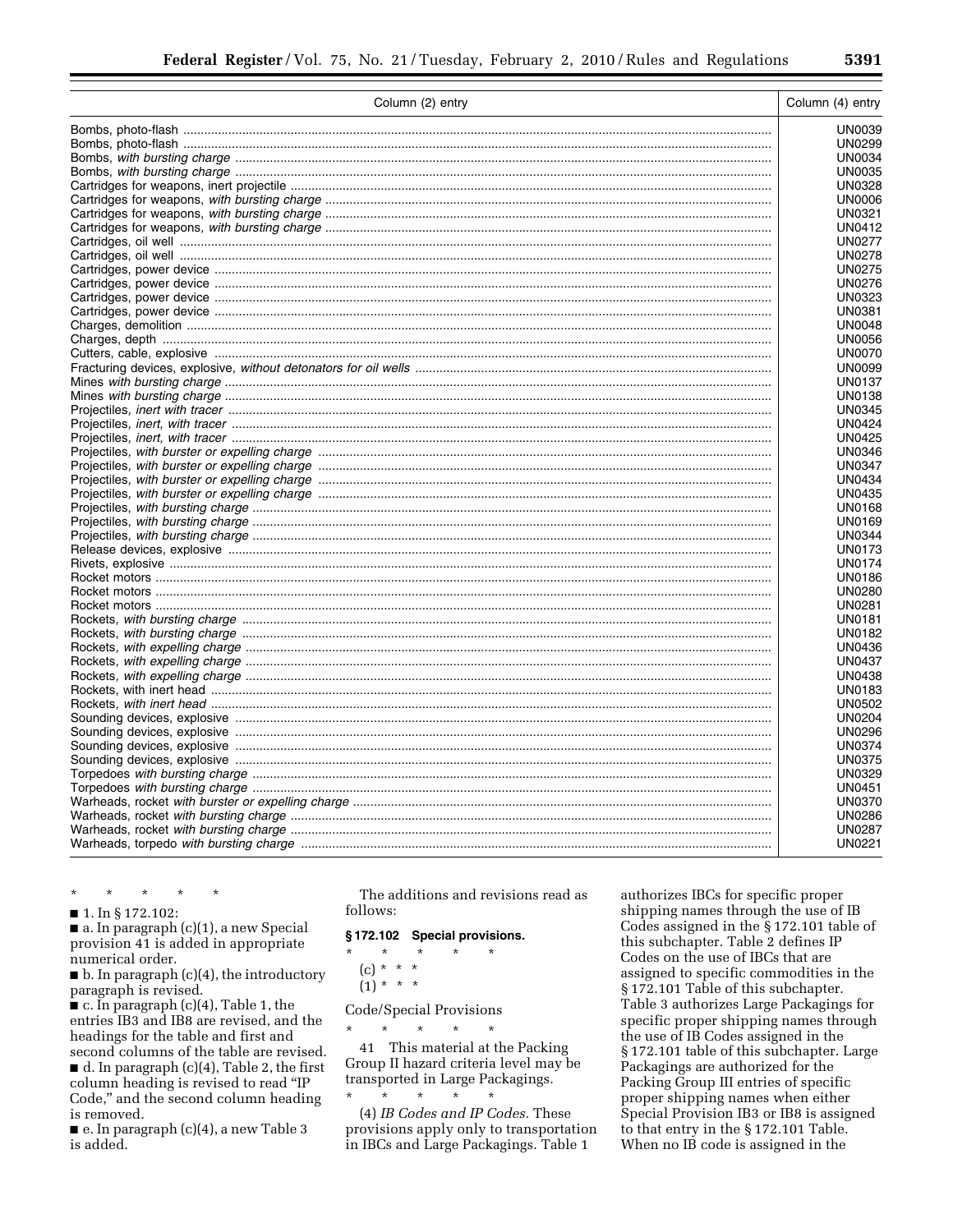§ 172.101 Table for a specific proper shipping name, or in  $\S 173.225(e)$ Organic Peroxide Table for Type F organic peroxides, use of an IBC or Large Packaging for the material may be

\* \* \* \* \*

authorized when approved by the Associate Administrator. The letter "Z" shown in the marking code for composite IBCs must be replaced with a capital code letter designation found

in § 178.702(a)(2) of this subchapter to specify the material used for the other packaging. Tables 1, 2, and 3 follow:

#### TABLE 1–IB CODES

[IBC authorizations]

| <b>IB</b> code  | <b>Authorized IBCs</b> |                                |  |                                                                                                                                                                                                                                                                                                                                                                                                                                                        |  |  |
|-----------------|------------------------|--------------------------------|--|--------------------------------------------------------------------------------------------------------------------------------------------------------------------------------------------------------------------------------------------------------------------------------------------------------------------------------------------------------------------------------------------------------------------------------------------------------|--|--|
|                 |                        |                                |  |                                                                                                                                                                                                                                                                                                                                                                                                                                                        |  |  |
| IB <sub>3</sub> |                        |                                |  | Authorized IBCs: Metal (31A, 31B and 31N); Rigid plastics (31H1 and 31H2); Composite (31HZ1 and 31HA2, 31HB2,<br>31HN2, 31HD2 and 31HH2). Additional Requirement: Only liquids with a vapor pressure less than or equal to 110<br>kPa at 50 °C (1.1 bar at 122 °F), or 130 kPa at 55 °C (1.3 bar at 131 °F) are authorized, except for UN2672 (also see<br>Special Provision IP8 in Table 3 for UN2672). For authorized Large Packagings, see Table 3. |  |  |
| IB8             |                        | Large Packagings, see Table 3. |  | Authorized IBCs: Metal (11A, 11B, 11N, 21A, 21B, 21N, 31A, 31B and 31N); Rigid plastics (11H1, 11H2, 21H1, 21H2,<br>31H1 and 31H2); Composite (11HZ1, 11HZ2, 21HZ1, 21HZ2, 31HZ1 and 31HZ2); Fiberboard (11G); Wooden (11C,<br>11D and 11F); Flexible (13H1, 13H2, 13H3, 13H4, 13H5, 13L1, 13L2, 13L3, 13L4, 13M1 or 13M2). For authorized                                                                                                             |  |  |
|                 |                        |                                |  |                                                                                                                                                                                                                                                                                                                                                                                                                                                        |  |  |

TABLE 3—IB CODES

[Large packaging authorizations]

| IB <sub>3</sub>                              | Authorized Large Packagings (LIQUIDS)<br>(PG III materials only) <sup>2</sup>                                                                                                                                                                                    |  |  |
|----------------------------------------------|------------------------------------------------------------------------------------------------------------------------------------------------------------------------------------------------------------------------------------------------------------------|--|--|
| Inner packagings:                            | Large outer packagings:<br>steel (50A).<br>aluminum (50B).<br>metal other than steel or aluminum (50N).<br>rigid plastics (50H).<br>natural wood (50C).<br>plywood (50D).<br>reconstituted wood (50F).<br>rigid fiberboard (50G).                                |  |  |
| IB8                                          | Authorized Large Packagings (SOLIDS)<br>(PG III materials only) <sup>2</sup>                                                                                                                                                                                     |  |  |
| Inner packagings:<br>Metal<br>Paper<br>Fiber | Large outer packagings:<br>steel (50A).<br>aluminum (50B).<br>metal other than steel or aluminum (50N).<br>flexible plastics $(51H)$ .<br>rigid plastics (50H).<br>natural wood (50C).<br>plywood (50D).<br>reconstituted wood (50F).<br>rigid fiberboard (50G). |  |  |

1Flexible plastic (51H) Large Packagings are only authorized for use with flexible inner packagings.

2Except when authorized under Special Provision 41.

■ 6. In § 172.514, paragraphs (c)(3) and (c)(4) are revised and a new paragraph (c)(5) is added to read as follows:

#### **§ 172.514 Bulk packagings.**

\* \* \* \* \*

\* \* \* \* \*

(c) \* \* \*

(3) A bulk packaging other than a portable tank, cargo tank, or tank car

(*e.g.,* a bulk bag or box) with a volumetric capacity of less than 18 cubic meters (640 cubic feet);

(4) An IBC; and

(5) A Large Packaging as defined in § 171.8 of this subchapter.

#### **PART 173—SHIPPERS—GENERAL REQUIREMENTS FOR SHIPMENTS AND PACKAGINGS**

■ 7. The authority citation for part 173 continues to read as follows:

**Authority:** 49 U.S.C. 5101–5128, 44701; 49 CFR 1.45, 1.53.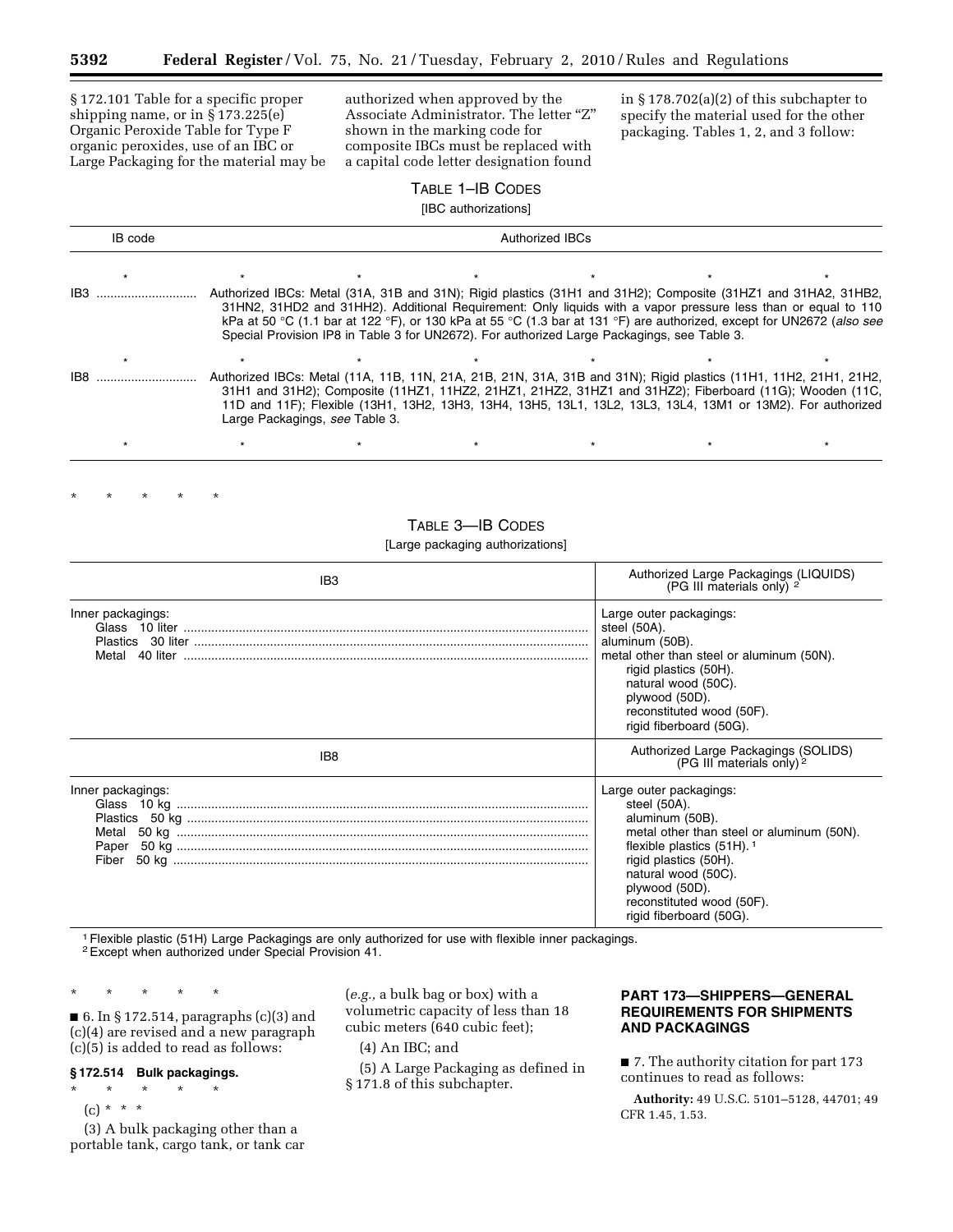#### **§ 173.4 [Amended]**

■ 8. In § 173.4, paragraph (a)(5), the wording "strong outside packaging" is removed and the wording ''strong outer packaging'' is added in its place.

#### **§ 173.4b [Amended]**

■ 9. In § 173.4b, paragraph (a)(4), the wording "strong outside packaging" is removed and the wording ''strong outer packaging'' is added in its place.

#### **§ 173.7 [Amended]**

 $\blacksquare$  10. In § 173.7, paragraph (c), the first sentence, the wording "strong outside packaging'' is removed and the wording ''strong outer packaging'' is added in its place.

 $\blacksquare$  11. In § 173.22, in paragraph (a)(4), three new sentences are added to the end of the paragraph to read as follows:

#### **§ 173.22 Shipper's responsibility.**

(a) \* \* \*

 $(4)$  \* \* \* A person must maintain a copy of the manufacturer's notification, including closure instructions (*see*  § 178.2(c) of this subchapter) unless permanently embossed or printed on the packaging. When applicable, a person must maintain a copy of any supporting documentation for an equivalent level of performance under the selective testing variation in  $\S 178.601(g)(1)$  of this subchapter. A copy of the notification, unless permanently embossed or printed on the packaging, and supporting documentation, when applicable, must be made available for inspection by a representative of the Department upon request for 365 days after offering the package for transportation.

\* \* \* \* \*

■ 12. In § 173.28, in paragraph (a), a third sentence is added and, in paragraph (f), a third sentence is added to read as follows:

#### **§ 173.28 Reuse, reconditioning, and remanufacture of packagings.**

(a) \* \* \* Packagings not meeting the minimum thickness requirements prescribed in paragraph (b)(4)(i) of this section may not be reused, reconditioned, or remanufactured for reuse.

\* \* \* \* \* (f) \* \* \* Drums or jerricans not meeting the minimum thickness requirements prescribed in paragraph (b)(4)(i) of this section may not be reused, reconditioned, or

remanufactured for reuse.

■ 13. In § 173.35, paragraph (h)(2), introductory paragraph, is revised to read as follows:

#### **§ 173.35 Hazardous materials in IBCs.**

\* \* \* \* \* (h) \* \* \*

(2) Liquids having a vapor pressure greater than 110 kPa (16 psig) at 50 °C (122 °F) or 130 kPa (18.9 psig) at 55 °C (131 °F) may not be transported in metal IBCs.

\* \* \* \* \*

■ 14. New § 173.36 is added to read as follows:

#### **§ 173.36 Hazardous materials in Large Packagings.**

(a) No person may offer or accept a hazardous material for transportation in a Large Packaging except as authorized by this subchapter. Except as otherwise provided in this subchapter, no Large Packaging may be filled with a Packing Group I or II material. Each Large Packaging used for the transportation of hazardous materials must conform to the requirements of its specification and regulations for the transportation of the particular commodity.

(b) *Packaging design.* (1) *Inner packaging closures.* A Large Packaging containing liquid hazardous materials must be packed so that closures on inner packagings are upright.

(2) *Flexible Large Packagings.* Flexible Large Packagings (*e.g.,* 51H) are only authorized for use with flexible inner packagings.

(3) *Friction.* The nature and thickness of the outer packaging must be such that friction during transportation is not likely to generate an amount of heat sufficient to dangerously alter the chemical stability of the contents.

(4) *Securing and cushioning.* Inner packagings of Large Packagings must be packed, secured and cushioned to prevent their breakage or leakage and to control their shifting within the outer packaging under conditions normally incident to transportation. Cushioning material must not be capable of reacting dangerously with the contents of the inner packagings or having its protective properties significantly weakened in the event of leakage.

(5) *Metallic devices.* Nails, staples and other metallic devices must not protrude into the interior of the outer packaging in such a manner as to be likely to damage inner packagings or receptacles.

(c) *Initial use and reuse of Large Packagings.* A Large Packaging may be reused. If an inner packaging is constructed of paper or flexible plastic, the inner packaging must be replaced before each reuse. Before a Large Packaging is filled and offered for transportation, the Large Packaging must be given an external visual

inspection, by the person filling the Large Packaging, to ensure:

(1) The Large Packaging is free from corrosion, contamination, cracks, cuts, or other damage which would render it unable to pass the prescribed design type test to which it is certified and marked; and

(2) The Large Packaging is marked in accordance with requirements in § 178.910 of this subchapter. Additional marking allowed for each design type may be present. Required markings that are missing, damaged or difficult to read must be restored or returned to original condition.

(d) During transportation—

(1) No hazardous material may remain on the outside of the Large Packaging; and

(2) Each Large Packaging must be securely fastened to or contained within the transport unit.

(e) Each Large Packaging used for transportation of solids which may become liquid at temperatures likely to be encountered during transportation may not be transported in paper or fiber inner packagings. The inner packagings must be capable of containing the substance in the liquid state.

(f) Liquid hazardous materials may only be offered for transportation in inner packagings appropriately resistant to an increase of internal pressure likely to develop during transportation.

(g) A Large Packaging used to transport hazardous materials may not exceed 3 cubic meters (106 cubic feet) capacity.

(h) *Mixed contents.* (1) An outer Large Packaging may contain more than one hazardous material only when—

(i) The inner and outer packagings used for each hazardous material conform to the relevant packaging sections of this part applicable to that hazardous material, and not result in a violation of § 173.21;

(ii) The package as prepared for shipment meets the performance tests prescribed in part 178 of this subchapter for the hazardous materials contained in the package;

(iii) Corrosive materials (except ORM– D) in bottles are further packed in securely closed inner receptacles before packing in outer packagings; and

(iv) For transportation by aircraft, the total net quantity does not exceed the lowest permitted maximum net quantity per package as shown in Column 9a or 9b, as appropriate, of the § 172.101 table. The permitted maximum net quantity must be calculated in kilograms if a package contains both a liquid and a solid.

(2) A packaging containing inner packagings of Division 6.2 materials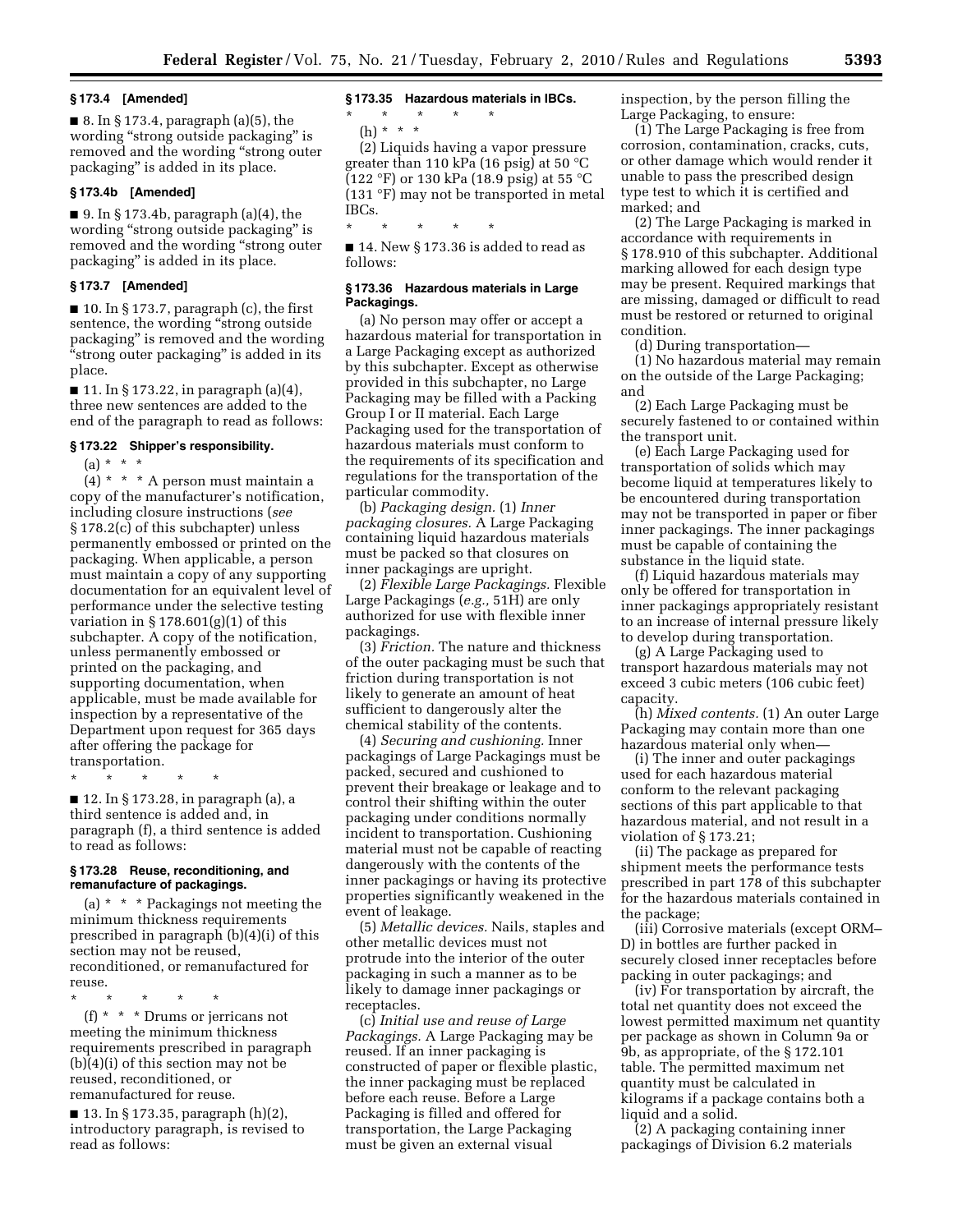may not contain other hazardous materials, except dry ice.

(i) When a Large Packaging is used for the transportation of liquids with a flash point of  $60.5$  °C (141 °F) (closed cup) or lower, or powders with the potential for dust explosion, measures must be taken

during product loading and unloading to prevent a dangerous electrostatic discharge.

 $\blacksquare$  15. In § 173.62, paragraph (c), Table of Packing Methods, Packing Instruction 130 is revised to read as follows:

#### TABLE OF PACKING METHODS

**§ 173.62 Specific packaging requirements for explosives.** 

\* \* \* \* \*  $(c) * * * *$ 

| Packaging instruction                                                                                                                                                                                                                                                                                                                                                                                                                                                                                                                                                                                                                                                                                                                                                                                                                                                                                                                                                                                                                                                                                                                                               |         | Inner<br>packagings | Intermediate<br>packagings | Outer packaging                                                                                                                                                                                                                                                                                                                                                                                                  |                                                                                                                                                         |
|---------------------------------------------------------------------------------------------------------------------------------------------------------------------------------------------------------------------------------------------------------------------------------------------------------------------------------------------------------------------------------------------------------------------------------------------------------------------------------------------------------------------------------------------------------------------------------------------------------------------------------------------------------------------------------------------------------------------------------------------------------------------------------------------------------------------------------------------------------------------------------------------------------------------------------------------------------------------------------------------------------------------------------------------------------------------------------------------------------------------------------------------------------------------|---------|---------------------|----------------------------|------------------------------------------------------------------------------------------------------------------------------------------------------------------------------------------------------------------------------------------------------------------------------------------------------------------------------------------------------------------------------------------------------------------|---------------------------------------------------------------------------------------------------------------------------------------------------------|
|                                                                                                                                                                                                                                                                                                                                                                                                                                                                                                                                                                                                                                                                                                                                                                                                                                                                                                                                                                                                                                                                                                                                                                     | $\star$ |                     |                            |                                                                                                                                                                                                                                                                                                                                                                                                                  | $\star$                                                                                                                                                 |
| Particular Packaging Requirements:<br>The following applies to UN 0006, 0009, 0010, 0015, 0016,<br>0018, 0019, 0034, 0035, 0038, 0039, 0048, 0056, 0137,<br>0138, 0168, 0169, 0171, 0181, 0182, 0183, 0186, 0221,<br>0238, 0243, 0244, 0245, 0246, 0254, 0280, 0281, 0286,<br>0287, 0297, 0299, 0300, 0301, 0303, 0321, 0328, 0329,<br>0344, 0345, 0346, 0347, 0362, 0363, 0370, 0412, 0424,<br>0425, 0434, 0435, 0436, 0437, 0438, 0451, 0459 and<br>0488. Large and robust explosives articles, normally in-<br>tended for military use, without their means of initiation or<br>with their means of initiation containing at least two effec-<br>tive protective features, may be carried unpackaged. When<br>such articles have propelling charges or are self-propelled,<br>their ignition systems must be protected against stimuli en-<br>countered during normal conditions of transport. A nega-<br>tive result in Test Series 4 on an unpackaged article indi-<br>cates that the article can be considered for transport<br>unpackaged. Such unpackaged articles may be fixed to<br>cradles or contained in crates or other suitable handling<br>devices. |         | Not necessary       | Not necessary              | Boxes.<br>Steel (4A).<br>Plywood (4D).<br>Reconstituted wood (4F).<br>Fiberboard (4G).<br>Plastics, expanded (4H1).<br>Plastics, solid (4H2).<br>Drums.<br>Aluminum.<br>(1B2).<br>Plywood (1D).<br>Fiber (1G).<br>Large Packagings.<br>Steel (50A).<br>Aluminum (50B).<br>minum (50N).<br>Rigid plastics (50H).<br>Natural wood (50C).<br>Plywood (50D).<br>Reconstituted wood (50F).<br>Rigid fiberboard (50G). | Wood natural, ordinary (4C1).<br>Steel, removable head (1A2).<br>removable<br>head<br>Plastics, removable head (1H2).<br>Metal other than steel or alu- |
|                                                                                                                                                                                                                                                                                                                                                                                                                                                                                                                                                                                                                                                                                                                                                                                                                                                                                                                                                                                                                                                                                                                                                                     | $\star$ |                     |                            | $\star$                                                                                                                                                                                                                                                                                                                                                                                                          | $\star$                                                                                                                                                 |

 $\blacksquare$  16. In § 173.223, the section heading and the introductory text to paragraph (a) are revised as follows:

#### **§ 173.223 Packagings for certain flammable solids.**

(a) Packagings for "Musk xylene," "5tert-Butyl-2,4,6-trinitro-m-xylene,'' ''Azodicarbonamide,'' or ''Isosorbide-5 mononitrate,'' when offered for transportation or transported by rail, highway, or vessel, must conform to the general packaging requirements of subpart B of part 173, and to the requirements of part 178 of this subchapter at the Packing Group III performance level and may only be transported in the following packagings: \* \* \* \* \*

■ 17. In § 173.240, paragraph (e) is added as follows:

#### **§ 173.240 Bulk packaging for certain low hazard solid materials.**

\* \* \* \* \*

(e) *Large Packagings.* Large Packagings are authorized subject to the conditions and limitations of this section provided the Large Packaging type is authorized according to the IBC packaging code specified for the specific hazardous material in Column (7) of the § 172.101 Table of this subchapter and the Large Packaging conforms to the requirements in subpart Q of part 178 of this subchapter at the Packing Group performance level as specified in Column (5) of the § 172.101 Table for the material being transported.

(1) Except as specifically authorized in this subchapter, Large Packagings may not be used for Packing Group I or II hazardous materials.

(2) Large Packagings with paper or fiberboard inner receptacles may not be used for solids that may become liquid in transportation.

■ 18. In § 173.241, paragraph (e) is added as follows:

#### **§ 173.241 Bulk packagings for certain low hazard liquid and solid materials.**

\* \* \* \* \*

(e) *Large Packagings.* Large Packagings are authorized subject to the conditions and limitations of this section provided the Large Packaging type is authorized according to the IBC packaging code specified for the specific hazardous material in Column (7) of the § 172.101 Table of this subchapter and the Large Packaging conforms to the requirements in subpart Q of part 178 of this subchapter at the Packing Group performance level as specified in Column (5) of the § 172.101 Table for the material being transported.

(1) Except as specifically authorized in this subchapter, Large Packagings may not be used for Packing Group I or II hazardous materials.

(2) Large Packagings with paper or fiberboard inner receptacles may not be used for solids that may become liquid in transportation.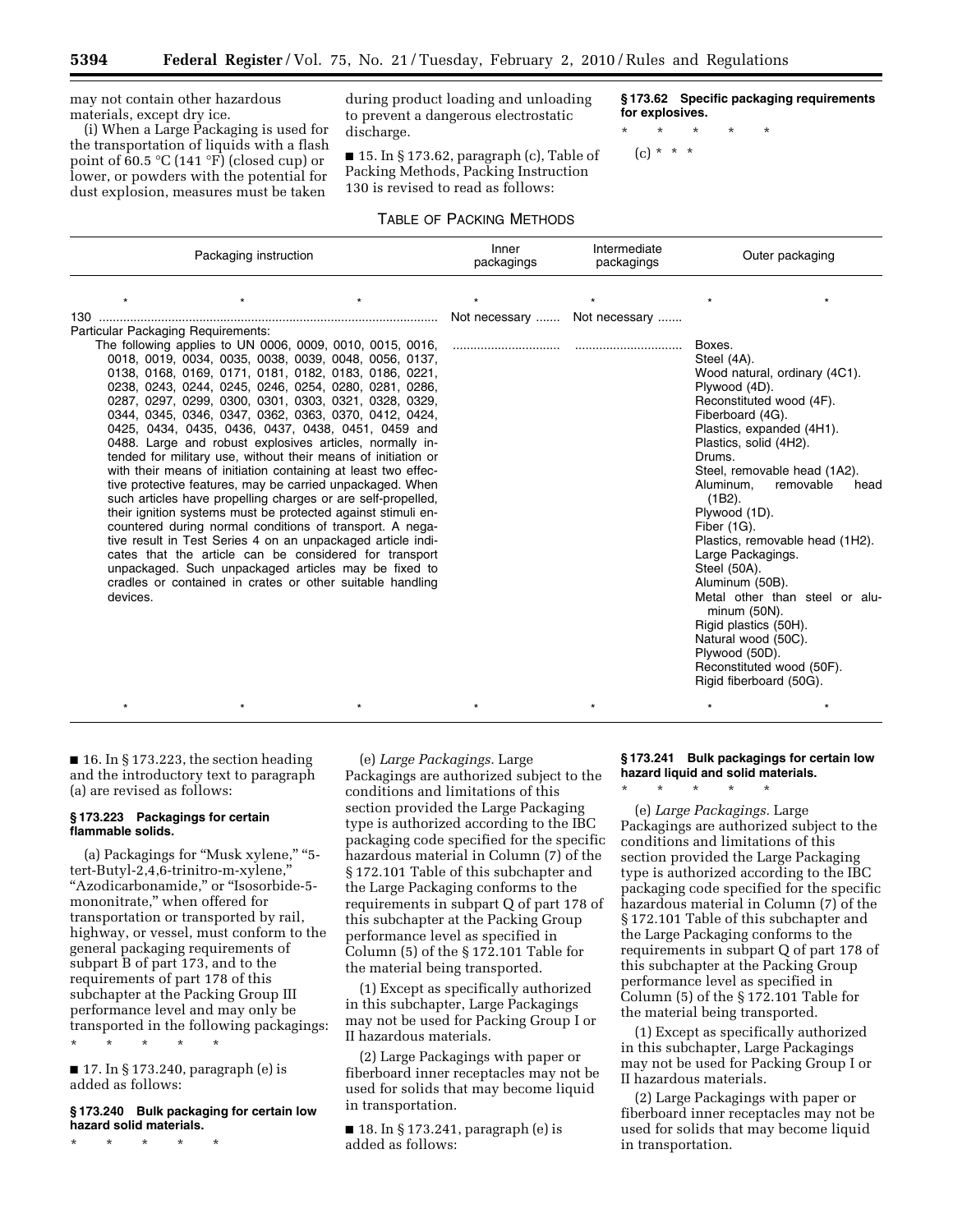■ 19. In § 173.242, paragraph (e) is added as follows:

#### **§ 173.242 Bulk packagings for certain medium hazard liquids and solids, including solids with dual hazards.**

\* \* \* \* \*

(e) *Large Packagings.* Large Packagings are authorized subject to the conditions and limitations of this section provided the Large Packaging type is authorized according to the IBC packaging code specified for the specific hazardous material in Column (7) of the § 172.101 Table of this subchapter and the Large Packaging conforms to the requirements in subpart Q of part 178 of this subchapter at the Packing Group performance level as specified in Column (5) of the § 172.101 Table for the material being transported.

(1) Except as specifically authorized in this subchapter, Large Packagings may not be used for Packing Group I or II hazardous materials.

(2) Large Packagings with paper or fiberboard inner receptacles may not be used for solids that may become liquid in transportation.

■ 20. In § 173.249, paragraph (b) is revised to read as follows:

#### **§ 173.249 Bromine.**

\* \* \* \* \* (b) Specification MC 310, MC 311, MC 312 or DOT 412 cargo tank motor vehicles conforming with paragraphs (d) through (f) of this section. Except when transported as a residue, the total quantity in one tank may not be less than 88 percent or more than 96 percent of the volume of the tank. Cargo tanks in bromine service built prior to August 31, 1991, may continue in service under the requirements contained in § 173.252(a)(4) of this part in effect on September 30, 1991.

\* \* \* \* \*

#### **§ 173.301 [Amended]**

■ 21. In § 173.301, paragraph (h)(3)(ii), the wording ''strong outside packaging'' is removed and the wording ''strong outer packaging'' is added in its place.  $\blacksquare$  22. In § 173.306, paragraph  $(a)(2)(i)$  is revised to read as follows:

#### **§ 173.306 Limited quantities of compressed gases.**

- $(a) * * * *$
- $(2) * * * *$

(i) Container is not over 0.95 L (1 quart) capacity and charged to not more than 11.17 bar (482.63 kPa, 170 psig) at 21 °C (70 °F), and must be packed in a strong outer packaging, or

\* \* \* \* \*

#### **§ 173.334 [Amended]**

 $\blacksquare$  23. In § 173.334, paragraph (d), the wording "strong outside packaging" is removed and the wording ''strong outer packaging'' is added in its place in each place it appears.

#### **§ 173.338 [Amended]**

■ 24. In § 173.338, paragraph (a), the second sentence, the wording ''strong outside container'' is removed and the wording "strong outer packaging" is added in its place.

#### **PART 174—CARRIAGE BY RAIL**

■ 25. The authority citation for part 174 is revised to read as follows:

**Authority:** 49 U.S.C. 5101–5128; 49 CFR 1.53.

■ 26. In § 174.63, the section heading and paragraph (a) are revised as follows:

#### **§ 174.63 Portable tanks, IM portable tanks, IBCs, Large Packagings, cargo tanks, and multi-unit tank car tanks.**

(a) A carrier may not transport a bulk packaging (*e.g.,* portable tank, IM portable tank, IBC, Large Packaging, cargo tank, or multi-unit tank car tank) containing a hazardous material in container-on-flatcar (COFC) or traileron-flatcar (TOFC) service except as authorized by this section or unless approved for transportation by the Associate Administrator for Safety, FRA.

\* \* \* \* \*

#### **PART 178—SPECIFICATIONS FOR PACKAGINGS**

■ 27. The authority citation for part 178 continues to read as follows:

**Authority:** 49 U.S.C. 5101–5128; 49 CFR 1.53.

■ 28. In § 178.2, paragraph (c) is revised to read as follows:

#### **§ 178.2 Applicability and responsibility.**

\* \* \* \* \*

(c) *Notification.* (1) Except as specifically provided in §§ 178.337–18 and 178.345–10 of this part, the manufacturer or other person certifying compliance with the requirements of this part, and each subsequent distributor of that packaging must:

(i) Notify each person to whom that packaging is transferred—

(A) Of all requirements in this part not met at the time of transfer, and

(B) With information specifying the type(s) and dimensions of the closures, including gaskets and any other components needed to ensure that the packaging is capable of successfully passing the applicable performance tests. This information must include any

procedures to be followed, including closure instructions for inner packagings and receptacles, to effectively assemble and close the packaging for the purpose of preventing leakage in transportation. Closure instructions must provide for a consistent and repeatable means of closure that is sufficient to ensure the packaging is closed in the same manner as it was tested. For packagings sold or represented as being in conformance with the requirements of this subchapter applicable to transportation by aircraft, this information must include relevant guidance to ensure that the packaging, as prepared for transportation, will withstand the pressure differential requirements in § 173.27 of this subchapter.

(ii) Retain copies of each written notification for at least 365 days from date of issuance; and

(iii) Make copies of all written notifications available for inspection by a representative of the Department.

(2) The notification required in accordance with this paragraph (c) may be in writing or by electronic means, including e-mailed transmission or transmission on a CD or similar device. If a manufacturer or subsequent distributor of the packaging utilizes electronic means to make the required notifications, the notification must be specific to the packaging in question and must be in a form that can be printed in hard copy by the person receiving the notification.

■ 29. In § 178.503, paragraphs (a)(1) and (e)(1) are revised as follows:

#### **§ 178.503 Marking of packagings.**

 $(a) * * * *$ 

(1) Except as provided in paragraph (e)(1)(ii) of this section, the United Nations symbol as illustrated in paragraph (e)(1)(i) of this section (for embossed metal receptacles, the letters ''UN'') may be applied in place of the symbol;

(e) \* \* \*

(1)(i) The United Nations symbol is:



(ii) The circle that surrounds the letters "u" and "n" may have small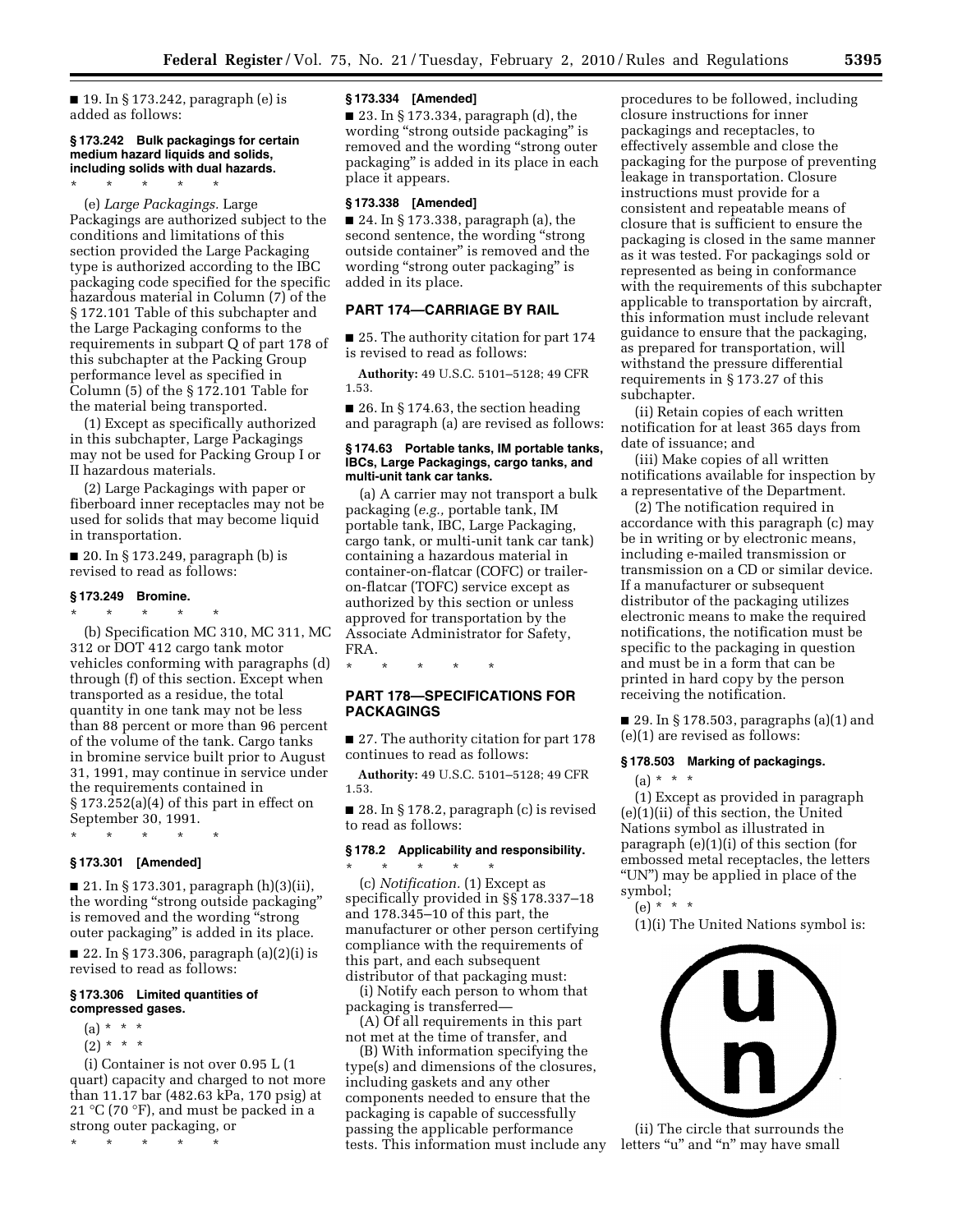breaks provided the following provisions are met:

(A) The total gap space does not exceed 15 percent of the circumference of the circle;

(B) There are no more than four gaps in the circle;

(C) The spacing between gaps is separated by no less than 20 percent of the circumference of the circle (72 degrees); and

(D) The letters "u" and "n" appear exactly as depicted in § 178.3(e)(1)(i) with no gaps.

\* \* \* \* \*

■ 30. In § 178.601, the introductory text of paragraph (g)(1), and paragraphs (g)(8) and (k) are revised to read as follows:

#### **§ 178.601 General requirements.**

\* \* \* \* \*

(g) \* \* \* (1) *Selective testing of combination packagings. Variation 1.* Variations are permitted in inner packagings of a tested combination package, without further testing of the package, provided an equivalent level of performance is maintained and, when a package is altered under Variation 1 after October 1, 2010, the methodology used to determine that the inner packaging, including closure, maintains an equivalent level of performance is documented in writing by the person certifying compliance with this paragraph and retained in accordance with paragraph (l) of this section. Permitted variations are as follows:

\* \* \* \* \*

(8) For a steel drum with a capacity greater than 12 L (3 gallons) manufactured from low carbon, coldrolled sheet steel meeting ASTM designations A 366/A 366M or A 568/ A 568M, variations in elements other than the following design elements are considered minor and do not constitute a different drum design type, or ''different packaging'' as defined in paragraph (c) of this section for which design qualification testing and periodic retesting are required. Minor variations authorized without further testing include changes in the identity of the supplier of component material made to the same specifications, or the original manufacturer of a DOT specification or UN standard drum to be remanufactured. A change in any one or more of the following design elements

constitutes a different drum design type: (i) The packaging type and category of

the original drum and the remanufactured drum, *i.e.,* 1A1 or 1A2; (ii) The style, (*i.e.,* straight-sided or

tapered);

(iii) Except as provided in paragraph (g)(3) of this section, the rated (marked) capacity and outside dimensions;

(iv) The physical state for which the packaging was originally approved (*e.g.,*  tested for solids or liquids);

(v) An increase in the marked level of performance of the original drum (*i.e.,*  to a higher packing group, hydrostatic test pressure, or specific gravity to which the packaging has been tested);

(vi) Type of side seam welding; (vii) Type of steel;

(viii) An increase greater than 10% or any decrease in the steel thickness of the head, body, or bottom;

(ix) End seam type, (*e.g.,* triple or double seam);

(x) A reduction in the number of rolling hoops (beads) which equal or exceed the diameter over the chimes;

(xi) The location, type or size, and material of closures (other than the cover of UN 1A2 drums);

(xii) The location (*e.g.,* from the head to the body), type (*e.g.,* mechanically seamed or welded flange), and materials of closure (other than the cover of UN 1A2 drums); and

(xiii) For UN 1A2 drums:

(A) Gasket material (*e.g.,* plastic), or properties affecting the performance of the gasket;

(B) Configuration or dimensions of the gasket;

(C) Closure ring style including bolt size, (*e.g.,* square or round back, 0.625'' bolt); and

(D) Closure ring thickness.

(E) Width of lugs or extensions in crimp/lug cover. \* \* \* \* \*

(k) *Number of test samples.* Except as provided in this section, one test sample must be used for each test performed under this subpart.

(1) *Stainless steel drums.* Provided the validity of the test results is not affected, a person may perform the design qualification testing of stainless steel drums using three (3) samples rather than the specified eighteen (18) samples under the following provisions:

(i) The packaging must be tested in accordance with this subpart by subjecting each of the three containers to the following sequence of tests:

(A) The stacking test in § 178.606, (B) The leakproofness test in

§ 178.604,

(C) The hydrostatic pressure test in § 178.608, and

(D) Diagonal top chime and flat on the side drop tests in § 178.603. Both drop tests may be conducted on the same sample.

(ii) For periodic retesting of stainless steel drums, a reduced sample size of one container is authorized.

(2) *Packagings other than stainless steel drums.* Provided the validity of the test results is not affected, several tests may be performed on one sample with the approval of the Associate Administrator.

\* \* \* \* \*

■ 31. In § 178.700, paragraph (c)(1) is revised as follows:

#### **§ 178.700 Purpose, scope and definitions.**

\* \* \* \* \*  $(c) * * * *$ 

(1) Body means the receptacle proper (including openings and their closures, but not including service equipment) that has a volumetric capacity of not more than 3 cubic meters (3,000 L, 793 gallons, or 106 cubic feet). \* \* \* \* \*

 $\blacksquare$  32. In § 178.703 paragraph (a)(1)(i) is revised as follows:

#### **§ 178.703 Marking of IBCs.**

 $(a) * * * *$ 

 $(1) * * * *$ 

(i) Except as provided in  $§ 178.503(e)(1)(ii)$ , the United Nations symbol as illustrated in § 178.503(e)(1)(i). For metal IBCs on which the marking is stamped or embossed, the capital letters ''UN'' may be applied instead of the symbol. \* \* \* \* \*

■ 33. In § 178.705, paragraph (d) is added to read as follows:

#### **§ 178.705 Standards for metal IBCs.**  \* \* \* \* \*

(d) Metal IBCs may not have a volumetric capacity greater than 3,000 L (793 gallons) or less than 450 L (119 gallons).

■ 34. In § 178.706, paragraph (d) is added to read as follows:

\* \* \* \* \*

#### **§ 178.706 Standards for rigid plastic IBCs.**

(d) Rigid plastic IBCs may not have a volumetric capacity greater than 3,000 L (793 gallons) or less than 450 L (119 gallons).

■ 35. In § 178.707, paragraph (d) is added to read as follows:

#### **§ 178.707 Standards for composite IBCs.**

\* \* \* \* \* (d) Composite IBCs may not have a volumetric capacity greater than 3,000 L (793 gallons) or less than 450 L (119 gallons).

■ 36. In § 178.708, paragraph (d) is added to read as follows:

\* \* \* \* \*

#### **§ 178.708 Standards for fiberboard IBCs.**

(d) Fiberboard IBCs may not have a volumetric capacity greater than 3,000 L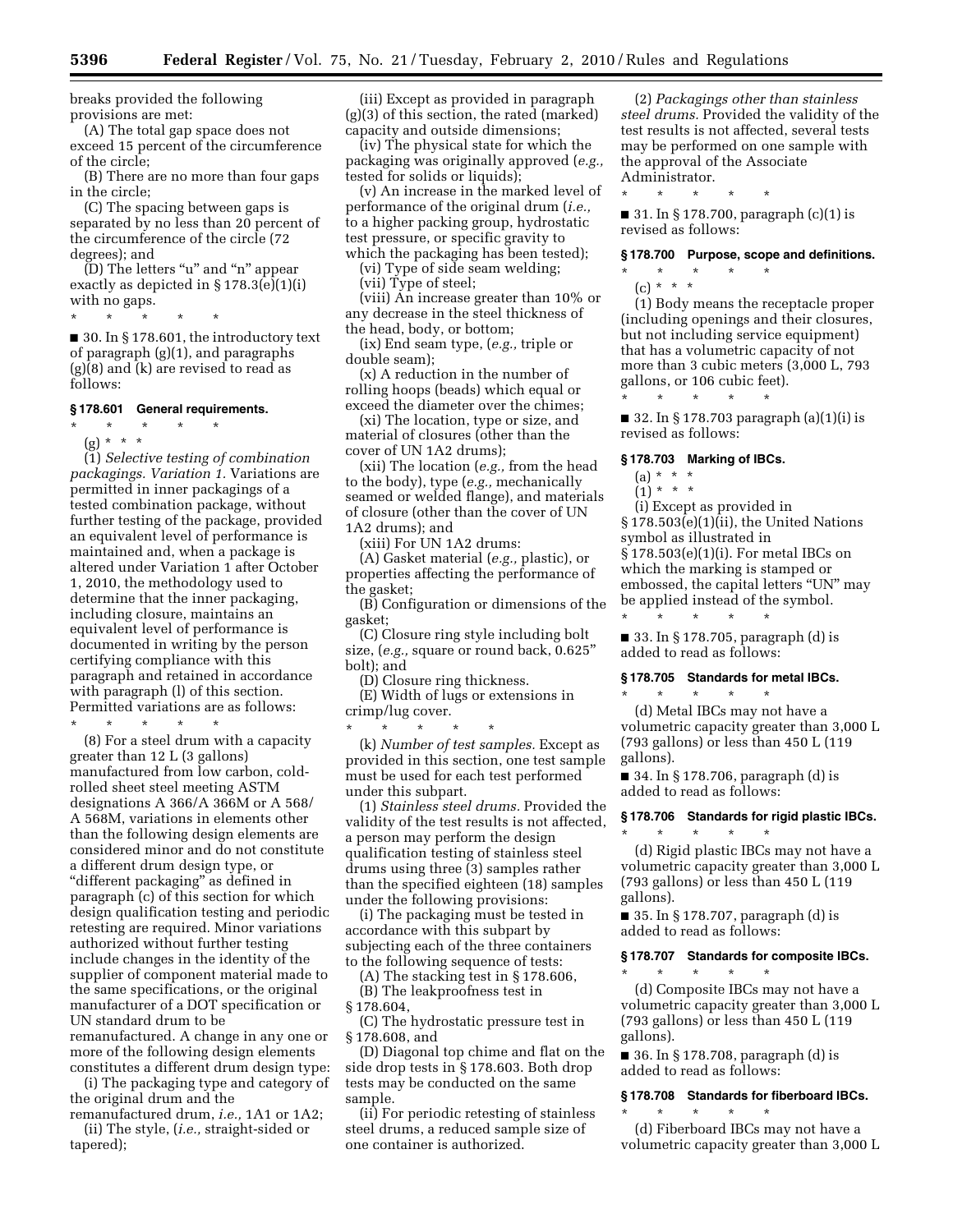(793 gallons) or less than 450 L (119 gallons).

■ 37. In § 178.709, paragraph (d) is added to read as follows:

\* \* \* \* \*

#### **§ 178.709 Standards for wooden IBCs.**

(d) Wooden IBCs may not have a volumetric capacity greater than 3,000 L (793 gallons) or less than 450 L (119 gallons).

■ 38. In § 178.710, paragraph (d) is added to read as follows:

#### **§ 178.710 Standards for flexible IBCs.**

\* \* \* \* \*

(d) Flexible IBCs:

(1) May not have a volumetric capacity greater than 3,000 L (793 gallons) or less than 56 L (15 gallons); and

(2) Must be designed and tested to a capacity of no less than 50 kg (110 pounds).

■ 39. In § 178.801, paragraph (i) is revised to read as follows:

#### **§ 178.801 General requirements.**

\* \* \* \* \* (i) *Approval of equivalent packagings.*  An IBC differing from the standards in subpart N of this part, or tested using methods other than those specified in this subpart, may be used if approved by the Associate Administrator. Such IBCs must be shown to be equally effective, and testing methods used must be equivalent.

\* \* \* \* \*

■ 40. In § 178.810, paragraph (c) is revised as follows:

#### **§ 178.810 Drop test.**

\* \* \* \* \*

(c) *Test method.* (1) Samples of all IBC design types must be dropped onto a rigid, non-resilient, smooth, flat and horizontal surface. The point of impact must be the most vulnerable part of the base of the IBC being tested. Following the drop, the IBC must be restored to the upright position for observation.

(2) IBC design types with a capacity of 0.45 cubic meters (15.9 cubic feet) or less must be subject to an additional drop test.

\* \* \* \* \*

■ 41. Section 178.815 is revised to read as follows:

#### **§ 178.815 Stacking test.**

(a) *General.* The stacking test must be conducted for the qualification of all IBC design types intended to be stacked.

(b) *Special preparation for the stacking test.* (1) All IBCs except flexible IBC design types must be loaded to their maximum permissible gross mass.

(2) The flexible IBC must be filled to not less than 95 percent of its capacity and to its maximum net mass, with the load being evenly distributed.

(c) *Test method.* (1) *Design Qualification Testing.* All IBCs must be placed on their base on level, hard ground and subjected to a uniformly distributed superimposed test load for a period of at least five minutes (see paragraph (c)(5) of this section).

(2) Fiberboard, wooden and composite IBCs with outer packagings constructed of other than plastic materials must be subject to the test for 24 hours.

(3) Rigid plastic IBC types and composite IBC types with plastic outer packagings (11HH1, 11HH2, 21HH1, 21HH2, 31HH1 and 31HH2) which bear the stacking load must be subjected to the test for 28 days at 40 °C (104 °F).

(4) For all IBCs, the load must be applied by one of the following methods:

(i) One or more IBCs of the same type loaded to their maximum permissible gross mass and stacked on the test IBC;

(ii) The calculated superimposed test load weight loaded on either a flat plate or a reproduction of the base of the IBC, which is stacked on the test IBC.

(5) *Calculation of superimposed test load.* For all IBCs, the load to be placed on the IBC must be 1.8 times the combined maximum permissible gross mass of the number of similar IBCs that may be stacked on top of the IBC during transportation.

(d) *Periodic Retest.* (1) The package must be tested in accordance with paragraph (c) of this section; *or* 

(2) The packaging may be tested using a dynamic compression testing machine. The test must be conducted at room temperature on an empty, unsealed packaging. The test sample must be centered on the bottom platen of the testing machine. The top platen must be lowered until it comes in contact with the test sample. Compression must be applied end to end. The speed of the compression tester must be one-half inch plus or minus one-fourth inch per minute. An initial preload of 50 pounds must be applied to ensure a definite contact between the test sample and the platens. The distance between the platens at this time must be recorded as zero deformation. The force "A" then to be applied must be calculated using the applicable formula:

Liquids:  $A = (1.8)(n - 1)$  [w + (s × v ×  $8.3 \times .98$ ]  $\times 1.5$ ;

or

Solids:  $A = (1.8)(n - 1)$  [w + (s × v × 8.3)  $\times .95$ ]  $\times 1.5$ 

Where:

- A = applied load in pounds.
- n = maximum number of IBCs being stacked during transportation.
- w = maximum weight of one empty container in pounds.
- s = specific gravity (liquids) or density (solids) of the lading.
- v = actual capacity of container (rated capacity + outage) in gallons.

- 8.3 corresponds to the weight in pounds of 1.0 gallon of water.
- 1.5 is a compensation factor converting the static load of the stacking test into a load suitable for dynamic compression testing.

(e) *Criteria for passing the test.* (1) For metal, rigid plastic, and composite IBCs, there may be no permanent deformation, which renders the IBC unsafe for transportation, and no loss of contents.

(2) For fiberboard and wooden IBCs, there may be no loss of contents and no permanent deformation, which renders the whole IBC, including the base pallet, unsafe for transportation.

(3) For flexible IBCs, there may be no deterioration, which renders the IBC unsafe for transportation, and no loss of contents.

(4) For the dynamic compression test, a container passes the test if, after application of the required load, there is no permanent deformation to the IBC, which renders the whole IBC, including the base pallet, unsafe for transportation; in no case may the maximum deflection exceed one inch.

■ 42. In § 178.819, paragraph (b)(1) is amended by adding a second sentence and paragraph (b)(2) is revised as follows:

#### **§ 178.819 Vibration test.**

\* \* \* \* \*

(b) \* \* \*

 $(1)$  \* \* \* IBCs intended for liquids may be tested using water as the filling material for the vibration test.

(2) The sample IBC must be placed on a vibrating platform with a vertical or rotary double-amplitude (peak-to-peak displacement) of one inch. The IBC must be constrained horizontally to prevent it from falling off the platform, but must be left free to move vertically and bounce.

\* \* \* \* \*

■ 43. Subpart P is added to Part 178 as follows:

#### **Subpart P—Large Packagings Standards**  Sec.

- 178.900 Purpose and scope.
- 178.905 Large Packaging identification codes.
- 178.910 Marking of Large Packagings.
- 178.915 General Large Packaging standards.

and: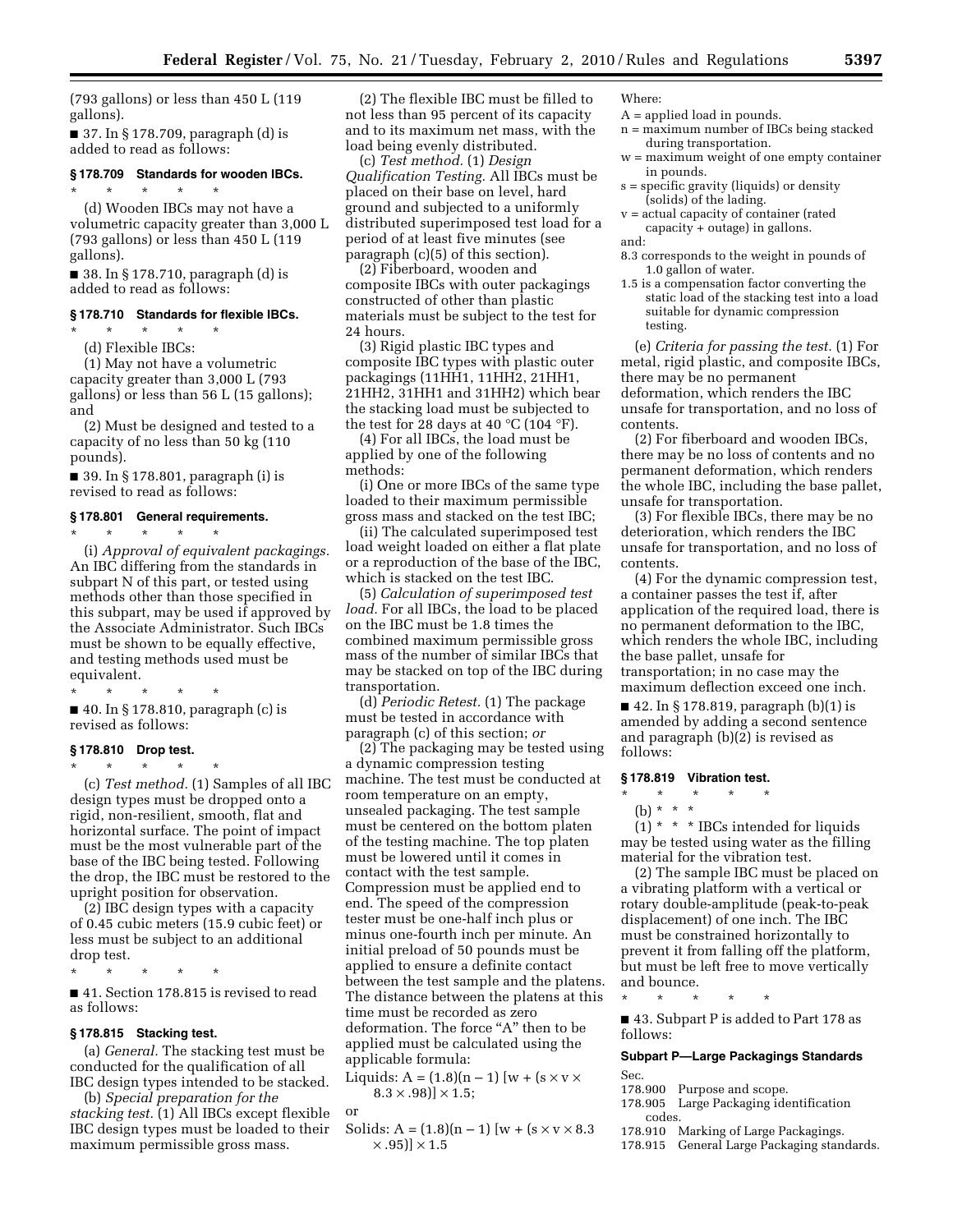- 178.920 Standards for metal Large Packagings.
- 178.925 Standards for rigid plastic Large Packagings.
- 178.930 Standards for fiberboard Large Packagings.
- 178.935 Standards for wooden Large Packagings.
- 178.940 Standards for flexible Large Packagings.

#### **Subpart P—Large Packagings Standards**

#### **§ 178.900 Purpose and scope.**

(a) This subpart prescribes requirements for Large Packaging intended for the transportation of hazardous materials. Standards for these packagings are based on the UN Recommendations.

(b) Terms used in this subpart are defined in § 171.8 of this subchapter.

#### **§ 178.905 Large Packaging identification codes.**

Large packaging code designations consist of: two numerals specified in paragraph (a) of this section; followed by the capital letter(s) specified in paragraph (b) of this section.

(a) Large packaging code number designations are as follows: 50 for rigid Large Packagings; or 51 for flexible Large Packagings.

(b) Large Packagings code letter designations are as follows:

 $(1)$  "A" means steel (all types and surface treatments).

(2) ''B'' means aluminum.

(3) "C" means natural wood.

 $(4)$  "D" means plywood.

(5) ''F'' means reconstituted wood.

- (6) ''G'' means fiberboard.
- $(7)$  "H" means plastic.

(8) ''M'' means paper, multiwall. (9) ''N'' means metal (other than steel or aluminum).

#### **§ 178.910 Marking of Large Packagings.**

(a) The manufacturer must: (1) Mark every Large Packaging in a durable and clearly visible manner. The marking may be applied in a single line or in multiple lines provided the correct sequence is followed with the information required by this section. The following information is required in the sequence presented:

(i) Except as provided in § 178.503(e)(1)(ii), the United Nations packaging symbol as illustrated in § 178.503(e)(1)(i). For metal Large Packagings on which the marking is stamped or embossed, the capital letters ''UN'' may be applied instead of the symbol;

(ii) The code number designating the Large Packaging design type according to §178.901. The letter "W" must follow the Large Packaging design type identification code on a Large Packaging when the Large Packaging differs from the requirements in subpart P of this part, or is tested using methods other than those specified in this subpart, and is approved by the Associate Administrator in accordance with the provisions in § 178.1001;

(iii) A capital letter identifying the performance standard under which the design type has been successfully tested, as follows:

(A) X—for Large Packagings meeting Packing Groups I, II and III tests;

(B) Y—for Large Packagings meeting Packing Groups II and III tests; and

(C) Z—for Large Packagings meeting Packing Group III test.

(iv) The month (designated numerically) and year (last two digits) of manufacture;

(v) The country authorizing the allocation of the mark. The letters ''USA'' indicate that the Large Packaging is manufactured and marked in the United States in compliance with the provisions of this subchapter.

(vi) The name and address or symbol of the manufacturer or the approval agency certifying compliance with subpart P and subpart Q of this part. Symbols, if used, must be registered with the Associate Administrator.

(vii) The stacking test load in kilograms (kg). For Large Packagings not designed for stacking the figure "0" must be shown.

(viii) The maximum permissible gross mass or for flexible Large Packagings, the maximum net mass, in kg.

(2) The following are examples of symbols and required markings:

(i) For a steel Large Packaging suitable for stacking; stacking load: 2,500 kg; maximum gross mass: 1,000 kg.

# 50A/X/05 05/USA/M9399/2500/1000

(ii) For a plastic Large Packaging not suitable for stacking; maximum gross mass: 800 kg.



(iii) For a Flexible Large Packaging not suitable for stacking; maximum gross mass: 500 kg.

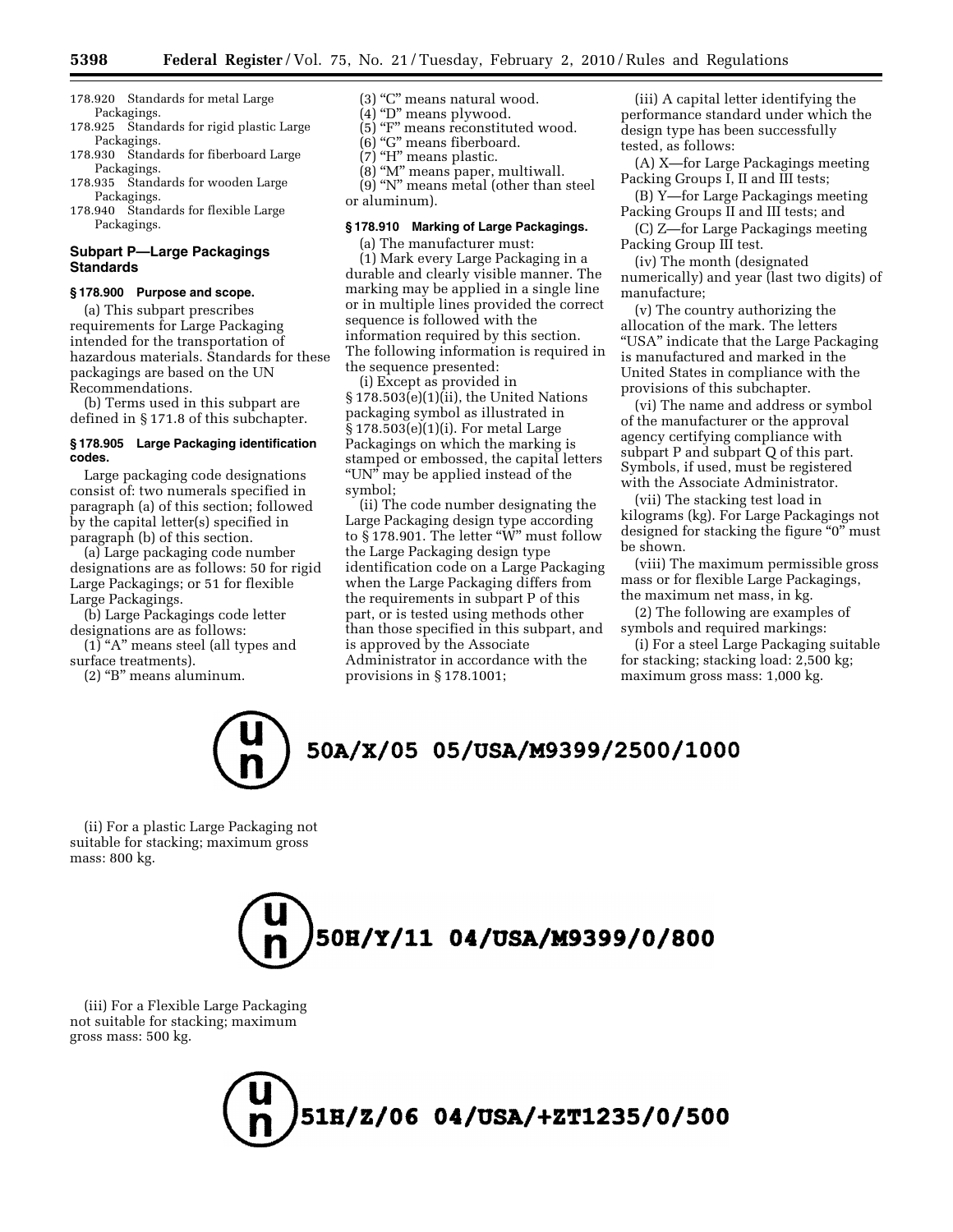(b) [Reserved].

#### **§ 178.915 General Large Packaging standards.**

(a) Each Large Packaging must be resistant to, or protected from, deterioration due to exposure to the external environment. Large Packagings intended for solid hazardous materials must be sift-proof and water-resistant.

(b) All service equipment must be positioned or protected to minimize potential loss of contents resulting from damage during Large Packaging handling and transportation.

(c) Each Large Packaging, including attachments and service and structural equipment, must be designed to withstand, without loss of hazardous materials, the internal pressure of the contents and the stresses of normal handling and transport. A Large Packaging intended for stacking must be designed for stacking. Any lifting or securing features of a Large Packaging must be sufficient strength to withstand the normal conditions of handling and transportation without gross distortion or failure and must be positioned so as to cause no undue stress in any part of the Large Packaging.

(d) A Large Packaging consisting of packagings within a framework must be so constructed that the packaging is not damaged by the framework and is retained within the framework at all times.

(e) Large packaging design types must be constructed in such a way as to be bottom-lifted or top-lifted as specified in §§ 178.1004 and 178.1005.

#### **§ 178.920 Standards for metal Large Packagings.**

(a) The provisions in this section apply to metal Large Packagings intended to contain liquids and solids. Metal Large Packaging types are designated:

(1) 50A steel

(2) 50B aluminum

(3) 50N metal (other than steel or aluminum)

(b) Each Large Packaging must be made of suitable ductile metal materials. Welds must be made so as to maintain design type integrity of the receptacle under conditions normally incident to transportation. Low-temperature performance must be taken into account when appropriate.

(c) The use of dissimilar metals must not result in deterioration that could affect the integrity of the Large Packaging.

(d) Metal Large Packagings may not have a volumetric capacity greater than 3,000 L (793 gallons) and not less than 450 L (119 gallons).

#### **§ 178.925 Standards for rigid plastic Large Packagings.**

(a) The provisions in this section apply to rigid plastic Large Packagings intended to contain liquids and solids. Rigid plastic Large Packaging types are designated:

(1) 50H rigid plastics.

(2) [Reserved]

(b) A rigid plastic Large Packaging must be manufactured from plastic material of known specifications and be of a strength relative to its capacity and to the service it is required to perform. In addition to conformance to § 173.24 of this subchapter, plastic materials must be resistant to aging and to degradation caused by ultraviolet radiation.

(1) If protection against ultraviolet radiation is necessary, it must be provided by the addition of a pigment or inhibiter such as carbon black to plastic materials. These additives must be compatible with the contents and remain effective throughout the life of the plastic Large Packaging body. Where use is made of carbon black, pigments or inhibitors, other than those used in the manufacture of the tested design type, retesting may be omitted if changes in the carbon black content, the pigment content or the inhibitor content do not adversely affect the physical properties of the material of construction.

(2) Additives may be included in the composition of the plastic material to improve the resistance to aging or to serve other purposes, provided they do not adversely affect the physical or chemical properties of the material of construction.

(3) No used material other than production residues or regrind from the same manufacturing process may be used in the manufacture of rigid plastic Large Packagings.

(c) Rigid plastic Large Packagings:

(1) May not have a volumetric capacity greater than 3,000 L (793 gallons); and

(2) May not have a volumetric capacity less than 450 L (119 gallons).

#### **§ 178.930 Standards for fiberboard Large Packagings.**

(a) The provisions in this section apply to fiberboard Large Packagings intended to contain solids. Rigid fiberboard large Packaging types are designated:

(1) 50G fiberboard

(2) [Reserved]

(b) *Construction requirements for fiberboard Large Packagings.* 

(1) Fiberboard Large Packagings must be constructed of strong, solid or double-faced corrugated fiberboard

(single or multiwall) that is appropriate to the capacity of the Large Packagings and to their intended use. Water resistance of the outer surface must be such that the increase in mass, as determined in a test carried out over a period of 30 minutes by the Cobb method of determining water absorption, is not greater than 155 grams per square meter (0.0316 pounds per square foot)—*see* ISO 535 (E) (IBR, *see*  § 171.7 of this subchapter). Fiberboard must have proper bending qualities. Fiberboard must be cut, creased without cutting through any thickness of fiberboard, and slotted so as to permit assembly without cracking, surface breaks or undue bending. The fluting or corrugated fiberboard must be firmly glued to the facings.

(i) The walls, including top and bottom, must have a minimum puncture resistance of 15 Joules (11 foot-pounds of energy) measured according to ISO 3036 (IBR, *see* § 171.7 of this subchapter).

(ii) Manufacturers' joints in the outer packaging of Large Packagings must be made with an appropriate overlap and be taped, glued, stitched with metal staples or fastened by other means at least equally effective. Where joints are made by gluing or taping, a water resistant adhesive must be used. Metal staples must pass completely through all pieces to be fastened and be formed or protected so that any inner liner cannot be abraded or punctured by them.

(2) *Integral and detachable pallets.* 

(i) Any integral pallet base forming part of a Large Packaging or any detachable pallet must be suitable for mechanical handling with the Large Packaging filled to its maximum permissible gross mass.

(ii) The pallet or integral base must be designed to avoid protrusions causing damage to the fiberboard Large Packagings in handling.

(iii) The body must be secured to any detached pallet to ensure stability in handling and transport. Where a detachable pallet is used, its top surface must be free from protrusions that might damage the Large Packaging.

(3) Strengthening devices, such as timber supports to increase stacking performance may be used but must be external to the liner.

(4) The load-bearing surfaces of Large Packagings intended for stacking must be designed to distribute the load in a stable manner.

(c) Fiberboard Large Packagings may not have a volumetric capacity greater than 3,000 L (793 gallons) and not less than 450 L (119 gallons).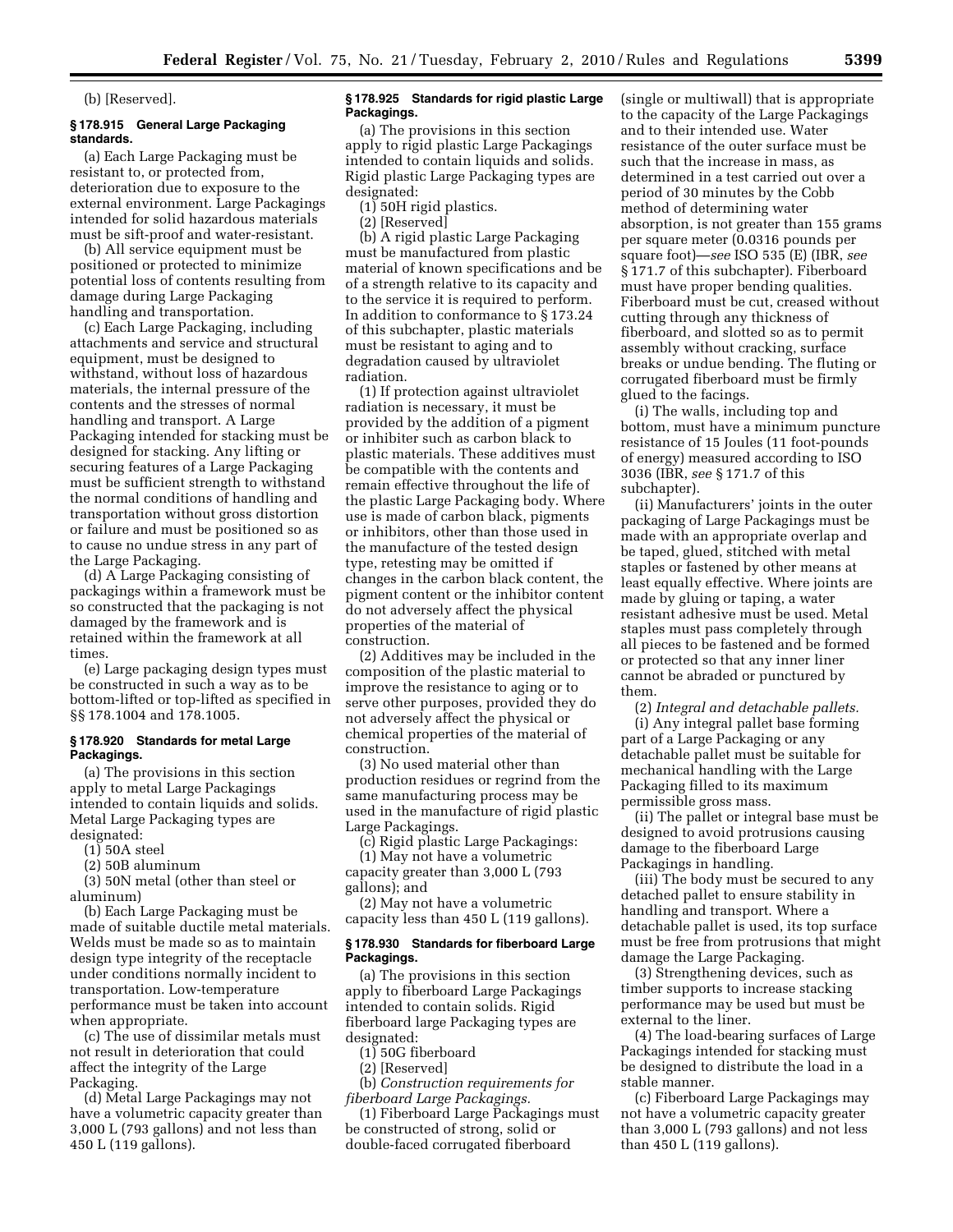#### **§ 178.935 Standards for wooden Large Packagings.**

(a) The provisions in this section apply to wooden Large Packagings intended to contain solids. Wooden Large Packaging types are designated: (1) 50C natural wood.

- 
- (2) 50D plywood.
- (3) 50F reconstituted wood.

(b) Construction requirements for

wooden Large Packagings are as follows: (1) The strength of the materials used and the method of construction must be appropriate to the capacity and

intended use of the Large Packagings. (i) Natural wood used in the construction of Large Packagings must be well-seasoned, commercially dry and free from defects that would materially lessen the strength of any part of the Large Packagings. Each Large Packaging part must consist of uncut wood or a piece equivalent in strength and integrity. Large Packagings parts are equivalent to one piece when a suitable method of glued assembly is used (*i.e.,*  a Lindermann joint, tongue and groove joint, ship, lap or babbet joint; or butt joint with at least two corrugated metal fasteners at each joint, or when other methods at least equally effective are used).

(ii) Plywood used in construction must be at least 3-ply. Plywood must be made of well-seasoned rotary cut, sliced or sawn veneer, commercially dry and free from defects that would materially lessen the strength of the Large Packagings. All adjacent piles must be glued with water resistant adhesive. Materials other than plywood may be used for the construction of the Large

Packaging. (iii) Reconstituted wood used in the construction of Large Packagings must be water resistant reconstituted wood such as hardboard, particle board or

other suitable type. (iv) Wooden Large Packagings must be firmly nailed or secured to corner posts or ends or be assembled by similar devices.<br>(2) Integral and detachable pallets.

(2) *Integral and detachable pallets.* (i) Any integral pallet base forming part of a Large Packaging, or any detachable pallet must be suitable for mechanical handling of a Large Packaging filled to its maximum

(ii) The pallet or integral base must be. designed to avoid protrusion that may cause damage to the Large Packaging in

(iii) The body must be secured to any detachable pallet to ensure stability in handling and transportation. Where a detachable pallet is used, its top surface must be free from protrusions that might

damage the Large Packaging. (3) Strengthening devices, such as timber supports to increase stacking performance, may be used but must be external to the liner.

(4) The load bearing surfaces of the Large Packaging must be designed to distribute loads in a stable manner.

(c) Wooden Large Packagings:

(1) May not have a volumetric capacity greater than 3,000 L (793

 $(2)$  May not have a volumetric capacity less than 450 L (119 gallons).

#### **§ 178.940 Standards for flexible Large Packagings.**

(a) The provisions in this section apply to flexible Large Packagings intended to contain liquids and solids. Flexible Large Packagings types are

 $(1)$  51H flexible plastics.

(2) 51M flexible paper.

(b) Construction requirements for flexible Large Packagings are as follows: (1) The strength of the material and

the construction of the flexible Large Packagings must be appropriate to its capacity and its intended use. (2) All materials used in the

construction of flexible Large Packagings of types 51M must, after complete immersion in water for not less than 24 hours, retain at least 85 percent of the tensile strength as measured originally on the material conditioned to equilibrium at 67 percent relative humidity or less. (3) Seams must be stitched or formed

by heat sealing, gluing or any equivalent method. All stitched seam-ends must be secured.

(4) In addition to conformance with the requirements of § 173.24 of this subchapter, flexible Large Packaging must be resistant to aging and degradation caused by ultraviolet radiation.

(5) For plastic flexible Large Packagings, if necessary, protection against ultraviolet radiation must be provided by the addition of pigments or inhibitors such as carbon black. These additives must be compatible with the contents and remain effective throughout the life of the Large Packaging. Where use is made of carbon black, pigments or inhibitors other than those used in the manufacture of the tested design type, retesting may be omitted if the carbon black content, the pigment content or the inhibitor content do not adversely affect the physical properties of the material of construction.

(6) Additives may be included in the composition of the material of the Large Packaging to improve the resistance to aging, provided they do not adversely affect the physical or chemical<br>properties of the material.

(7) When flexible material Large Packagings are filled, the ratio of height to width must be no more than 2:1.

(c) Flexible Large Packagings:

(1) May not have a volumetric capacity greater than 3,000 L (793 gallons);

(2) May not have a volumetric capacity less than 56 L (15 gallons); and

(3) Must be designed and tested to a capacity of not less than 50 kg (110 pounds).

■ 44. Subpart Q is added to Part 178 as follows:

#### **Subpart Q—Testing of Large Packagings**

Sec.

- 178.950 Purpose and scope.
- 178.955 General requirements.
- 178.960 Preparation of Large Packagings for testing<br>178.965 L
	- Drop test.
- 178.970 Bottom lift test.
- 178.975 Top lift test.
- 178.980 Stacking test.
- 178.985 Vibration test.

#### **Subpart Q—Testing of Large Packagings**

#### **§ 178.950 Purpose and scope.**

This subpart prescribes certain testing requirements for Large Packagings identified in subpart P of this part.

#### **§ 178.955 General requirements.**

(a) *General.* The test procedures prescribed in this subpart are intended to ensure that Large Packagings containing hazardous materials can withstand normal conditions of transportation. These test procedures are considered minimum requirements. Each packaging must be manufactured and assembled so as to be capable of successfully passing the prescribed tests and to conform to the requirements of § 173.24 of this subchapter while in transportation.

(b) *Responsibility.* The Large Packaging manufacturer is responsible for ensuring each Large Packaging is capable of passing the prescribed tests. To the extent a Large Packaging's assembly function, including final closure, is performed by the person who offers a hazardous material for transportation, that person is responsible for performing the function in accordance with §§ 173.22 and 178.2 of this subchapter.

(c) *Definitions.* For the purpose of this subpart:

(1) *Large packaging design type* refers to a Large Packaging which does not differ in structural design, size, material of construction and packing.

(2) *Design qualification testing* is the performance of the drop, stacking, and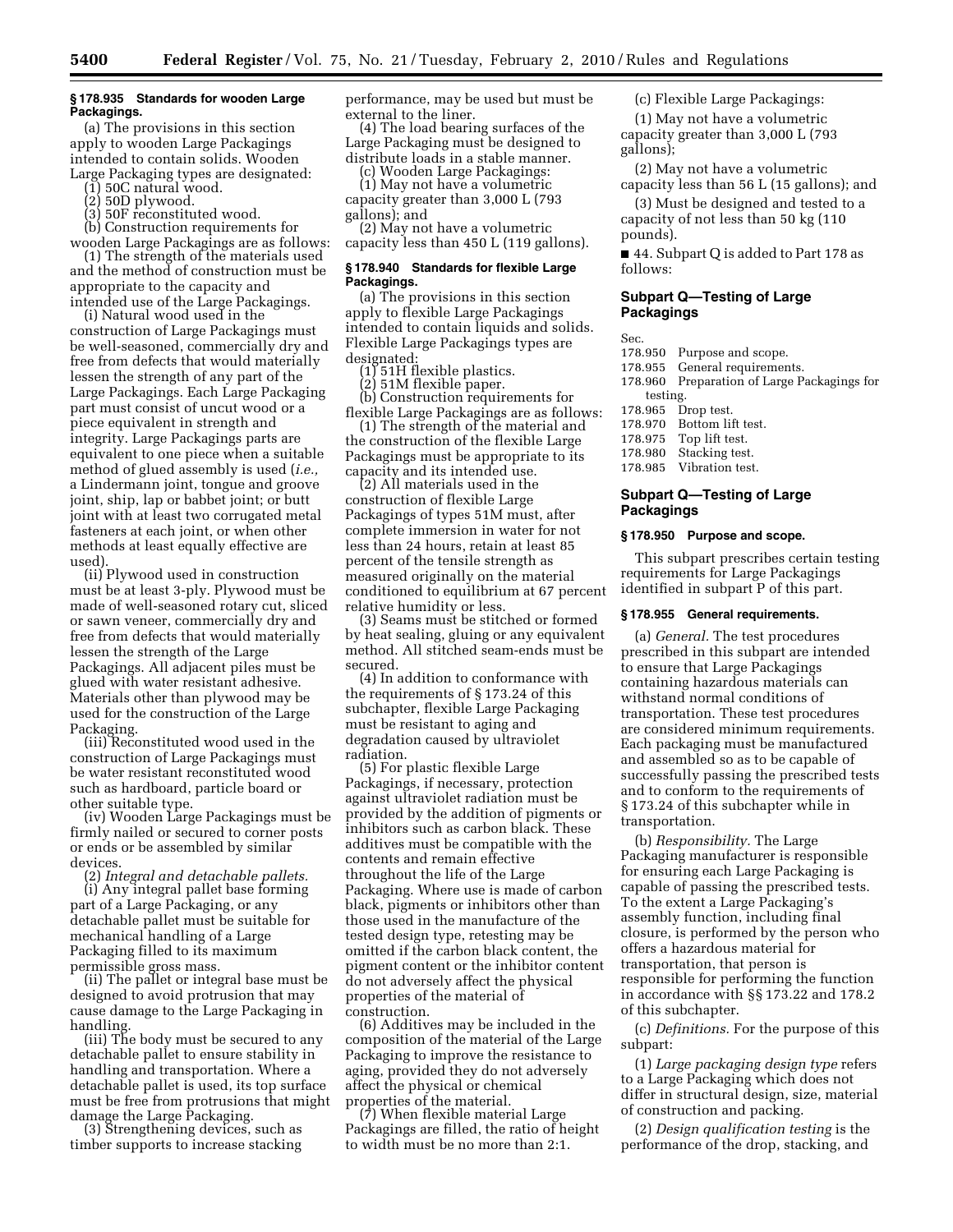bottom-lift or top-lift tests, as applicable, prescribed in this subpart, for each different Large Packaging design type, at the start of production of that packaging.

(3) *Periodic design requalification test*  is the performance of the applicable tests specified in paragraph (c)(2) of this section on a Large Packaging design type, to requalify the design for continued production at the frequency specified in paragraph (e) of this section.

(4) *Production inspection* is the inspection, which must initially be conducted on each newly manufactured Large Packaging.

(5) *Different Large Packaging design type* is one which differs from a previously qualified Large Packaging design type in structural design, size, material of construction, wall thickness, or manner of construction, but does not include:

(i) A packaging which differs in surface treatment;

(ii) A rigid plastic Large Packaging, which differs with regard to additives used to comply with §§ 178.906(b) or 178.909(b);

(iii) A packaging which differs only in its lesser external dimensions (*i.e.,*  height, width, length) provided materials of construction and material thickness or fabric weight remain the same;

(d) *Design qualification testing.* The packaging manufacturer must achieve successful test results for the design qualification testing at the start of production of each new or different Large Packaging design type. Application of the certification mark by the manufacturer constitutes certification that the Large Packaging design type passed the prescribed tests in this subpart.

(e) *Periodic design requalification testing.* (1) Periodic design requalification must be conducted on each qualified Large Packaging design type if the manufacturer is to maintain authorization for continued production. The Large Packaging manufacturer must achieve successful test results for the periodic design requalification at sufficient frequency to ensure each packaging produced by the manufacturer is capable of passing the design qualification tests. Design requalification tests must be conducted at least once every 24 months.

(2) Changes in the frequency of design requalification testing specified in paragraph (e)(1) of this section are authorized if approved by the Associate Administrator.

(f) *Test samples.* The manufacturer must conduct the design qualification and periodic tests prescribed in this subpart using random samples of packagings, in the numbers specified in the appropriate test section.

(g) *Selective testing.* The selective testing of Large Packagings, which differ only in minor respects from a tested type is permitted as described in this section. For air transport, Large Packagings must comply with § 173.27(c)(1) and (c)(2) of this subchapter. Variations are permitted in inner packagings of a tested Large Packaging, without further testing of the package, provided an equivalent level of performance is maintained and the methodology used to determine that the inner packaging, including closure, maintains an equivalent level of performance is documented in writing by the person certifying compliance with this paragraph and retained in accordance with paragraph (l) of this section. Permitted variations are as follows:

(1) Inner packagings of equivalent or smaller size may be used provided—

(i) The inner packagings are of similar design to the tested inner packagings (*i.e.,* shape—round, rectangular, etc.);

(ii) The material of construction of the inner packagings (glass, plastic, metal, etc.) offers resistance to impact and stacking forces equal to or greater than that of the originally tested inner packaging;

(iii) The inner packagings have the same or smaller openings and the closure is of similar design (*e.g.,* screw cap, friction lid, etc.);

(iv) Sufficient additional cushioning material is used to take up void spaces and to prevent significant movement of the inner packagings;

(v) Inner packagings are oriented within the outer packaging in the same manner as in the tested package; and

(vi) The gross mass of the package does not exceed that originally tested.

(2) A lesser number of the tested inner packagings, or of the alternative types of inner packagings identified in paragraph (g)(1) of this section, may be used provided sufficient cushioning is added to fill void space(s) and to prevent significant movement of the inner packagings.

(h) *Proof of compliance.* In addition to the periodic design requalification testing intervals specified in paragraph (e) of this section, the Associate Administrator, or a designated representative, may at any time require demonstration of compliance by a manufacturer, through testing in accordance with this subpart, to ensure packagings meet the requirements of this subpart. As required by the Associate Administrator, or a designated representative, the manufacturer must either:

(1) Conduct performance tests or have tests conducted by an independent testing facility, in accordance with this subpart; or

(2) Make a sample Large Packaging available to the Associate Administrator, or a designated representative, for testing in accordance with this subpart.

(i) *Record retention.* Following each design qualification test and each periodic retest on a Large Packaging, a test report must be prepared. The test report must be maintained at each location where the Large Packaging is manufactured and each location where the design qualification tests are conducted, for as long as the Large Packaging is produced and for at least two years thereafter, and at each location where the periodic retests are conducted until such tests are successfully performed again and a new test report produced. In addition, a copy of the test report must be maintained by a person certifying compliance with this part. The test report must be made available to a user of a Large Packaging or a representative of the Department upon request. The test report, at a minimum, must contain the following information:

(1) Name and address of test facility; (2) Name and address of applicant (where appropriate);

(3) A unique test report identification;

(4) Date of the test report;

(5) Manufacturer of the packaging;

(6) Description of the packaging design type (*e.g.,* dimensions, materials, closures, thickness, etc.), including methods of manufacture (*e.g.,* blow molding) and which may include drawing(s) and/or photograph(s);

(7) Maximum capacity;

(8) Characteristics of test contents, *e.g.,* viscosity and relative density for liquids and particle size for solids;

(9) Mathematical calculations performed to conduct and document testing (for example, drop height, test capacity, outage requirements, etc.);

(10) Test descriptions and results; and (11) Signature with the name and title of signatory.

#### **§ 178.960 Preparation of Large Packagings for testing.**

(a) Except as otherwise provided in this subchapter, each Large Packaging and package must be closed in preparation for testing and tests must be carried out in the same manner as if prepared for transportation, including inner packagings. All closures must be installed using proper techniques and torques.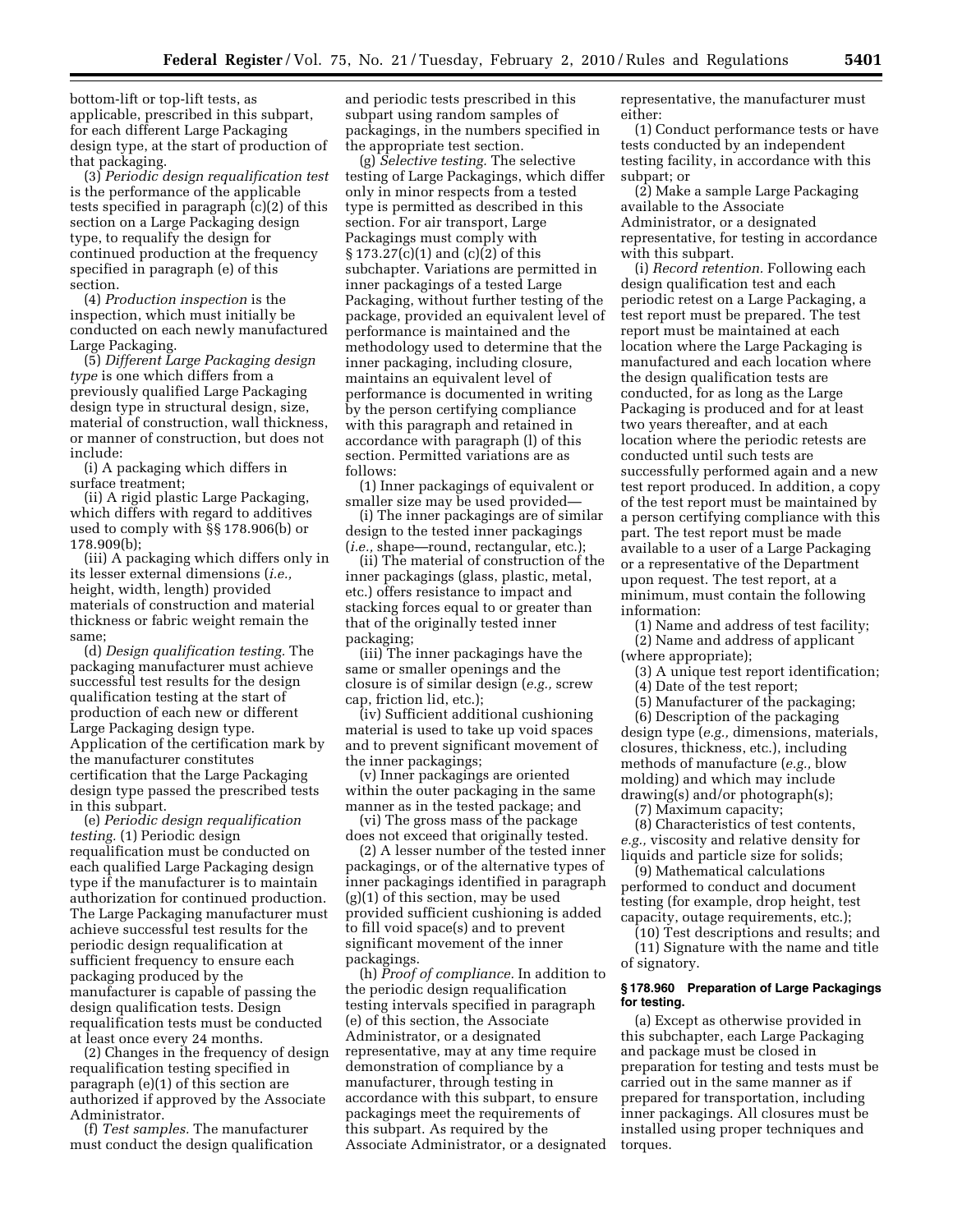(b) For the drop and stacking test, inner receptacles must be filled to not less than 95 percent of maximum capacity (*see* § 171.8 of this subchapter) in the case of solids and not less than 98 percent of maximum in the case of liquids. Bags must be filled to the maximum mass at which they may be used. For Large Packagings where the inner packagings are designed to carry liquids and solids, separate testing is required for both liquid and solid contents. The material to be transported in the packagings may be replaced by a non-hazardous material, except for chemical compatibility testing or where this would invalidate the results of the tests.

(c) If the material to be transported is replaced for test purposes by a nonhazardous material, the material used must be of the same or higher specific gravity as the material to be carried, and its other physical properties (grain, size, viscosity) which might influence the results of the required tests must correspond as closely as possible to those of the hazardous material to be transported. It is permissible to use additives, such as bags of lead shot, to achieve the requisite total package mass, so long as they do not affect the test results.

(d) Paper or fiberboard Large Packagings must be conditioned for at least 24 hours immediately prior to testing in an atmosphere maintained—

(1) At 50 percent  $\pm$  2 percent relative humidity, and at a temperature of 23 °C  $\pm$  2 °C (73 °F  $\pm$  4 °F). Average values should fall within these limits. Shortterm fluctuations and measurement limitations may cause individual measurements to vary by up to  $\pm$  5 percent relative humidity without significant impairment of test reproducibility;

(2) At 65 percent  $\pm 2$  percent relative humidity, and at a temperature of 20 °C  $\pm$  2 °C (68 °F  $\pm$  4 °F), or 27 °C  $\pm$  2 °C (81 °F  $\pm$  4 °F). Average values should fall within these limits. Short-term fluctuations and measurement limitations may cause individual measurements to vary by up to  $\pm$  5 percent relative humidity without significant impairment of test reproducibility; or

(3) For testing at periodic intervals only (*i.e.,* other than initial design qualification testing), at ambient conditions.

#### **§ 178.965 Drop test.**

(a) *General.* The drop test must be conducted for the qualification of all Large Packagings design types and performed periodically as specified in § 178.1001(e) of this subpart.

(b) *Special preparation for the drop test.* Large Packagings must be filled in accordance with § 178.1002.

(c) *Conditioning.* Rigid plastic Large Packagings and Large Packagings with plastic inner receptacles must be conditioned for testing by reducing the temperature of the packaging and its contents to  $-18$  °C (0 °F) or lower. Test liquids must be kept in the liquid state, if necessary, by the addition of antifreeze. Water/anti-freeze solutions with a minimum specific gravity of 0.95 for testing at  $-18$  °C (0 °F) or lower are considered acceptable test liquids, and may be considered equivalent to water for test purposes. Large Packagings conditioned in this way are not required to be conditioned in accordance with § 178.1002(d).

(d) *Test method.* (1) Samples of all Large Packaging design types must be dropped onto a rigid, non-resilient, smooth, flat and horizontal surface. The point of impact must be the most vulnerable part of the base of the Large Packaging being tested. Following the drop, the Large Packaging must be restored to the upright position for observation.

(2) Large Packaging design types with a capacity of 0.45 cubic meters (15.9 cubic feet) or less must be subject to an additional drop test.

(e) *Drop height.* (1) For all Large Packagings, drop heights are specified as follows:

(i) Packing group I: 1.8 m (5.9 feet)

(ii) Packing group II: 1.2 m (3.9 feet)

(iii) Packing group III: 0.8 m (2.6 feet)

(2) Drop tests are to be performed with the solid or liquid to be transported or with a non-hazardous material having essentially the same physical characteristics.

(3) The specific gravity and viscosity of a substituted non-hazardous material used in the drop test for liquids must be similar to the hazardous material intended for transportation. Water also may be used for the liquid drop test under the following conditions:

(i) Where the substances to be carried have a specific gravity not exceeding 1.2, the drop heights must be those specified in paragraph (e)(1) of this section for each Large Packaging design type; and

(ii) Where the substances to be carried have a specific gravity exceeding 1.2, the drop heights must be as follows:

(A) Packing Group I:  $SG \times 1.5$  m (4.9) feet).

(B) Packing Group II:  $SG \times 1.0$  m (3.3) feet).

(C) Packing Group III:  $SG \times 0.67$  m (2.2 feet).

(f) *Criteria for passing the test.* For all Large Packaging design types there may be no loss of the filling substance from inner packaging(s) or article(s). Ruptures are not permitted in Large Packaging for articles of Class 1 which permit the spillage of loose explosive substances or articles from the Large Packaging. Where a Large Packaging undergoes a drop test, the sample passes the test if the entire contents are retained even if the closure is no longer sift-proof.

#### **§ 178.970 Bottom lift test.**

(a) *General.* The bottom lift test must be conducted for the qualification of all Large Packagings design types designed to be lifted from the base.

(b) *Special preparation for the bottom lift test.* The Large Packaging must be loaded to 1.25 times its maximum permissible gross mass, the load being evenly distributed.

(c) *Test method.* All Large Packaging design types must be raised and lowered twice by a lift truck with the forks centrally positioned and spaced at three quarters of the dimension of the side of entry (unless the points of entry are fixed). The forks must penetrate to three quarters of the direction of entry.

(d) *Criteria for passing the test.* For all Large Packagings design types designed to be lifted from the base, there may be no permanent deformation which renders the Large Packaging unsafe for transport and there must be no loss of contents.

#### **§ 178.975 Top lift test.**

(a) *General.* The top lift test must be conducted for the qualification of all of Large Packagings design types to be lifted from the top or, for flexible Large Packagings, from the side.

(b) *Special preparation for the top lift test.* (1) Metal and rigid plastic Large Packagings design types must be loaded to twice its maximum permissible gross mass.

(2) Flexible Large Packaging design types must be filled to six times the maximum permissible gross mass, the load being evenly distributed.

(c) *Test method.* (1) A Large Packaging must be lifted in the manner for which it is designed until clear of the floor and maintained in that position for a period of five minutes.

(2) Rigid plastic Large Packaging design types must be:

(i) Lifted by each pair of diagonally opposite lifting devices, so that the hoisting forces are applied vertically for a period of five minutes; and

(ii) Lifted by each pair of diagonally opposite lifting devices so that the hoisting forces are applied towards the center at 45° to the vertical, for a period of five minutes.

(3) If not tested as indicated in paragraph (c)(1) of this section, a